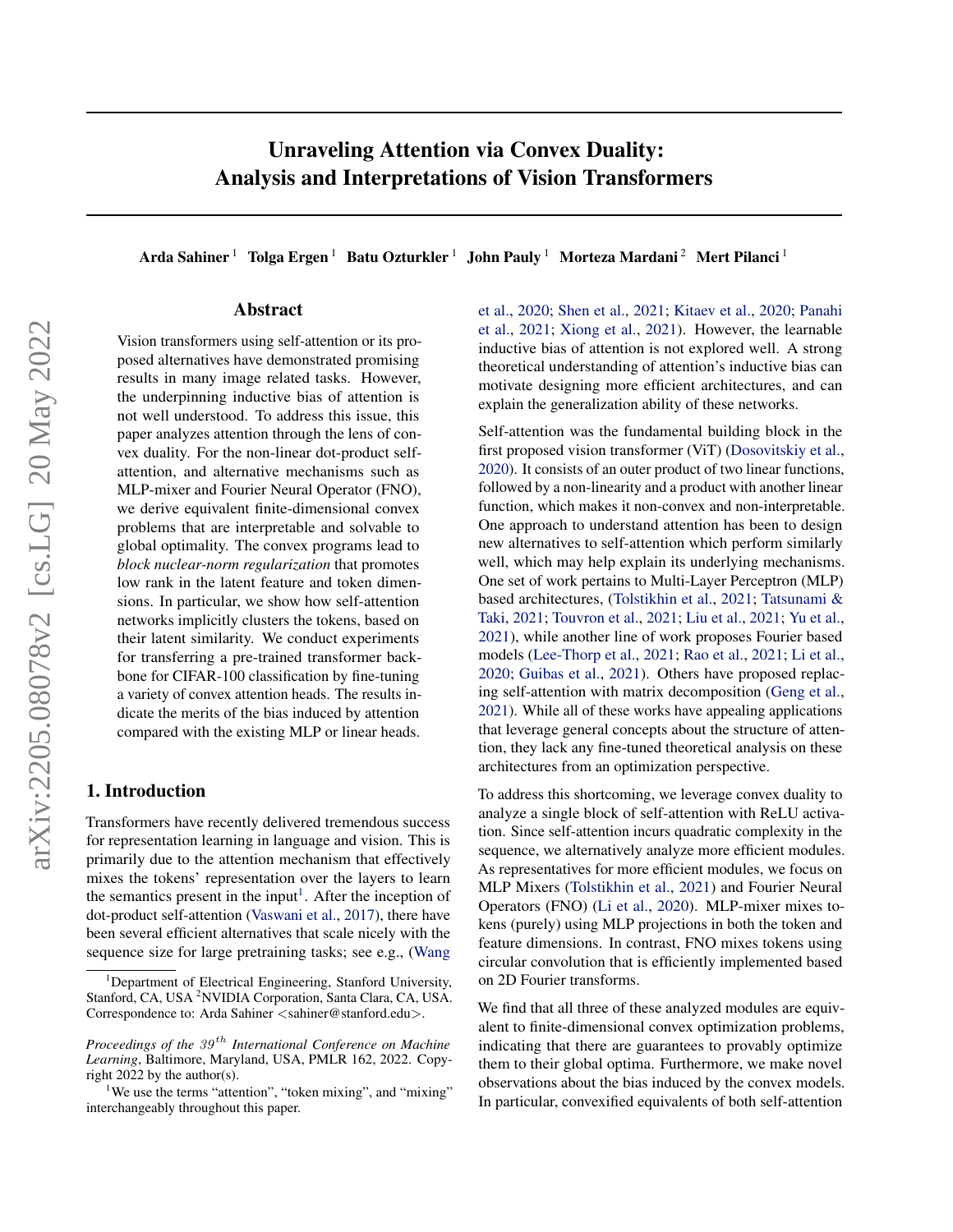<span id="page-1-0"></span>

Figure 1. Illustration of the implicit convexity of (linear activation) multi-head self-attention. (a) Input image is first divided into  $hw = s$ patches, where each patch is represented by a latent vector of dimension d. (b) The (non-convex) scaled dot-product self-attention applies learnable weights  $\mathbf{Q}_j$ ,  $\mathbf{K}_j$ ,  $\mathbf{V}_j$  to the patch embeddings  $X_i$  as in [\(10\)](#page-3-0). (c) In the equivalent convex optimization problem for the self-attention training objective [\(14\)](#page-4-0), the Gram matrix  $G_i$  is formed that groups latent features in  $B$  different blocks, (d) and accordingly the nuclear norm regularization is imposed on the dual variables  $\mathbf{Z}^{(b,k,l)} \in \mathbb{R}^{d \times c}$  based on the similarity scores  $\mathbf{G}_i^{(b)}[k,l]$ .

and MLP-Mixer modules resemble weighted combinations of MLPs, but with additional degrees of freedom (e.g. higher dimensional induced parameters), and a unique block nuclear norm regularization which ties their individual submodules together to encourage global cohesiveness. In contrast, the convexified FNO mixer amounts to circular convolution, while slight modifications to the FNO architecture can induce an equivalent group-wise convolution. We experimentally test and compare these convex attention heads for transfer learning of a pre-trained vision transformer to CIFAR-100 classification upon finetuning a single convex head. We observe that the inductive bias of these attention modules outperforms traditional convex models.

Our main contributions are summarized as follows:

- We provide guarantees that self-attention, MLP-Mixer, and FNO with linear and ReLU activation can be solved to their global optima by demonstrating their equivalence to convex optimization problems.
- By analyzing these equivalent convex programs, we provide interpretability to the optimization objectives of these attention modules.
- Our experiments validate the (convex) vision transformers perform better than baseline convex methods in a transfer learning task.

#### 1.1. Related Work

This work is primarily related to two lines of research.

Interpreting attention. One approach has been to experimentally observe the properties of attention networks to understand them. For example, DINO proposes a contrastive self-supervised learning method for ViTs [\(Caron](#page-9-7) [et al.,](#page-9-7) [2021\)](#page-9-7). It is observed that learned attention maps preserve semantic regions of the images. Another work compares the alignment across layers of trained ViTs and CNNs, concluding that ViTs have more a uniform representation structure across layers of the network [\(Raghu et al.,](#page-10-7) [2021\)](#page-10-7). Another work uses a Deep Taylor Decomposition approach to visualize portions of input image leading to a particular ViT prediction [\(Chefer et al.,](#page-9-8) [2021\)](#page-9-8).

Another approach is to analyze the expressivity of attention networks. One work interprets multi-head self-attention as a Bayesian inference, and provides tools to decide how many heads to use, and how to enforce distinct representations in different heads [\(An et al.,](#page-9-9) [2020\)](#page-9-9). Other analysis has demonstrated that sparse transformers can universally approximate any function [\(Yun et al.,](#page-11-3) [2020\)](#page-11-3), that multi-head self-attention is at least as expressive as a convolutional layer [\(Cordon](#page-9-10)[nier et al.,](#page-9-10) [2019\)](#page-9-10), and that dot-product self-attention is not Lipschitz continuous [\(Kim et al.,](#page-9-11) [2021\)](#page-9-11).

Convex neural networks. Starting with [\(Pilanci & Ergen,](#page-10-8) [2020\)](#page-10-8), there has been a long line of work demonstrating that various ReLU-activation neural network architectures have equivalent convex optimization problems. These include two-layer convolutional and vector-output networks [\(Ergen](#page-9-12) [& Pilanci,](#page-9-12) [2020;](#page-9-12) [Sahiner et al.,](#page-10-9) [2020a](#page-10-9)[;b\)](#page-10-10), as well as deeper ones [\(Ergen & Pilanci,](#page-9-13) [2021\)](#page-9-13), networks with Batch Normal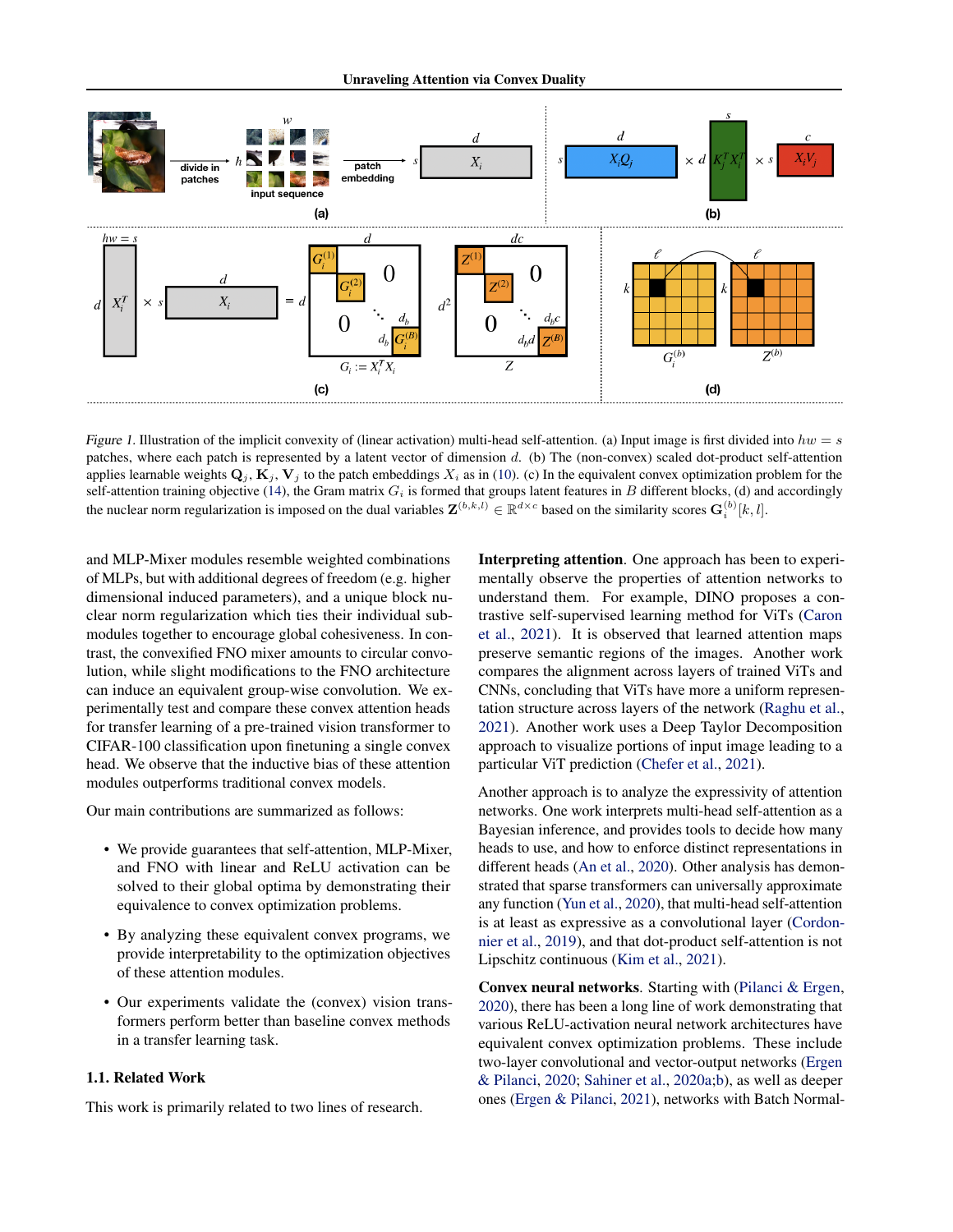ization [\(Ergen et al.,](#page-9-14) [2021\)](#page-9-14), and Wasserstein GANs [\(Sahiner](#page-10-11) [et al.,](#page-10-11) [2021\)](#page-10-11). Recent work has also demonstrated how to efficiently optimize the simplest forms of these equivalent convex networks, and incorporate additional constraints for adversarial robustness [\(Mishkin et al.,](#page-10-12) [2022;](#page-10-12) [Bai et al.,](#page-9-15) [2022\)](#page-9-15). However, none of these works have analyzed the building blocks of transformers, which are a leading method in many state-of-the-art vision and language processing tasks.

## 2. Preliminaries

In general, we analyze supervised learning problems where input training data  $\{X_i \in \mathbb{R}^{s \times d}\}_{i=1}^n$  are the result of a patch embedding layer, and we have corresponding labels of arbitrary size  $\{Y_i \in \mathbb{R}^{r \times c}\}_{i=1}^n$ . For arbitrary convex loss function  $\mathcal{L}(\cdot, \cdot)$ , we solve the optimization problem

$$
p^* := \min_{\theta} \sum_{i=1}^n \mathcal{L}\left(f_{\theta}(\mathbf{X}_i), \mathbf{Y}_i\right) + \mathcal{R}(\theta) \tag{1}
$$

for some learnable parameters  $\theta$ , neural network  $f_{\theta}(\cdot)$ , and regularizer  $\mathcal{R}(\cdot)$ . Note that this formulation encapsulates both denoising and classification scenarios: in the classification setting of  $r = 1$ , one can absorb global average pooling into the convex loss  $\mathcal{L}$ , whereas if  $r = s$ , one can directly use squared loss or other convex loss functions. One may also use this formulation to apply to both supervised and self-supervised learning.

In this paper, we denote  $(\cdot)_+ := \max\{0, \cdot\}$  as the ReLU non-linearity. We use superscripts, say  $\mathbf{A}^{(i_i,i_2)}$ , to denote blocks of matrices, and brackets, say  $A[i_1, i_2]$ , to denote elements of matrices, where the arguments refer to row (or block of rows)  $i_1$  and column (or block of columns)  $i_2$ .

#### <span id="page-2-3"></span>2.1. Implicit Convexity of Linear and ReLU MLPs

Previously, it has been demonstrated that standard two-layer ReLU MLPs are equivalent to convex optimization problems. We briefly describe the relevant background to provide context for much of the analysis in this paper. In particular, we are presented with a network with  $m$  neurons in the hidden layer, weight-decay parameter  $\beta > 0$ , and data  $\mathbf{X} \in \mathbb{R}^{n \times d}$ ,  $\mathbf{Y} \in \mathbb{R}^{n \times c}$ :

$$
p_{RMLP}^* := \min_{\mathbf{w}_{2j}, \mathbf{w}_{2j}} \mathcal{L}\left(\sum_{j=1}^m (\mathbf{X}\mathbf{w}_{1j})_+ \mathbf{w}_{2j}^\top, \mathbf{Y}\right) + \frac{\beta}{2} \sum_{j=1}^m \left(\|\mathbf{w}_{1j}\|_2^2 + \|\mathbf{w}_{2j}\|_2^2\right). \quad (2)
$$

While this problem is non-convex as stated, it has been demonstrated that the objective is equivalent to the solution of an equivalent convex optimization problem, and there is a one-to-one mapping between the two problems' solutions [\(Sahiner et al.,](#page-10-9) [2020a\)](#page-10-9). In particular, this analysis makes use of *hyperplane arrangements*, which enumerate all possible activation patterns of the ReLU non-linearity:

<span id="page-2-4"></span>
$$
\mathcal{D} := \{ \text{diag} \left( \mathbb{1} \{ \mathbf{Xu} \ge 0 \} \right) : \, \mathbf{u} \in \mathbb{R}^d \} \tag{3}
$$

The set  $D$  is clearly finite, and its cardinality is bounded as  $P := |\mathcal{D}| \leq 2r \left( \frac{e(n-1)}{r} \right)$  $\left(\frac{n-1}{r}\right)^r$ , where  $r := \text{rank}(\mathbf{X})$  [\(Stanley](#page-10-13) [et al.,](#page-10-13) [2004;](#page-10-13) [Pilanci & Ergen,](#page-10-8) [2020\)](#page-10-8). Through convex duality analysis, we can express an equivalent convex optimization problem by enumerating over the finite set of arrangements  $\{D_j\}_{j=1}^P$ . We define the following norm

$$
\|\mathbf{Z}\|_{*,\mathbf{K}} := \min_{t \ge 0} t \text{ s.t. } \mathbf{Z} \in t\mathcal{C}
$$
\n
$$
\mathcal{C} := \text{conv}\{\mathbf{Z} = \mathbf{u}\mathbf{v}^{\top} : \ \mathbf{K}\mathbf{u} \ge 0, \ \|\mathbf{Z}\|_{*} \le 1, \mathbf{v} \in \mathbb{R}^{c}\}.
$$
\n(4)

This norm is a quasi-nuclear norm, which differs from the standard nuclear norm in that the factorization upon which it relies puts a constraint on its left factors, which in our case will be an affine constraint. In convex ReLU neural networks, K is chosen to enforce the existence of  $\{u_k, v_k\}$ such that  $\mathbf{Z} = \sum_{k} \mathbf{u}_k \mathbf{v}_k^{\top}$  and  $\mathbf{D}_j \mathbf{X} \mathbf{Z} = \sum_{k} (\mathbf{X} \mathbf{u}_k)_{+} \mathbf{v}_k^{\top}$ , and penalizes  $\sum_k ||\mathbf{u}_k||_2 ||\mathbf{v}_k||_2^2$  $\sum_k ||\mathbf{u}_k||_2 ||\mathbf{v}_k||_2^2$  $\sum_k ||\mathbf{u}_k||_2 ||\mathbf{v}_k||_2^2$ .

With this established, it can be shown that

$$
p_{RMLP}^* = \min_{\{\mathbf{Z}_j\}_{j=1}^P} \mathcal{L}(\sum_{j=1}^P \mathbf{D}_j \mathbf{X} \mathbf{Z}_j, \mathbf{Y}) + \beta \sum_{j=1}^P \|\mathbf{Z}_j\|_{*, \mathbf{K}_j}
$$
  

$$
\mathbf{K}_j := (2\mathbf{D}_j - \mathbf{I})\mathbf{X}.
$$
 (5)

The two-layer ReLU MLP optimization problem is thus expressed as a piece-wise linear model with a constrained nuclear norm regularization. This contrasts with the twolayer linear activation MLP, whose convex equivalent is

<span id="page-2-2"></span>
$$
p_{LMLP}^* = \min_{\mathbf{Z}} \mathcal{L}\left(\mathbf{XZ}, \mathbf{Y}\right) + \beta \|\mathbf{Z}\|_*.\tag{6}
$$

<span id="page-2-1"></span>This nuclear norm penalty is known to encourage low-rank solutions (Candès & Tao, [2010;](#page-9-16) [Recht et al.,](#page-10-14) [2010\)](#page-10-14) and appears in matrix factorization problems [\(Gunasekar et al.,](#page-9-17) [2017\)](#page-9-17). One can also define the *gated ReLU* activation, where the ReLU gates are fixed to some  $\{\mathbf h_j\}_{j=1}^m$  [\(Fiat et al.,](#page-9-18) [2019\)](#page-9-18)

$$
g(\mathbf{X}\mathbf{w}_{1j}) := \text{diag}\left(\mathbb{1}\{\mathbf{X}\mathbf{h}_j \ge 0\}\right)(\mathbf{X}\mathbf{w}_{1j}).\tag{7}
$$

Then, defining  ${\{\mathbf{D}_j\}}_{j=1}^m := {\{\text{diag}\,(\mathbb{1}\{\mathbf{X}\mathbf{h}_j \geq 0\})\}}_{j=1}^m$ , the corresponding convex gated ReLU activation two-layer network objective follows directly from the ReLU and linear cases, and is given by

$$
p_{GMLP}^* = \min_{\{\mathbf{Z}_j\}_{j=1}^m} \mathcal{L}\left(\sum_{j=1}^m \mathbf{D}_j \mathbf{X} \mathbf{Z}_j, \mathbf{Y}\right) + \beta \sum_{j=1}^m \|\mathbf{Z}_j\|_*.
$$
\n(8)

<span id="page-2-0"></span><sup>&</sup>lt;sup>2</sup>We illustrate an example of  $||\mathbf{Z}||_{*,K}$  in the Appendix [C.1.](#page-27-0)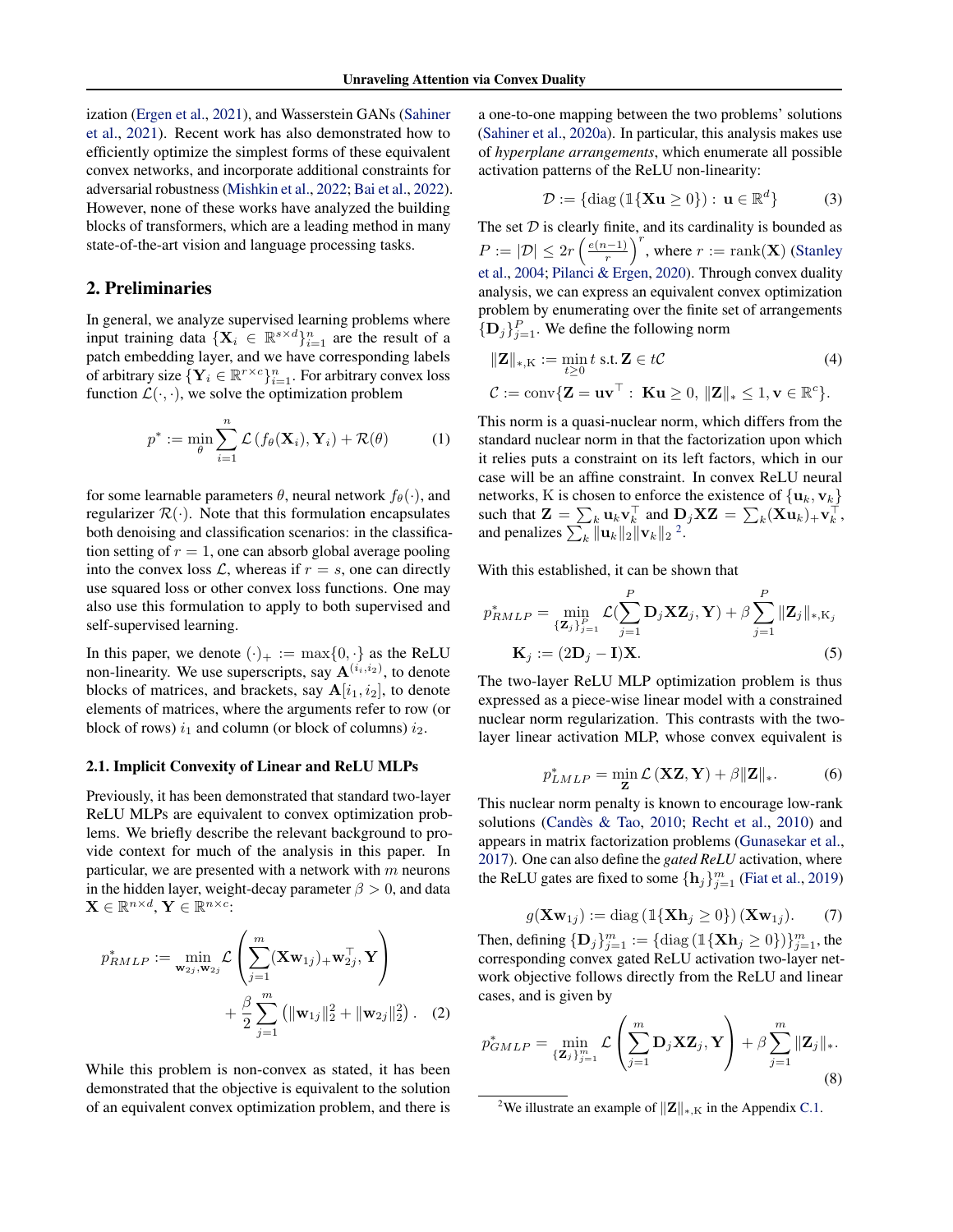We note that for both linear and gated ReLU formulations, the regularization on the convex weights becomes the standard nuclear norm, since ReLU constraints no longer have to be enforced. It has been demonstrated that there is a small approximation gap between Gated ReLU and ReLU networks, and ReLU networks can be formed from the solutions to Gated ReLU problems [\(Mishkin et al.,](#page-10-12) [2022\)](#page-10-12).

In terms of efficient algorithms to solve these problems, using an accelerated proximal gradient descent algorithm applied to the convex linear and gated ReLU programs, one can achieve an  $\epsilon$ -optimal solution in  $\mathcal{O}(1/\sqrt{\epsilon})$  iterations [\(Toh & Yun,](#page-10-15) [2010\)](#page-10-15). For the convex ReLU formulation,[\(Sahiner et al.,](#page-10-9) [2020a\)](#page-10-9) proposes a Frank-Wolfe algorithm for convex MLPs which can be adapted to this case, which in the general case requires  $\mathcal{O}(1/\epsilon)$  iterations for  $\epsilon$ -optimality [\(Jaggi,](#page-9-19) [2013\)](#page-9-19).

In the subsequent sections, we will demonstrate how common vision transformer blocks with linear and ReLU activations can be related to equivalent convex optimization problems through similar convex duality techniques<sup>[3](#page-3-1)</sup>.

## 3. Implicit Convexity of Self-Attention

The canonical Vision Transformer (ViT) uses self-attention and MLPs as its backbone [\(Dosovitskiy et al.,](#page-9-1) [2020\)](#page-9-1). In particular, a single "head" of a self-attention network is given by the following:

$$
f_j(\mathbf{X}_i) := \sigma \left( \frac{\mathbf{X}_i \mathbf{Q}_j \mathbf{K}_j^\top \mathbf{X}_i^\top}{\sqrt{d}} \right) \mathbf{X}_i \mathbf{V}_j, \tag{9}
$$

where Q, K, V are all learnable parameters and  $\sigma(\cdot)$  typically (but not always) represents the softmax non-linearity. In practice, one typically uses  $m$  "heads" of attention which are concatenated along the feature dimension, and this is followed by a "channel-mixing" layer, or alternatively a classification head:

$$
f_{MHSA}(\mathbf{X}_{i}) := \begin{bmatrix} f_{1}(\mathbf{X}_{i}) & \cdots & f_{m}(\mathbf{X}_{i}) \end{bmatrix} \mathbf{W}
$$

$$
= \sum_{j=1}^{m} \sigma \left( \frac{\mathbf{X}_{i} \mathbf{Q}_{j} \mathbf{K}_{j}^{\top} \mathbf{X}_{i}^{\top}}{\sqrt{d}} \right) \mathbf{X}_{i} \mathbf{V}_{j} \mathbf{W}_{j} \quad (10)
$$

For the purpose of our analysis, noting that both  $\mathbf{Q}_j \mathbf{K}_j^\top$  and  $V_iW_j$  can be expressed by a single linear layer, we model the multi-head self-attention network as

$$
f_{SA}(\mathbf{X}_i) := \sum_{j=1}^m \sigma\left(\frac{\mathbf{X}_i \mathbf{W}_{1j} \mathbf{X}_i^\top}{\sqrt{d}}\right) \mathbf{X}_i \mathbf{W}_{2j}.
$$
 (11)

We then define the multi-head self-attention training problem as follows

<span id="page-3-2"></span>
$$
p_{SA}^{*} := \min_{\mathbf{W}_{1j}, \mathbf{W}_{2j}} \sum_{i=1}^{n} \mathcal{L}(f_{SA}(\mathbf{X}_{i}), \mathbf{Y}_{i}) + \frac{\beta}{2} \sum_{j=1}^{m} ||\mathbf{W}_{1j}||_{F}^{2} + ||\mathbf{W}_{2j}||_{F}^{2}.
$$
 (12)

We thus employ any generic convex loss function and standard weight-decay in our formulation. While direct convex analysis when  $\sigma(\cdot)$  represents the softmax activation is intractable, we can analyze this architecture for many other activation functions. In particular, self-attention with both linear and ReLU activation functions has been proposed with performance on par to standard softmax activation networks [\(Shen et al.,](#page-10-1) [2021;](#page-10-1) [Yorsh et al.,](#page-11-4) [2021;](#page-11-4) [Yorsh &](#page-11-5) [Kovalenko,](#page-11-5) [2021;](#page-11-5) [Zhang et al.,](#page-11-6) [2021\)](#page-11-6). Thus, we will analyze linear, ReLU, and gated ReLU activation variants of the multi-head self-attention.

<span id="page-3-5"></span>Theorem 3.1. *For the linear activation multi-head selfattention training problem* [\(12\)](#page-3-2)*, for*  $m > m^*$  *where*  $m^*$  < min{d 2 , dc}*, the standard non-convex training objective is equivalent to a convex optimization problem, given by*

<span id="page-3-4"></span>
$$
p_{SA}^{*} = \min_{\mathbf{Z} \in \mathbb{R}^{d^{2} \times dc}} \sum_{i=1}^{n} \mathcal{L} \left( \sum_{k=1}^{d} \sum_{\ell=1}^{d} \mathbf{G}_{i}[k,\ell] \mathbf{X}_{i} \mathbf{Z}^{(k,\ell)}, \mathbf{Y}_{i} \right) + \beta ||\mathbf{Z}||_{*}
$$
(13)

where  $\mathbf{G}_i := \mathbf{X}_i^{\top} \mathbf{X}_i$  and  $\mathbf{Z}^{(k,\ell)} \in \mathbb{R}^{d \times c}$ .

Our result demonstrates that a linear activation self-attention model consists of a Gram (feature correlation) matrix weighted linear model, with a nuclear norm penalty which groups the individual models to each other<sup>[4](#page-3-3)</sup>.

One may also view the convex model as a set of linear models with a weighted nuclear norm, where each block  $\mathbf{Z}^{(k,\ell)}$  has a corresponding weight of  $1/\mathbf{G}_i[k,\ell]$ . Thus, features with high correlation will have corresponding linear weights with larger norm. We note that when  $\beta = 0$ , the linear self-attention model [\(13\)](#page-3-4) is equivalent to the linear two-layer MLP [\(6\)](#page-2-1).

<span id="page-3-0"></span>While typically the nuclear norm penalty on **Z** has no corresponding norm on each individual linear model  $\mathbf{Z}^{(k,\ell)}$ , the following result summarizes an instance where the nuclear norm could decompose into smaller blocks.

<span id="page-3-6"></span>**Corollary 3.2.** Assume some of the features of  $X_i$  are en*tirely uncorrelated for all* i*, i.e.* G<sup>i</sup> *is block diagonal with*

<span id="page-3-1"></span><sup>&</sup>lt;sup>3</sup>Gated ReLU analysis is also provided in Appendix [C.2](#page-29-0)

<span id="page-3-3"></span><sup>&</sup>lt;sup>4</sup>Furthermore, there is a one-to-one mapping between the solutions of the convex and non-convex programs, which we describe in Appendix [A.](#page-12-0)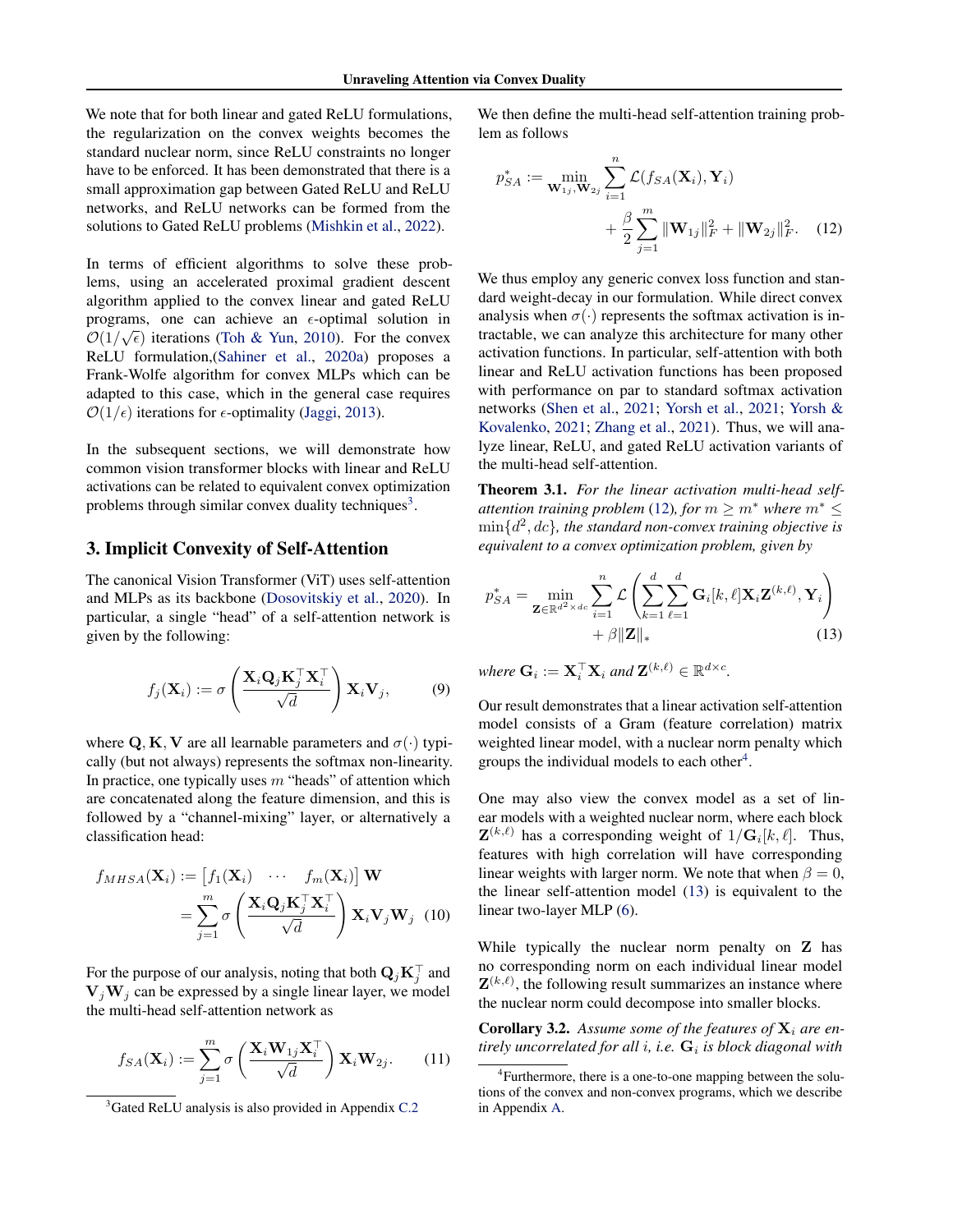$blocks\ {\mathbf{G}}_i^{(b)} \in \mathbb{R}^{d_b \times d_b} \}_{b=1}^B$  for all *i*. Then, the convex *program* [\(13\)](#page-3-4) *reduces to the following convex program*

$$
p_{SA}^{*} = \min_{\mathbf{Z}^{(b)}} \sum_{i=1}^{n} \mathcal{L} \left( \sum_{b=1}^{B} \sum_{k=1}^{d_b} \sum_{\ell=1}^{d_b} \mathbf{G}_i^{(b)}[k,\ell] \mathbf{X}_i \mathbf{Z}^{(b,k,\ell)}, \mathbf{Y}_i \right) + \beta \sum_{b=1}^{B} \|\mathbf{Z}^{(b)}\|_{*}, \mathbf{Z}^{(b)} \in \mathbb{R}^{d_b d \times d_b c}.
$$
 (14)

This corollary thus demonstrates that under the assumption of sets of uncorrelated features, a linear self-attention block separates over these sets. In particular, the blocks of Z corresponding to values of 0 in the Gram matrix  $G_i$  will be set to 0, eliminating interactions between uncorrelated features. This phenomenon is illustrated in Figure [1.](#page-1-0)

While this linear model provides a simple, elegant explanation for the underpinnings of self-attention, we can also analyze self-attention blocks with non-linearities. We thus provide an analysis of ReLU-activation self-attention.

<span id="page-4-3"></span>Theorem 3.3. *For the ReLU activation multi-head selfattention training problem* [\(12\)](#page-3-2)*, we define*

$$
\mathbf{X} := \begin{bmatrix} \mathbf{X}_1 \otimes \mathbf{X}_1 \\ \cdots \\ \mathbf{X}_n \otimes \mathbf{X}_n \end{bmatrix}
$$

$$
\{\mathbf{D}_j\}_{j=1}^P := \{\text{diag}(\mathbb{I}\{\mathbf{X}\mathbf{u}_j \ge 0\}): \mathbf{u}_j \in \mathbb{R}^{d^2}\},
$$

where  $P \leq 2r \left(\frac{e(n-1)}{r}\right)$  $\left(\frac{n-1}{r}\right)^r$  and  $r := \text{rank}(\mathbf{X})$ . Then, for  $m \geq m^*$  where  $m^* \leq n \min\{d^2, dc\}$ , the standard non*convex training objective is equivalent to a convex optimization problem, given by*

$$
p_{SA}^{*} = \min_{\mathbf{Z}_{j} \in \mathbb{R}^{d^{2} \times dc}} \sum_{i=1}^{n} \mathcal{L} \left( \sum_{j=1}^{P} \sum_{\ell=1}^{d} \sum_{k=1}^{d} \mathbf{G}_{i,j}^{(k,\ell)} \mathbf{X}_{i} \mathbf{Z}_{j}^{(k,\ell)}, \mathbf{Y}_{i} \right) + \beta \sum_{j=1}^{m} \|\mathbf{Z}_{j}\|_{*,\mathbf{K}_{j}}, \mathbf{K}_{j} := (2\mathbf{D}_{j} - \mathbf{I}_{ns^{2}})\mathbf{X},
$$
 (15)

where  $\mathbf{G}_{i,j} := (\mathbf{X}_i \otimes \mathbf{I}_s)^\top \mathbf{D}^{(i)}_j (\mathbf{X}_i \otimes \mathbf{I}_s), \, \mathbf{G}^{(k,\ell)}_{i,j} \in \mathbb{R}^{s \times s}$ and  $\mathbf{Z}_j^{(k,\ell)} \in \mathbb{R}^{d \times c}$ .

Interestingly, while the hyperplane arrangements for a standard ReLU MLP depend only on the data matrix X, for a self-attention network they are more complex, instead depending on  $\mathbf{X}_i \otimes \mathbf{X}_i$ . These hyperplane arrangements define the constraints for the constrained nuclear norm penalty. One could potentially see a ReLU activation self-attention model as a fusion of two models–one which uses  $X_i \otimes X_i$  for generating hyperplane arrangements, and one which uses  $X_i$  for linear predictions. Thus, unlike the linear self-attention case, even in the case of  $\beta = 0$ , the ReLU self-attention network [\(15\)](#page-4-1) is not equivalent to the ReLU MLP model [\(5\)](#page-2-2).

<span id="page-4-0"></span>Furthermore, while in the linear-activation case in [\(13\)](#page-3-4), each linear model was scaled by a single entry in  $G_i$ , in the ReLU case each linear model is scaled by a diagonal matrix  $\mathbf{G}_{i,j}^{(k,\ell)}$  which combines second-order information from  $X_i$  with the hyperplane arrangements induced by the ReLU activation function. One may, for example, note the identity

$$
G_{i,j}^{(k,\ell)} = \sum_{t=1}^{s} X_i[t,k]X_i[t,\ell]D_j^{(i,t)},
$$
 (16)

for diagonal  $\mathbf{D}_j^{(i,t)} \in \{0,1\}^{s \times s}$ . Therefore,  $\mathbf{G}_{i,j}^{(k,\ell)}$  can be viewed as a correlation between features k and  $\ell$  weighted by diagonal {0, 1}-valued hyperplane arrangements for each corresponding row  $t$ , in other words a type of "local" correlation, where locality is achieved by the  $\{0, 1\}$  values in  $\mathbf{D}_{j}^{(i,t)}$ . This local correlation scales each token of the prediction, essentially giving weight to tokens which have been not been masked away by  $\mathbf{D}_{j}^{(i,t)}$ .

## 4. Alternative Mixing Mechanisms

While self-attention is the original proposed token mixer used for vision transformers, there are many other alternative approaches which have shown to produce similar results while being more computationally efficient. We tackle two such architectures here.

#### 4.1. MLP Mixer

We begin by analyzing the MLP-Mixer architecture, an all-MLP alternative to self-attention networks with competitive performance on image classification benchmarks [\(Tolstikhin](#page-10-3) [et al.,](#page-10-3) [2021\)](#page-10-3). The proposal is simple–apply an MLP along one dimension of the input, followed by an MLP along the opposite dimension. The simplest form of this MLP-Mixer architecture can thus be written as

<span id="page-4-2"></span><span id="page-4-1"></span>
$$
p_{MM}^{*} := \min_{\mathbf{W}_{1j}, \mathbf{W}_{2j}} \sum_{i=1}^{n} \mathcal{L}(\sum_{j=1}^{m} \sigma(\mathbf{W}_{1j} \mathbf{X}_{i}) \mathbf{W}_{2j}, \mathbf{Y}_{i}) + \frac{\beta}{2} \sum_{j=1}^{m} \|\mathbf{W}_{1j}\|_{F}^{2} + \|\mathbf{W}_{2j}\|_{F}^{2},
$$
\n(17)

where  $\sigma$  is an activation function. While [\(Tolstikhin et al.,](#page-10-3) [2021\)](#page-10-3) use the GeLU non-linearity [\(Hendrycks & Gimpel,](#page-9-20) [2016\)](#page-9-20), we analyze the simpler linear and ReLU activation counterparts, which shed important insights into the underlying structure of the MLP-Mixer architecture.

<span id="page-4-4"></span>Theorem 4.1. *For the linear activation MLP-Mixer training problem* [\(17\)](#page-4-2)*, for*  $m \ge m^*$  *where*  $m^* \le \min\{s^2, dc\}$ *, the*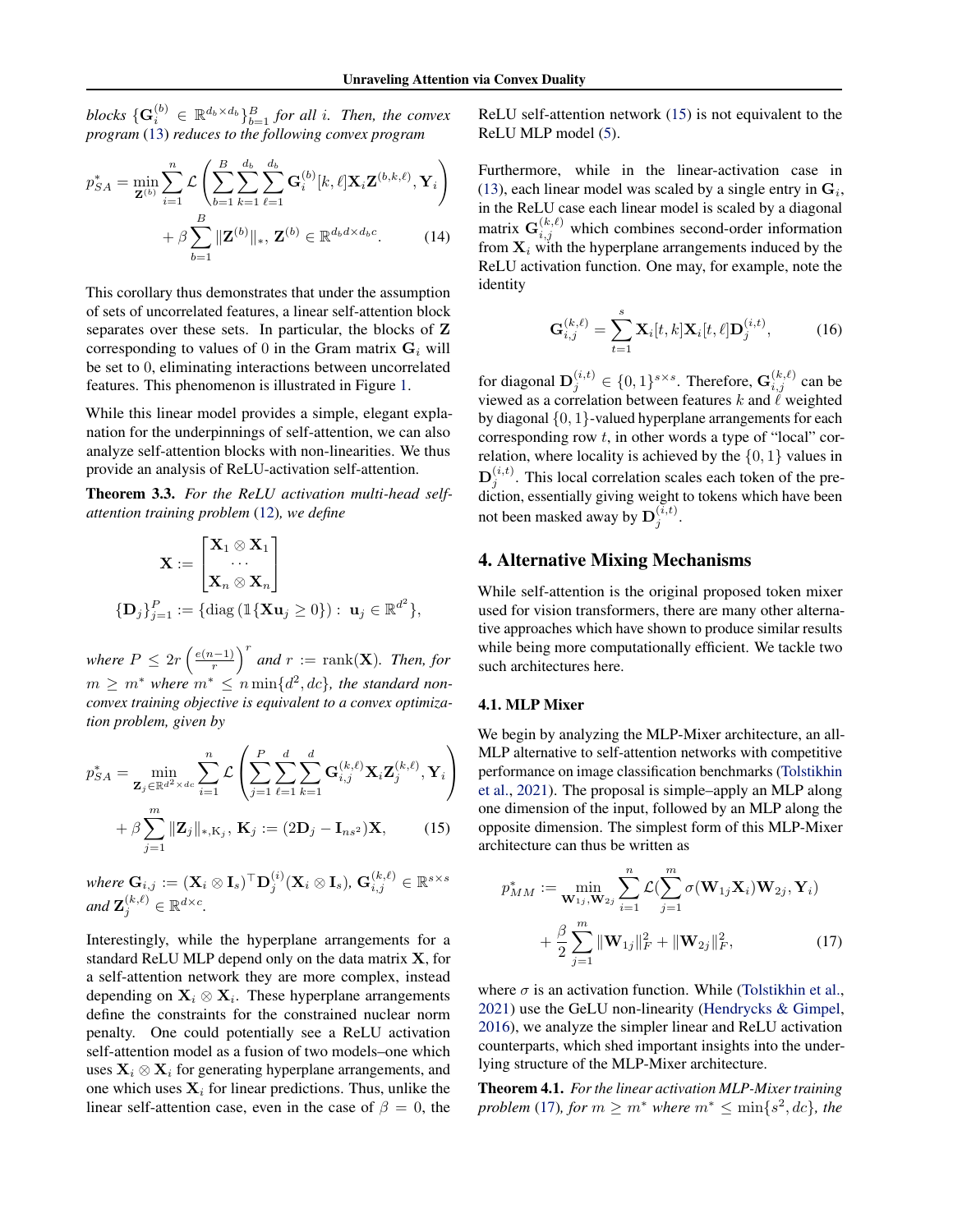*standard non-convex training objective is equivalent to a convex optimization problem, given by*

$$
p_{MM}^{*} = \min_{\mathbf{Z} \in \mathbb{R}^{s^{2} \times dc}} \sum_{i=1}^{n} \mathcal{L}\left(\left[f_{1}(\mathbf{X}_{i}) \cdots f_{c}(\mathbf{X}_{i})\right], \mathbf{Y}_{i}\right) + \beta \|\mathbf{Z}\|_{*}, f_{p}(\mathbf{X}_{i}) := \mathbf{Z}^{(p)} \text{vec}(\mathbf{X}_{i})
$$
(18)

 $where \mathbf{Z}^{(p)} \in \mathbb{R}^{s \times sd}$  for  $p \in [c]$ , for  $\mathbf{Z}^{(p,t)} \in \mathbb{R}^{s \times d}$  for  $t \in [s]$ *, and* 

$$
\mathbf{Z}^{(p)} = \begin{bmatrix} \mathbf{Z}^{(p,1)} & \cdots & \mathbf{Z}^{(p,s)} \end{bmatrix}, \mathbf{Z} = \begin{bmatrix} \mathbf{Z}^{(1,1)} & \cdots & \mathbf{Z}^{(c,1)} \\ & \cdots & \\ \mathbf{Z}^{(1,s)} & \cdots & \mathbf{Z}^{(c,s)} \end{bmatrix}.
$$

We can contrast the fitting term of the linear MLP-Mixer to a standard linear MLP  $(6)$ , where each column k of the network output is given by

$$
\mathbf{X}_i\mathbf{Z}^{(k)} = {(\mathbf{Z}^{(k)}}^\top\otimes \mathbf{I}_s){\bf vec}(\mathbf{X}_i),
$$

where  $\mathbf{Z}^{(k)} \in \mathbb{R}^d$ . Thus, the MLP-Mixer gives the network  $s<sup>2</sup>$  more degrees of freedom for fitting each column of  $Y_i$  than a standard linear MLP. This demonstrates that unlike the linear self-attention network, a linear MLP-Mixer model is not equivalent to a linear standard MLP even when  $\beta = 0$ . One may speculate that this additional implicit degrees of freedom allows mixer-like MLP models to fit complex distributions more easily compared to standard MLPs. While it appears from the fitting term that each output class of  $Y_i$  is fit independently, we note that these outputs are coupled together by the nuclear norm on Z, which encourages  $\{ \mathbf{Z}^{(k)} \}_{k=1}^c$  to be similar to one another.

Another interpretation of the convexified linear MLP-Mixer architecture may be achieved by simply permuting the columns of  $Z$  to form  $Z$ , which does not affect the nuclear norm and thus does not impact the optimal solution. If one partitions the columns of  $\tilde{Z}$  according to blocks  $\tilde{\mathbf{Z}}^{(t,k)} \in \mathbb{R}^{s \times c}$  for  $t \in [s], k \in [d]$ , one can also write

$$
p_{MM}^* = \min_{\tilde{\mathbf{Z}}} \sum_{i=1}^n \mathcal{L}\left(\sum_{t=1}^s \sum_{k=1}^d \mathbf{X}_i[t, k] \tilde{\mathbf{Z}}^{(t, k)}, \mathbf{Y}_i\right) + \beta \|\tilde{\mathbf{Z}}\|_*\tag{19}
$$

<span id="page-5-3"></span>Here, the connections to the linear self-attention network [\(13\)](#page-3-4) become more clear. While [\(13\)](#page-3-4) is a weighted summation of linear models, where the weights correspond to Gram matrix entries, [\(19\)](#page-5-0) is a weighted summation of predictions, where the weights correspond to data matrix entries. We also note that in most networks, typically  $s < d$ , so the MLP-Mixer block has a lower order complexity to solve compared to the self-attention block. We can also extend these results to ReLU activation MLP-Mixers.

Theorem 4.2. *For the ReLU activation MLP-Mixer training problem* [\(17\)](#page-4-2)*, we define*

$$
\mathbf{X} := \begin{bmatrix} \mathbf{X}_1^\top \otimes \mathbf{I}_s \\ \cdots \\ \mathbf{X}_n^\top \otimes \mathbf{I}_s \end{bmatrix}
$$

$$
\{\mathbf{D}_j\}_{j=1}^P := \{\text{diag}\left(\mathbb{I}\{\mathbf{X}\mathbf{u}_j \ge 0\}\right) : \ \mathbf{u}_j \in \mathbb{R}^{s^2}\},
$$

<span id="page-5-2"></span>where  $P \leq 2r \left(\frac{e(n-1)}{r}\right)$  $\left(\frac{n-1}{r}\right)^r$  and  $r := \text{rank}(\mathbf{X})$ . Then, for  $m \geq m^*$  where  $m^* \leq n \min\{s^2, dc\}$ , the standard non*convex training objective is equivalent to a convex optimization problem, given by*

<span id="page-5-1"></span>
$$
p_{MM}^{*} = \min_{\mathbf{Z}_{j} \in \mathbb{R}^{s^{2} \times dc}} \sum_{i=1}^{n} \mathcal{L}\left(\left[f_{1}(\mathbf{X}_{i}) \cdots f_{c}(\mathbf{X}_{i})\right], \mathbf{Y}_{i}\right) + \beta \sum_{j=1}^{P} \|\mathbf{Z}_{j}\|_{*, K_{j}}, \mathbf{K}_{j} := (2\mathbf{D}_{j} - \mathbf{I}_{nd})\mathbf{X}
$$
(20)

*where*

$$
f_p(\mathbf{X_i}) := \sum_{j=1}^P \left[ \mathbf{D}_j^{(i,1)} \mathbf{Z}_j^{(p,1)} \cdots \mathbf{D}_j^{(i,d)} \mathbf{Z}_j^{(p,d)} \right] \mathbf{vec}(\mathbf{X}_i)
$$
  
for  $\mathbf{D}_j^{(i,k)} \in \mathbb{R}^{s \times s}$  and  $\mathbf{Z}_j^{(p,k)} \in \mathbb{R}^{s \times s}$ .

Now, unlike the self-attention model, where the effective data matrix for hyperplane arrangements was  $\mathbf{X}_i \otimes \mathbf{X}_i$ , the MLP-mixer's arrangements use  $X_i^{\top} \otimes I_s$ , providing additional degrees of freedom for partitioning the data while still incorporating only first-order information about the data. Using the same column permutation trick as in [\(19\)](#page-5-0), one may write [\(20\)](#page-5-1) as

<span id="page-5-4"></span>
$$
p_{MM}^{*} = \min_{\tilde{\mathbf{Z}}_{j}} \sum_{i=1}^{n} \mathcal{L} \left( \sum_{j=1}^{P} \sum_{t=1}^{s} \sum_{k=1}^{d} \mathbf{X}_{i}[t, k] \mathbf{D}_{j}^{(i,k)} \tilde{\mathbf{Z}}_{j}^{(t,k)}, \mathbf{Y}_{i} \right) + \beta \sum_{j=1}^{P} \|\tilde{\mathbf{Z}}_{j}\|_{*, K_{j}},
$$
\n(21)

<span id="page-5-0"></span>where again now we see clearly the differences with ReLU self-attention [\(15\)](#page-4-1), with the diagonal arrangements weighted by  $\mathbf{X}_i$  rather than the Gram matrix, and instead of  $\tilde{\mathbf{Z}}_j^{(t,k)}$ being weights of a linear model, they are simply predictions.

#### 4.2. Fourier Neural Operator

In contrast to self-attention or MLP-like attention mechanisms, there is also a family of Fourier-based alternatives to self-attention which have recently shown promise in vision. We present Fourier Neural Operator (FNO) [\(Li et al.,](#page-9-4) [2020;](#page-9-4) [Guibas et al.,](#page-9-5) [2021\)](#page-9-5), which works as follows:  $i$ ) 2D DFT is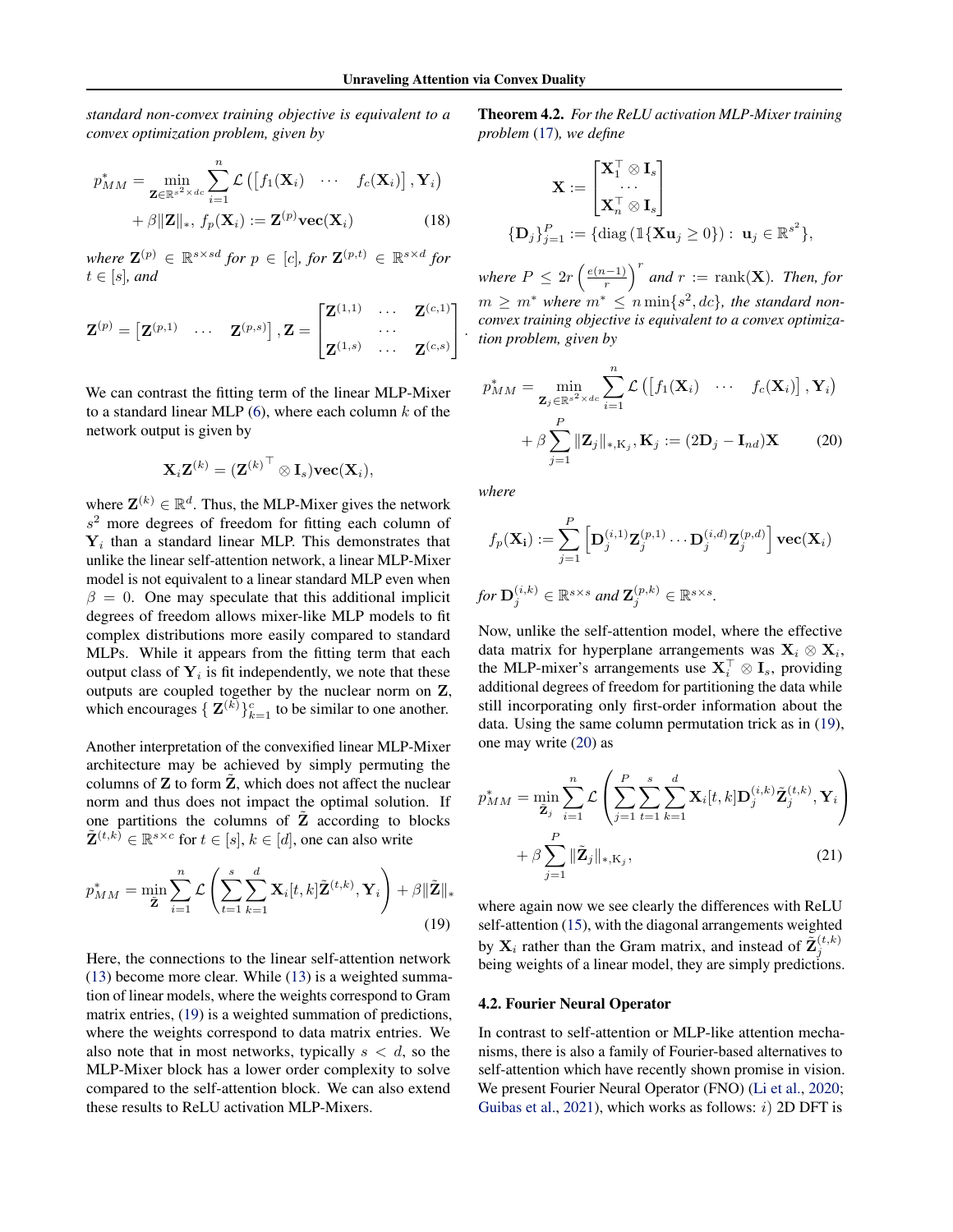applied first over the spatial tokens;  $ii)$  each token is multiplied by its own weight matrix; and  $iii)$  inverse DFT returns the Fourier tokens back to the original (spatial) domain.

To express FNO in a compact matrix form, note that in addition to standard MLP weights  $\mathbf{W}_1 \in \mathbb{R}^{d \times m}$ ,  $\mathbf{W}_2 \in$  $\mathbb{R}^{m \times c}$ , FNO blocks has a third set of weights  $\mathbf{L} \in \mathbb{R}^{s \times d \times d}$ . Let us define the Fourier transform  $\mathbf{F} := \mathbf{F}_h \otimes \mathbf{F}_w$ , that is a vectorized version of  $h \times w$  2D Fourier transform. It is more convenient to work with the weights  $L$  in the Fourier space as V, where the 2D Fourier transform has been applied on the first dimension, namely  ${\bf V}[:, i, j]$  for every i, j.

Now, define  $\mathbf{V}^{(j)} = \mathbf{V}[j, :, :]$ . Each row of  $\mathbf{FX}_i$  is then multiplied by  $d \times d$  weight matrix  $\mathbf{V}^{(j)}$ , and converted back to the image domain as follows

$$
f_{FN}(\mathbf{X}_i) := \sigma \left( \left( \mathbf{F}^{-1} \begin{bmatrix} (\mathbf{F} \mathbf{X}_i)_{1}^{\top} \mathbf{V}^{(1)} \\ \cdots \\ (\mathbf{F} \mathbf{X}_i)_{s}^{\top} \mathbf{V}^{(s)} \end{bmatrix} \right) \mathbf{W}_1 \right) \mathbf{W}_2.
$$
\n(22)

This representation can be heavily simplified.

<span id="page-6-4"></span>**Lemma 4.3.** For weights  $\mathbf{W}_1 \in \mathbb{R}^{sd \times m}$ ,  $\mathbf{W}_2 \in \mathbb{R}^{m \times c}$ , the *FNO block* [\(22\)](#page-6-0) *can be equivalently represented as*

$$
f_{FN}(\mathbf{X}_i) = \sum_{j=1}^{m} \sigma\left(\text{circ}(\mathbf{X}_i)\mathbf{w}_{1j}\right) \mathbf{w}_{2j}^{\top} \tag{23}
$$

where  $\text{circ}(\mathbf{X}_i) \in \mathbb{R}^{s \times sd}$  denotes a matrix composed of all s circulant shifts of  $\mathbf{X}_i$  along its first dimension.

We can accordingly write the FNO training objective as

$$
p_{FN}^* := \min_{\mathbf{w}_{1j}, \mathbf{w}_{2j}} \sum_{i=1}^n \mathcal{L}(f_{FN}(\mathbf{X}_i), \mathbf{Y}_i)
$$
  
+ 
$$
\frac{\beta}{2} \sum_{j=1}^m \|\mathbf{w}_{1j}\|_2^2 + \|\mathbf{w}_{2j}\|_2^2.
$$
 (24)

We note that FNO actually starkly resembles a two-layer CNN, where the first layer consists of a convolutional layer with full circulant padding and a *global* convolutional kernel. Unlike a typical CNN, in which the kernel size is usually small and the convolution is *local*, the convolution here is much larger, which means there are many more parameters than a typical CNN. Similar CNN architectures have previously been analyzed via convex duality [\(Ergen & Pi](#page-9-12)[lanci,](#page-9-12) [2020;](#page-9-12) [Sahiner et al.,](#page-10-10) [2020b\)](#page-10-10). Accordingly, for both linear and ReLU activation, [\(24\)](#page-6-1) is equivalent to a convex optimization problem.

<span id="page-6-5"></span>Theorem 4.4. *For the linear activation FNO training problem* [\(24\)](#page-6-1)*, for*  $m > m^*$  *where*  $m^* < \min\{sd, c\}$ *, the standard non-convex training objective is equivalent to a convex*

*optimization problem, given by*

$$
p_{FN}^* = \min_{\mathbf{Z} \in \mathbb{R}^{sd \times c}} \sum_{i=1}^n \mathcal{L} \left( \text{circ}(\mathbf{X}_i) \mathbf{Z}, \mathbf{Y}_i \right) + \beta \|\mathbf{Z}\|_*. \quad (25)
$$

<span id="page-6-6"></span>Theorem 4.5. *For the ReLU activation FNO training problem* [\(24\)](#page-6-1)*, we define*

$$
\mathbf{X} := \begin{bmatrix} \text{circ}(\mathbf{X}_1) \\ \cdots \\ \text{circ}(\mathbf{X}_n) \end{bmatrix}
$$

$$
\{\mathbf{D}_j\}_{j=1}^P := \{ \text{diag} (\mathbb{1}\{\mathbf{X}\mathbf{u}_j \ge 0\}) : \mathbf{u}_j \in \mathbb{R}^{sd} \},
$$

where  $P \leq 2r \left(\frac{e(n-1)}{r}\right)$  $\left(\frac{n-1}{r}\right)^r$  and  $r := \text{rank}(\mathbf{X})$ . Then, for  $m \geq m^*$  where  $m^* \leq n \min\{sd, c\}$ , the standard non*convex training objective is equivalent to a convex optimization problem, given by*

<span id="page-6-0"></span>
$$
p_{FN}^* = \min_{\mathbf{Z}_j \in \mathbb{R}^{sd \times c}} \sum_{i=1}^n \mathcal{L}\left(\sum_{j=1}^P \mathbf{D}_j^{(i)} \text{circ}(\mathbf{X}_i) \mathbf{Z}_j, \mathbf{Y}_i\right) + \beta \sum_{j=1}^P \|\mathbf{Z}_j\|_{*, \mathbf{K}_j}, \mathbf{K}_j := (2\mathbf{D}_j - \mathbf{I}_{ns})\mathbf{X}.
$$
 (26)

#### 4.2.1. BLOCK DIAGONAL FNO

While the FNO formulation is quite elegant, it requires many parameters  $(d^2$  for each token). Accordingly, modifications have been proposed in the form of Adaptive Fourier Neural Operator (AFNO) [\(Guibas et al.,](#page-9-5) [2021\)](#page-9-5). One important modification pertains to enforcing the token weights to obey a block diagonal structure. This has been significantly improved the training and generalization ability of AFNO compared with the standard FNO<sup>[5](#page-6-2)</sup>. We call this architecture B-FNO, which boils down to

<span id="page-6-3"></span><span id="page-6-1"></span>
$$
f_{BFN}(\mathbf{X}_i) := \sigma \left( \mathbf{F}^{-1} \begin{bmatrix} (\mathbf{F} \mathbf{X}_i)_{1}^{\top} \mathbf{V}^{(1)} \\ \cdots \\ (\mathbf{F} \mathbf{X}_i)_{s}^{\top} \mathbf{V}^{(s)} \end{bmatrix} \right) \mathbf{W}_2
$$
(27)  

$$
\mathbf{L}^{(l)} := \begin{bmatrix} \mathbf{L}^{(l,1)} & & \\ & \ddots & \\ & & \mathbf{L}^{(l,B)} \end{bmatrix} \in \mathbb{R}^{d \times m}, l \in [s]
$$
  

$$
\mathbf{W}_2 := \begin{bmatrix} \mathbf{W}_2^{(1)} & & \\ & \ddots & \\ & & \mathbf{W}_2^{(B)} \end{bmatrix} \in \mathbb{R}^{m \times c},
$$

<span id="page-6-7"></span>for B blocks. This can be simplified as

<span id="page-6-2"></span><sup>5</sup>A standard AFNO network also includes additional steps, including a soft-thresholding operator, which for simplicity we do not analyze here.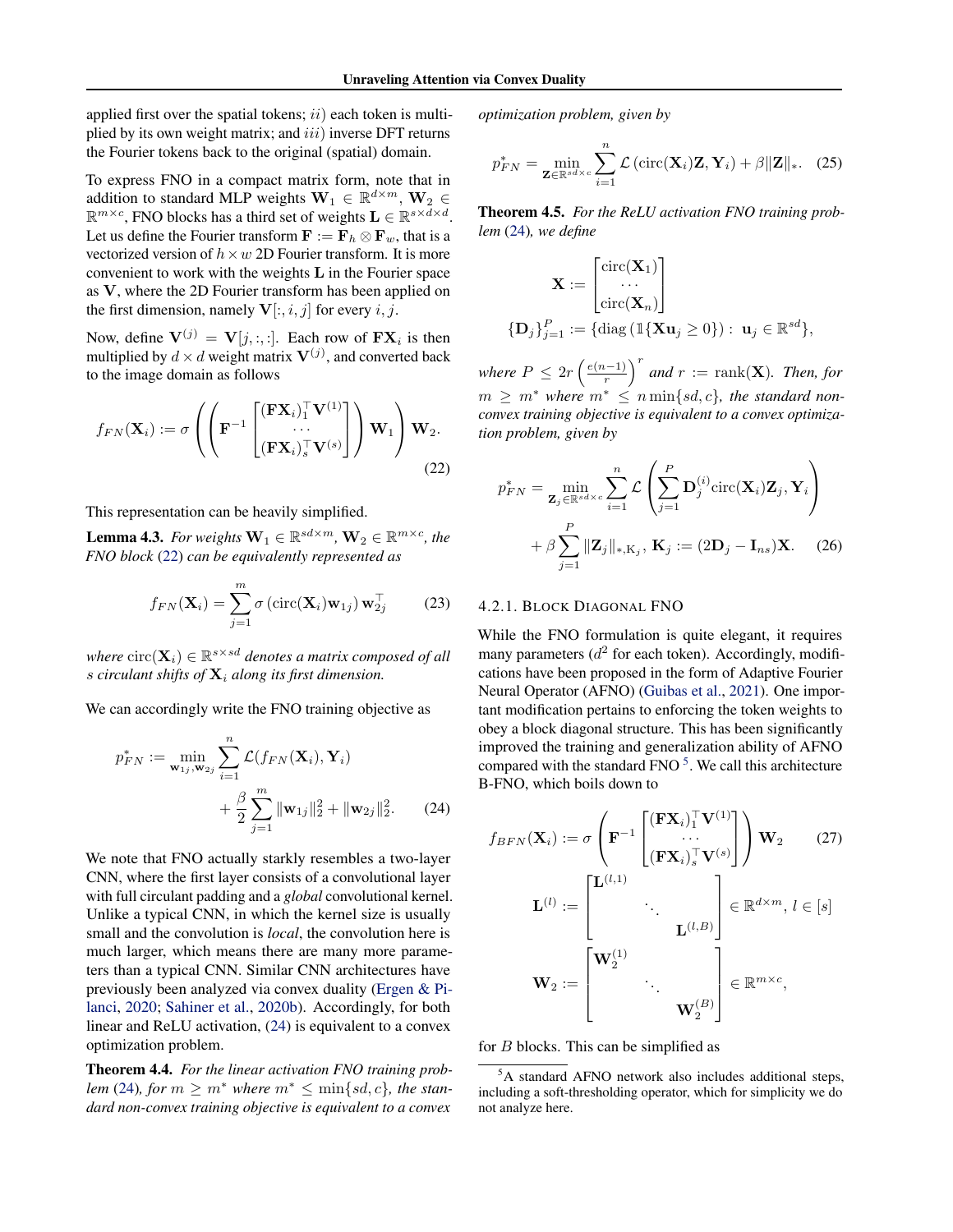**Lemma 4.6.** For weights  $\mathbf{W}_{1b} \in \mathbb{R}^{sd/B \times m/B}$  and  $\mathbf{W}_{2b} \in$ R m/B×c/B*, assuming* σ *operates element-wise, the B-FNO model* [\(27\)](#page-6-3) *can be equivalently represented as*

$$
f_{BFN}(\mathbf{X}_i) = \begin{bmatrix} f_{BFN}^{(1)}(\mathbf{X}_i) & \cdots & f_{BFN}^{(B)}(\mathbf{X}_i) \end{bmatrix} \quad (28)
$$

$$
f_{BFN}^{(b)}(\mathbf{X}_i) = \sum_{j=1}^m \sigma\left(\text{circ}(\mathbf{X}_i^{(b)})\mathbf{w}_{1bj}\right) \mathbf{w}_{2bj}^\top
$$

where  $\text{circ}(\mathbf{X}_{i}^{(b)}) \in \mathbb{R}^{s \times sd/B}$  is a matrix composed of all  $s$  $\emph{circulant shifts of $\mathbf{X}_{i}^{(b)} \in \mathbb{R}^{s \times d/B}$ along its first dimension.}$ 

Interestingly, the block-diagonal weights of AFNO contrast the *local* convolution in CNNs with a *global* and *group-wise* convolution with  $B$  groups. We thus define

$$
p_{BFN}^{*} := \min_{\mathbf{W}_{1bj}, \mathbf{W}_{2bj}} \sum_{i=1}^{n} \mathcal{L}(f_{BFN}(\mathbf{X}_{i}), \mathbf{Y}_{i}) + \frac{\beta}{2} \sum_{b=1}^{B} \sum_{j=1}^{m} ||\mathbf{w}_{1bj}||_{2}^{2} + ||\mathbf{w}_{2bj}||_{2}^{2}.
$$
 (29)

<span id="page-7-2"></span>Theorem 4.7. *For the linear activation B-FNO training problem* [\(29\)](#page-7-0)*, for*  $m \geq m^*$  *where*  $m^* \leq 1/B \min\{sd, c\}$ *, the standard non-convex training objective is equivalent to a convex optimization problem, given by*

$$
p_{BFN}^{*} = \min_{\mathbf{Z}_{b}} \sum_{i=1}^{n} \mathcal{L}\left(\left[f^{(1)}(\mathbf{X}_{i}) \cdots f^{(B)}(\mathbf{X}_{i})\right], \mathbf{Y}_{i}\right),
$$

$$
+ \beta \sum_{b=1}^{B} \|\mathbf{Z}_{b}\|_{*}
$$
(30)
$$
\mathbf{Z}_{b} \in \mathbb{R}^{sd/B \times c/B}, f^{(b)} := \text{circ}(\mathbf{X}_{i}^{(b)})\mathbf{Z}_{b}.
$$

<span id="page-7-3"></span>Theorem 4.8. *For the ReLU activation B-FNO training problem* [\(29\)](#page-7-0)*, we define*

$$
\mathbf{X}_b := \begin{bmatrix} \text{circ}(\mathbf{X}_1^{(b)}) \\ \cdots \\ \text{circ}(\mathbf{X}_n^{(b)}) \end{bmatrix}
$$

$$
\{\mathbf{D}_{b,j}\}_{j=1}^{P_b} := \{ \text{diag} (\mathbb{1}\{\mathbf{X}_b \mathbf{u}_j \ge 0\}) : \mathbf{u}_j \in \mathbb{R}^{sd/B} \},
$$

where  $P_b \leq 2r_b \left(\frac{e(n-1)}{r_b}\right)$  $\left(\frac{n-1}{r_b}\right)^{r_b}$  and  $r_b := \text{rank}(\mathbf{X}_b)$ . Then, *for*  $m \geq m^*$  *where*  $m^* \leq n/B \min\{sd, c\}$ *, the standard non-convex training objective is equivalent to a convex optimization problem, given by*

$$
p_{BFN}^{*} = \min_{\mathbf{Z}_{b,j}} \sum_{i=1}^{n} \mathcal{L} \left( \left[ f^{(1)}(\mathbf{X}_{i}) \cdots f^{(B)}(\mathbf{X}_{i}) \right], \mathbf{Y}_{i} \right) + \beta \sum_{b=1}^{B} \sum_{j=1}^{P_{b}} ||\mathbf{Z}_{j,b}||_{*, K_{b,j}},
$$
(31)

*where*

<span id="page-7-1"></span>
$$
\mathbf{Z}_{b,j} \in \mathbb{R}^{sd/ B \times c/B}, f^{(b)}(\mathbf{X}_i) := \sum_{j=1}^{P_b} \mathbf{D}_{b,j} \text{circ}(\mathbf{X}_i^{(b)}) \mathbf{Z}_{b,j}
$$

$$
\mathbf{K}_{b,i} := (2\mathbf{D}_{b,i} - \mathbf{I}_{ns}) \mathbf{X}_b.
$$

## 5. Numerical Results

In this section, we seek to compare the performance of the transformer heads we have analyzed in this work to baseline convex optimization methods. This comparison allows us to illustrate the implicit biases imposed by these novel heads in a practical example. In particular, we consider the task of training a single new block of these convex heads for performing an image classification task. This is essentially the task of transfer learning *without fine-tuning existing weights of the backbone network*, which may be essential in computation and memory-constrained settings at the edge. For few-shot fine-tuning transformer tasks, non-convex optimization has observed to be unstable under different random initializations [\(Mosbach et al.,](#page-10-16) [2020\)](#page-10-16). Furthermore, fine-tuning only the final layer a network is a common practice, which performs very well in spurious correlation benchmarks [\(Kirichenko et al.,](#page-9-21) [2022\)](#page-9-21).

<span id="page-7-0"></span>Specifically, we seek to classify images from the CIFAR-100 dataset [\(Krizhevsky et al.,](#page-9-22) [2009\)](#page-9-22). We first generate embeddings from a pretrained gMLP-S model [\(Liu](#page-9-2) [et al.,](#page-9-2) [2021\)](#page-9-2) on  $224 \times 224$  images from the ImageNet-1k dataset [\(Deng et al.,](#page-9-23) [2009\)](#page-9-23) with  $16 \times 16$  patches ( $s = 196$ , d = 256). We then finetune the *single convex head* to classify images from CIFAR-100, while leaving the pre-trained backbone fixed.

For the backbone gMLP architecture, we reduce the feature dimension to  $d = 100$  with average pooling as a pre-processing step before training with the convex heads. Similarly, for computational efficiency, we train the Gated ReLU variants of the standard ReLU architectures, since these Gated ReLU activation networks are unconstrained. For BFNO, we choose  $B = 5$ . All the heads use identical dimensions  $(d = 100, s = 196, c = 100)$ , and we choose the number of neurons in ReLU heads to be  $m = 100$ , except in the case of self-attention, where we choose  $m = 5$ to have the parameter count be roughly equal across heads (see Table [2](#page-27-1) in Appendix [B\)](#page-26-0). As our baseline, we compare to a simple linear model (i.e. logistic regression) and to convex equivalents of MLPs as discussed in Section [2.1.](#page-2-3)

We summarize the results in Table [1.](#page-8-0) Here, we demonstrate that the attention variants outperform the standard convex MLP and linear baselines. This suggests that the higherorder information and additional degrees of freedom of the attention architectures provide advantages for difficult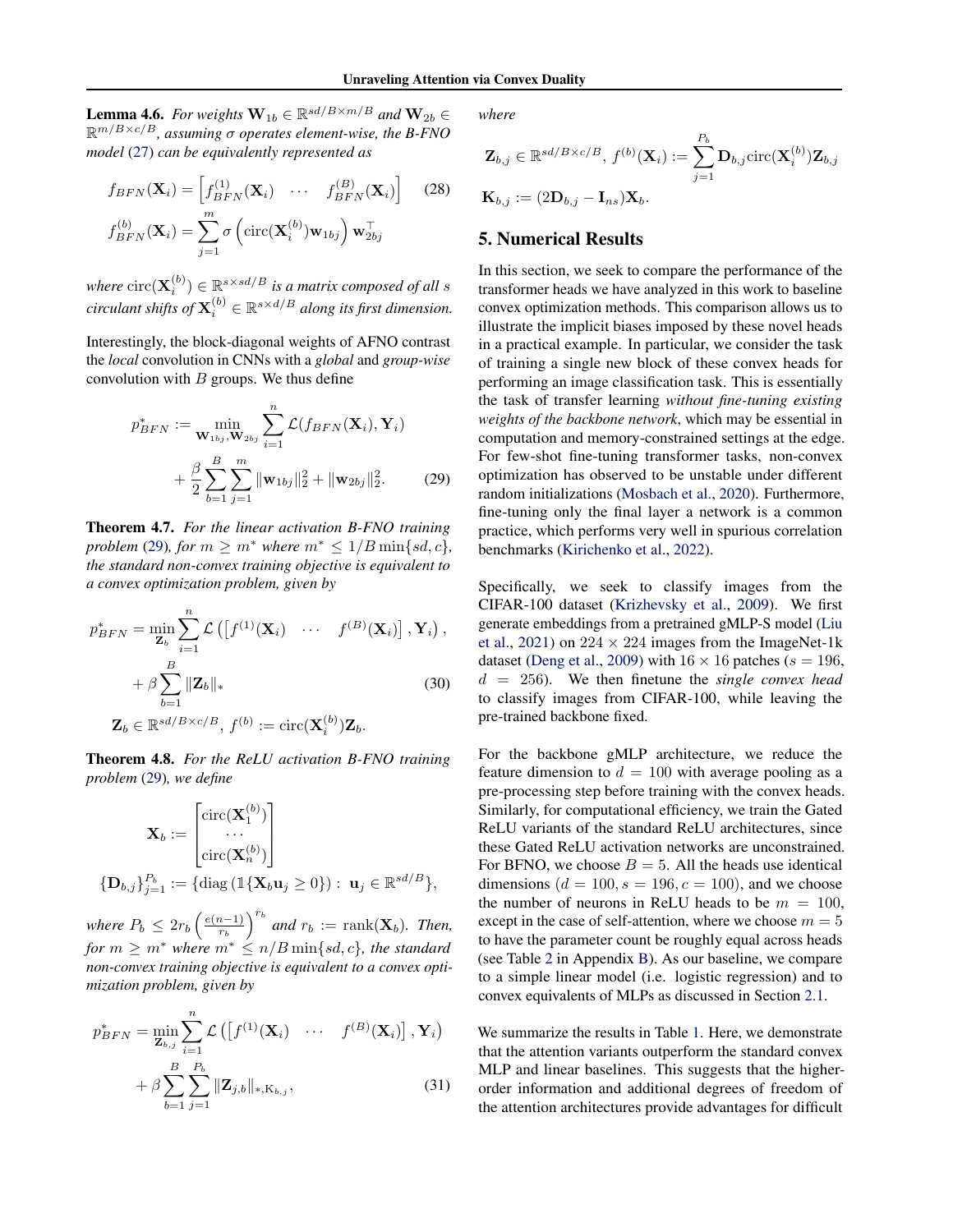| <b>CONVEX HEAD</b>                                                      | ACT.          | TOP-1                                     | TOP-5                                     |
|-------------------------------------------------------------------------|---------------|-------------------------------------------|-------------------------------------------|
| <b>SELF-ATTENTION</b><br>MLP-MIXER<br>B-FNO                             | <b>LINEAR</b> | 73.81<br>78.11<br>68.68                   | 92.87<br>94.79<br>90.62                   |
| <b>FNO</b><br><b>MLP</b><br>LINEAR                                      |               | 72.29<br>65.95<br>66.42                   | 93.03<br>89.33<br>89.27                   |
| <b>SELF-ATTENTION</b><br>MLP-MIXER<br><b>B-FNO</b><br><b>FNO</b><br>MLP | <b>RELU</b>   | 74.74<br>80.22<br>77.65<br>72.93<br>73.05 | 93.45<br>95.79<br>94.97<br>92.71<br>92.52 |

<span id="page-8-0"></span>Table 1. CIFAR-100 classification accuracy for training a single *convex* head. Embeddings are generated from gMLP-S pre-trained on ImageNet. Note that the backbone is not fine-tuned.

not necessarily represent the official views of the National Institutes of Health.

vision tasks. Surprisingly, for self-attention, FNO, and MLP-Mixer, there is only a marginal gap between the linear and ReLU activation performance, suggesting most of the benefit of these architectures is in their fundamental structure, rather than the nonlinearity which is applied. In contrast, for B-FNO, there is a very large gap between ReLU and linear activation accuracies, suggesting that this nonlinearity is more crucial when group convolutions are applied. These convexified architectures thus pave the way towards stable and transparent models for transfer learning.

## 6. Conclusion

We demonstrated that blocks of self-attention and common alternatives such as MLP-Mixer, FNO, and B-FNO are equivalent to convex optimization problems in the case of linear and ReLU activations. These equivalent convex formulations implicitly cluster correlated features, and are penalized with a block nuclear norm regularizer which ensures a global representation. For future work, it remains to craft efficient approximate solvers of these networks by leveraging the structure of these unique regularizers. Faster solvers may implemented, such as FISTA or related algorithms (some of which were explored in the context of convex MLPs [\(Mishkin et al.,](#page-10-12) [2022\)](#page-10-12)). In the long term for practical adoption, future theoretical work would also require analysis of deeper networks as are often used in practice. One may use this work in designing new network architectures by specifying the desired convex formulation.

#### ACKNOWLEDGMENTS

This work was partially supported by the National Science Foundation under grants ECCS-2037304, DMS-2134248, the Army Research Office. Research reported in this work was supported by the National Institutes of Health under award numbers R01EB009690 and U01EB029427. The content is solely the responsibility of the authors and does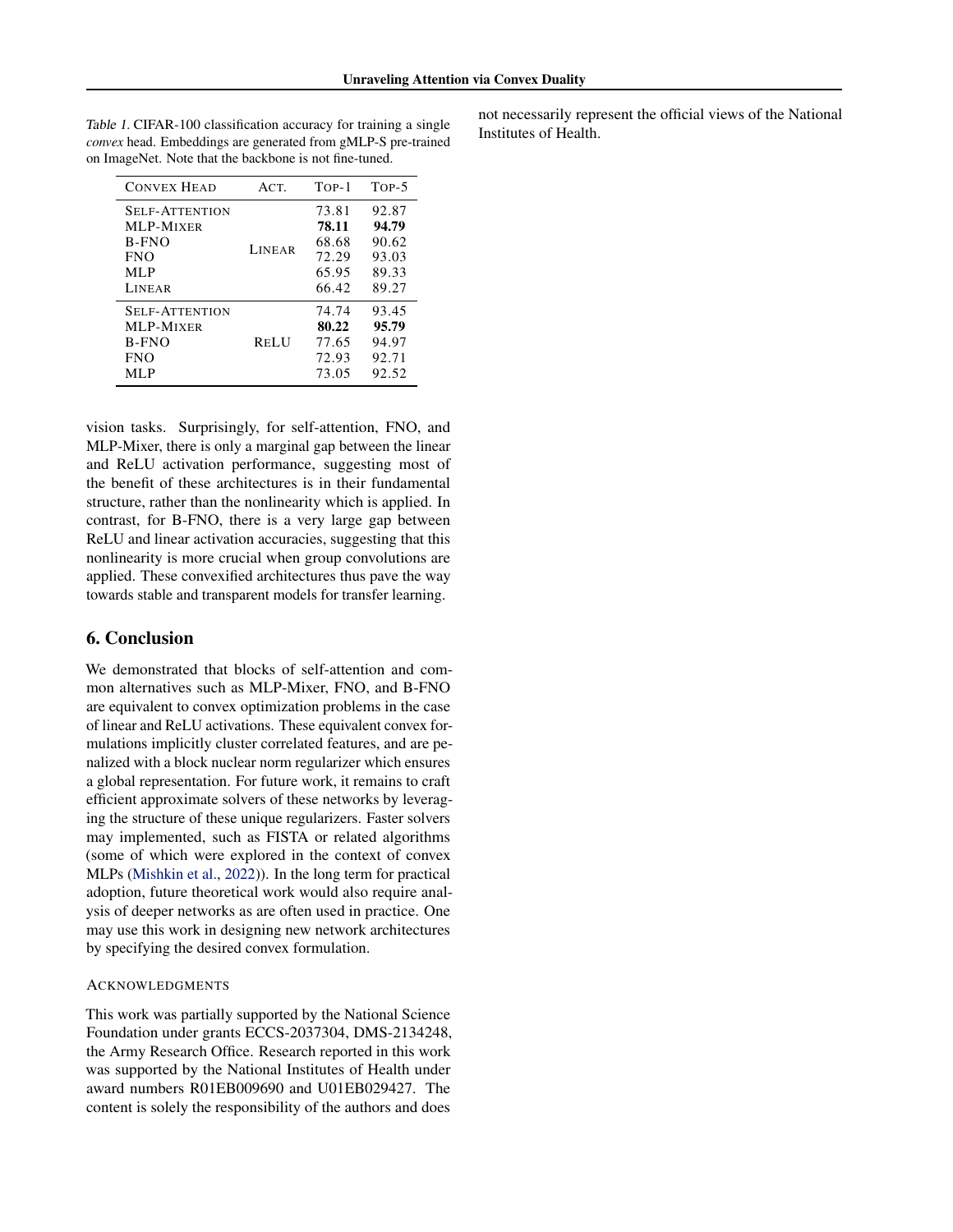## References

- <span id="page-9-9"></span>An, B., Lyu, J., Wang, Z., Li, C., Hu, C., Tan, F., Zhang, R., Hu, Y., and Chen, C. Repulsive attention: Rethinking multi-head attention as bayesian inference. *arXiv preprint arXiv:2009.09364*, 2020.
- <span id="page-9-15"></span>Bai, Y., Gautam, T., and Sojoudi, S. Efficient global optimization of two-layer relu networks: Quadratic-time algorithms and adversarial training. *arXiv preprint arXiv:2201.01965*, 2022.
- <span id="page-9-25"></span>Burer, S. and Monteiro, R. D. Local minima and convergence in low-rank semidefinite programming. *Mathematical programming*, 103(3):427–444, 2005.
- <span id="page-9-16"></span>Candès, E. J. and Tao, T. The power of convex relaxation: Near-optimal matrix completion. *IEEE Transactions on Information Theory*, 56(5):2053–2080, 2010.
- <span id="page-9-7"></span>Caron, M., Touvron, H., Misra, I., Jégou, H., Mairal, J., Bojanowski, P., and Joulin, A. Emerging properties in self-supervised vision transformers. *arXiv preprint arXiv:2104.14294*, 2021.
- <span id="page-9-8"></span>Chefer, H., Gur, S., and Wolf, L. Transformer interpretability beyond attention visualization. In *Proceedings of the IEEE/CVF Conference on Computer Vision and Pattern Recognition*, pp. 782–791, 2021.
- <span id="page-9-10"></span>Cordonnier, J.-B., Loukas, A., and Jaggi, M. On the relationship between self-attention and convolutional layers. *arXiv preprint arXiv:1911.03584*, 2019.
- <span id="page-9-24"></span>Cubuk, E. D., Zoph, B., Mane, D., Vasudevan, V., and Le, Q. V. Autoaugment: Learning augmentation policies from data. *arXiv preprint arXiv:1805.09501*, 2018.
- <span id="page-9-23"></span>Deng, J., Dong, W., Socher, R., Li, L.-J., Li, K., and Fei-Fei, L. Imagenet: A large-scale hierarchical image database. In *2009 IEEE conference on computer vision and pattern recognition*, pp. 248–255. Ieee, 2009.
- <span id="page-9-1"></span>Dosovitskiy, A., Beyer, L., Kolesnikov, A., Weissenborn, D., Zhai, X., Unterthiner, T., Dehghani, M., Minderer, M., Heigold, G., Gelly, S., et al. An image is worth 16x16 words: Transformers for image recognition at scale. *arXiv preprint arXiv:2010.11929*, 2020.
- <span id="page-9-12"></span>Ergen, T. and Pilanci, M. Implicit convex regularizers of cnn architectures: Convex optimization of two-and three-layer networks in polynomial time. *arXiv preprint arXiv:2006.14798*, 2020.
- <span id="page-9-13"></span>Ergen, T. and Pilanci, M. Global optimality beyond two layers: Training deep relu networks via convex programs. In *International Conference on Machine Learning*, pp. 2993–3003. PMLR, 2021.
- <span id="page-9-14"></span>Ergen, T., Sahiner, A., Ozturkler, B., Pauly, J., Mardani, M., and Pilanci, M. Demystifying batch normalization in relu networks: Equivalent convex optimization models and implicit regularization. *arXiv preprint arXiv:2103.01499*, 2021.
- <span id="page-9-18"></span>Fiat, J., Malach, E., and Shalev-Shwartz, S. Decoupling gating from linearity. *arXiv preprint arXiv:1906.05032*, 2019.
- <span id="page-9-6"></span>Geng, Z., Guo, M.-H., Chen, H., Li, X., Wei, K., and Lin, Z. Is attention better than matrix decomposition? *arXiv preprint arXiv:2109.04553*, 2021.
- <span id="page-9-5"></span>Guibas, J., Mardani, M., Li, Z., Tao, A., Anandkumar, A., and Catanzaro, B. Adaptive fourier neural operators: Efficient token mixers for transformers. *arXiv preprint arXiv:2111.13587*, 2021.
- <span id="page-9-17"></span>Gunasekar, S., Woodworth, B. E., Bhojanapalli, S., Neyshabur, B., and Srebro, N. Implicit regularization in matrix factorization. *Advances in Neural Information Processing Systems*, 30, 2017.
- <span id="page-9-20"></span>Hendrycks, D. and Gimpel, K. Gaussian error linear units (gelus). *arXiv preprint arXiv:1606.08415*, 2016.
- <span id="page-9-19"></span>Jaggi, M. Revisiting frank-wolfe: Projection-free sparse convex optimization. In *International Conference on Machine Learning*, pp. 427–435. PMLR, 2013.
- <span id="page-9-11"></span>Kim, H., Papamakarios, G., and Mnih, A. The lipschitz constant of self-attention. In *International Conference on Machine Learning*, pp. 5562–5571. PMLR, 2021.
- <span id="page-9-21"></span>Kirichenko, P., Izmailov, P., and Wilson, A. G. Last layer re-training is sufficient for robustness to spurious correlations. *arXiv preprint arXiv:2204.02937*, 2022.
- <span id="page-9-0"></span>Kitaev, N., Kaiser, Ł., and Levskaya, A. Reformer: The efficient transformer. *arXiv preprint arXiv:2001.04451*, 2020.
- <span id="page-9-22"></span>Krizhevsky, A., Hinton, G., et al. Learning multiple layers of features from tiny images. 2009.
- <span id="page-9-3"></span>Lee-Thorp, J., Ainslie, J., Eckstein, I., and Ontanon, S. Fnet: Mixing tokens with fourier transforms. *arXiv preprint arXiv:2105.03824*, 2021.
- <span id="page-9-4"></span>Li, Z., Kovachki, N., Azizzadenesheli, K., Liu, B., Bhattacharya, K., Stuart, A., and Anandkumar, A. Fourier neural operator for parametric partial differential equations. *arXiv preprint arXiv:2010.08895*, 2020.
- <span id="page-9-2"></span>Liu, H., Dai, Z., So, D. R., and Le, Q. V. Pay attention to mlps, 2021.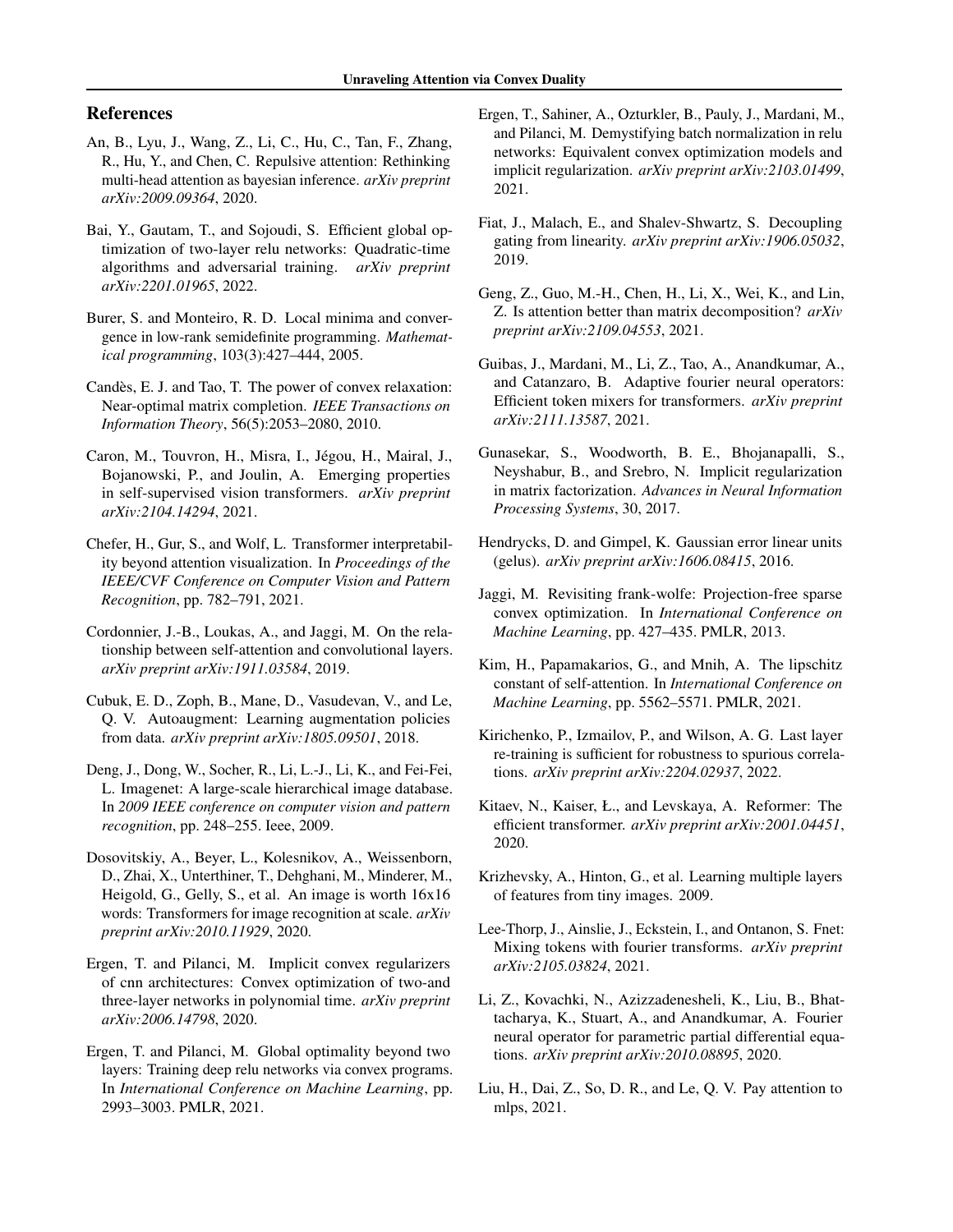- <span id="page-10-21"></span>Loshchilov, I. and Hutter, F. Decoupled weight decay regularization. *arXiv preprint arXiv:1711.05101*, 2017.
- <span id="page-10-19"></span>Magnus, J. R. and Neudecker, H. *Matrix differential calculus with applications in statistics and econometrics*. John Wiley & Sons, 2019.
- <span id="page-10-22"></span>Mardani, M., Mateos, G., and Giannakis, G. B. Decentralized sparsity-regularized rank minimization: Algorithms and applications. *IEEE Transactions on Signal Processing*, 61(21):5374–5388, 2013.
- <span id="page-10-23"></span>Mardani, M., Mateos, G., and Giannakis, G. B. Subspace learning and imputation for streaming big data matrices and tensors. *IEEE Transactions on Signal Processing*, 63 (10):2663–2677, 2015.
- <span id="page-10-12"></span>Mishkin, A., Sahiner, A., and Pilanci, M. Fast convex optimization for two-layer relu networks: Equivalent model classes and cone decompositions. *arXiv preprint arXiv:2202.01331*, 2022.
- <span id="page-10-16"></span>Mosbach, M., Andriushchenko, M., and Klakow, D. On the stability of fine-tuning bert: Misconceptions, explanations, and strong baselines. *arXiv preprint arXiv:2006.04884*, 2020.
- <span id="page-10-2"></span>Panahi, A., Saeedi, S., and Arodz, T. Shapeshifter: a parameter-efficient transformer using factorized reshaped matrices. *Advances in Neural Information Processing Systems*, 34, 2021.
- <span id="page-10-20"></span>Paszke, A., Gross, S., Massa, F., Lerer, A., Bradbury, J., Chanan, G., Killeen, T., Lin, Z., Gimelshein, N., Antiga, L., et al. Pytorch: An imperative style, high-performance deep learning library. *Advances in neural information processing systems*, 32:8026–8037, 2019.
- <span id="page-10-8"></span>Pilanci, M. and Ergen, T. Neural networks are convex regularizers: Exact polynomial-time convex optimization formulations for two-layer networks. In *International Conference on Machine Learning*, pp. 7695–7705. PMLR, 2020.
- <span id="page-10-7"></span>Raghu, M., Unterthiner, T., Kornblith, S., Zhang, C., and Dosovitskiy, A. Do vision transformers see like convolutional neural networks? *Advances in Neural Information Processing Systems*, 34, 2021.
- <span id="page-10-6"></span>Rao, Y., Zhao, W., Zhu, Z., Lu, J., and Zhou, J. Global filter networks for image classification. *Advances in Neural Information Processing Systems*, 34, 2021.
- <span id="page-10-14"></span>Recht, B., Fazel, M., and Parrilo, P. A. Guaranteed minimum-rank solutions of linear matrix equations via nuclear norm minimization. *SIAM review*, 52(3):471–501, 2010.
- <span id="page-10-9"></span>Sahiner, A., Ergen, T., Pauly, J., and Pilanci, M. Vector-output relu neural network problems are copositive programs: Convex analysis of two layer networks and polynomial-time algorithms. *arXiv preprint arXiv:2012.13329*, 2020a.
- <span id="page-10-10"></span>Sahiner, A., Mardani, M., Ozturkler, B., Pilanci, M., and Pauly, J. Convex regularization behind neural reconstruction. *arXiv preprint arXiv:2012.05169*, 2020b.
- <span id="page-10-11"></span>Sahiner, A., Ergen, T., Ozturkler, B., Bartan, B., Pauly, J., Mardani, M., and Pilanci, M. Hidden convexity of wasserstein gans: Interpretable generative models with closed-form solutions. *arXiv preprint arXiv:2107.05680*, 2021.
- <span id="page-10-17"></span>Savarese, P., Evron, I., Soudry, D., and Srebro, N. How do infinite width bounded norm networks look in function space? In *Conference on Learning Theory*, pp. 2667– 2690. PMLR, 2019.
- <span id="page-10-18"></span>Shapiro, A. Semi-infinite programming, duality, discretization and optimality conditions. *Optimization*, 58(2):133– 161, 2009.
- <span id="page-10-1"></span>Shen, Z., Zhang, M., Zhao, H., Yi, S., and Li, H. Efficient attention: Attention with linear complexities. In *Proceedings of the IEEE/CVF Winter Conference on Applications of Computer Vision*, pp. 3531–3539, 2021.
- <span id="page-10-13"></span>Stanley, R. P. et al. An introduction to hyperplane arrangements. *Geometric combinatorics*, 13(389-496):24, 2004.
- <span id="page-10-4"></span>Tatsunami, Y. and Taki, M. Raftmlp: Do mlp-based models dream of winning over computer vision? *arXiv preprint arXiv:2108.04384*, 2021.
- <span id="page-10-15"></span>Toh, K.-C. and Yun, S. An accelerated proximal gradient algorithm for nuclear norm regularized linear least squares problems. *Pacific Journal of optimization*, 6(615-640): 15, 2010.
- <span id="page-10-3"></span>Tolstikhin, I., Houlsby, N., Kolesnikov, A., Beyer, L., Zhai, X., Unterthiner, T., Yung, J., Keysers, D., Uszkoreit, J., Lucic, M., et al. Mlp-mixer: An all-mlp architecture for vision. *arXiv preprint arXiv:2105.01601*, 2021.
- <span id="page-10-5"></span>Touvron, H., Bojanowski, P., Caron, M., Cord, M., El-Nouby, A., Grave, E., Izacard, G., Joulin, A., Synnaeve, G., Verbeek, J., et al. Resmlp: Feedforward networks for image classification with data-efficient training. *arXiv preprint arXiv:2105.03404*, 2021.
- <span id="page-10-0"></span>Vaswani, A., Shazeer, N., Parmar, N., Uszkoreit, J., Jones, L., Gomez, A. N., Kaiser, Ł., and Polosukhin, I. Attention is all you need. In *Advances in neural information processing systems*, pp. 5998–6008, 2017.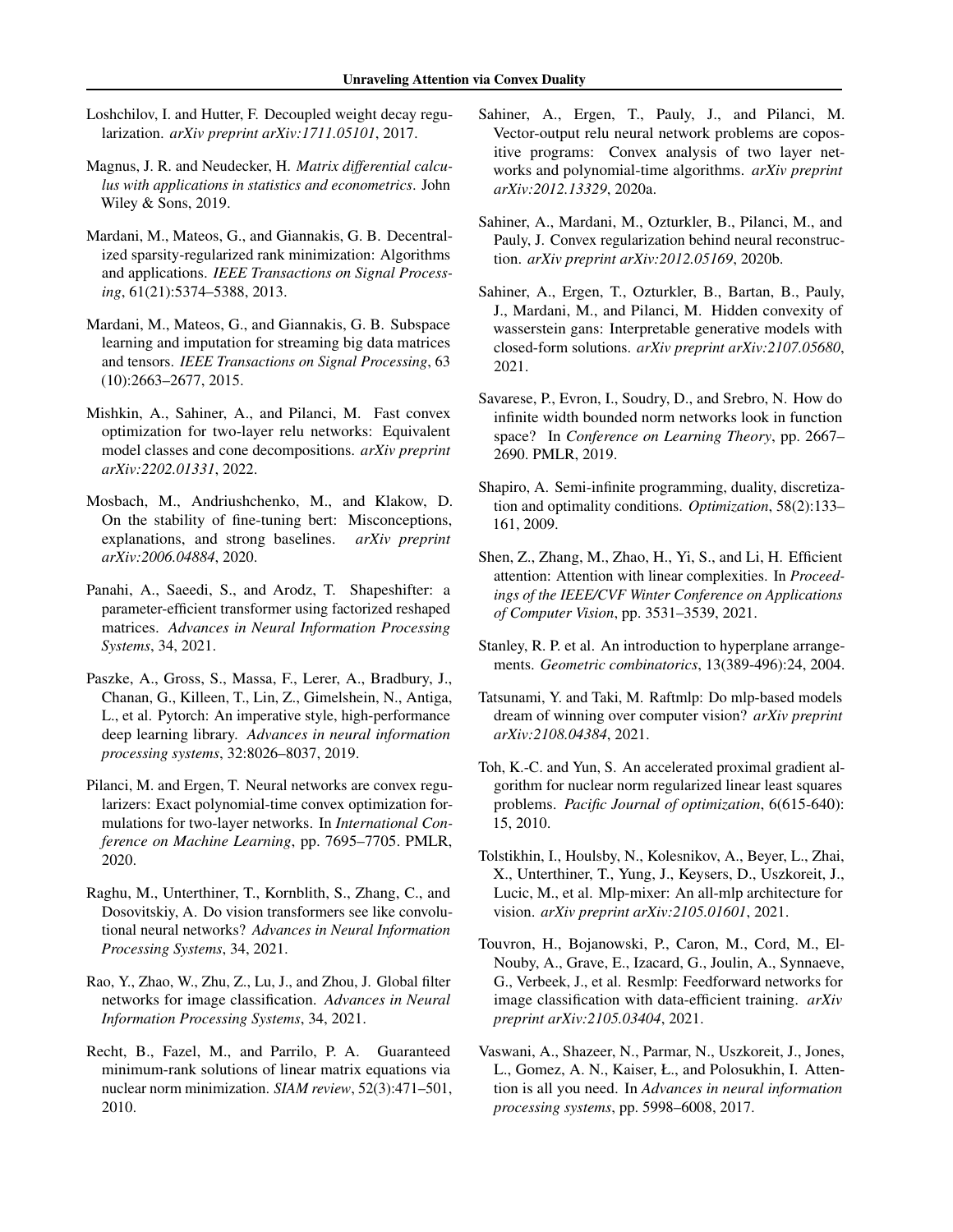- <span id="page-11-0"></span>Wang, S., Li, B. Z., Khabsa, M., Fang, H., and Ma, H. Linformer: Self-attention with linear complexity. *arXiv preprint arXiv:2006.04768*, 2020.
- <span id="page-11-7"></span>Wightman, R. Pytorch image models. [https://github.](https://github.com/rwightman/pytorch-image-models) [com/rwightman/pytorch-image-models](https://github.com/rwightman/pytorch-image-models), 2019.
- <span id="page-11-1"></span>Xiong, Y., Zeng, Z., Chakraborty, R., Tan, M., Fung, G., Li, Y., and Singh, V. Nystr $\langle$ " omformer: A nystr $\langle$ " ombased algorithm for approximating self-attention. *arXiv preprint arXiv:2102.03902*, 2021.
- <span id="page-11-5"></span>Yorsh, U. and Kovalenko, A. Pureformer: Do we even need attention? *arXiv preprint arXiv:2111.15588*, 2021.
- <span id="page-11-4"></span>Yorsh, U., Kordík, P., and Kovalenko, A. Simpletron: Eliminating softmax from attention computation. *arXiv preprint arXiv:2111.15588*, 2021.
- <span id="page-11-2"></span>Yu, W., Luo, M., Zhou, P., Si, C., Zhou, Y., Wang, X., Feng, J., and Yan, S. Metaformer is actually what you need for vision. *arXiv preprint arXiv:2111.11418*, 2021.
- <span id="page-11-3"></span>Yun, C., Chang, Y.-W., Bhojanapalli, S., Rawat, A. S., Reddi, S. J., and Kumar, S.  $o(n)$  connections are expressive enough: Universal approximability of sparse transformers. *arXiv preprint arXiv:2006.04862*, 2020.
- <span id="page-11-6"></span>Zhang, B., Titov, I., and Sennrich, R. Sparse attention with linear units. *arXiv preprint arXiv:2104.07012*, 2021.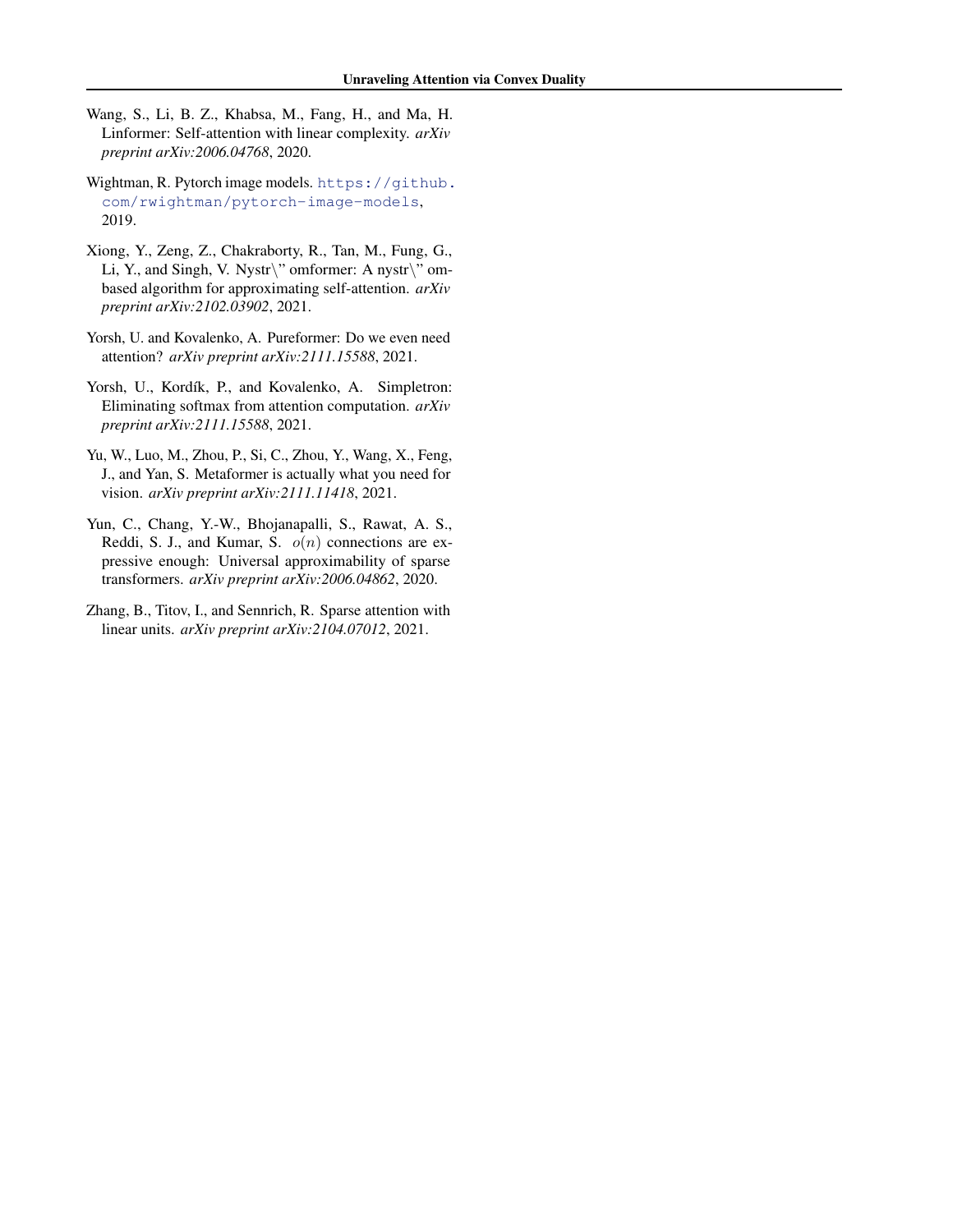# Appendix

## <span id="page-12-0"></span>A. Proofs

## A.1. Preliminaries

Here, we describe the general technique which allows for convex duality of self-attention and similar architectures. In particular, all of the proofs for the theorems in the subsequent sections follow the following general form:

- 1. Re-scale the weights such that the optimization problem has a Frobenius norm penalty on the second layer weights with a norm constraint on the first layer weights.
- 2. Form the dual problem over the second-layer weights, creating a dual constraint which depends on the first layer weights.
- 3. Solve the dual constraint over the first layer weights.
- 4. Form the Lagrangian problem and solve over the dual weights.
- 5. Make any simplifications as necessary.

We describe the first two steps here, and use it in the following proofs.

<span id="page-12-1"></span>Lemma A.1. *Suppose we are given an optimization problem of the form*

$$
p^* := \min_{\mathbf{W}_{1j}, \mathbf{W}_{2j}} \sum_{i=1}^n \mathcal{L}(\sum_{j=1}^m g(\mathbf{X}_i; \mathbf{W}_{1j}) \mathbf{W}_{2j}, \mathbf{Y}_i) + \frac{\beta}{2} \sum_{j=1}^m \|\mathbf{W}_{1j}\|_F^2 + \|\mathbf{W}_{2j}\|_F^2, \tag{32}
$$

where  $g(\mathbf{X}_i; \mathbf{W}_{1j})$  is any function such that  $g(\mathbf{X}_i;\alpha_j\mathbf{W}_{1j})=\alpha_j g(\mathbf{X}_i;\mathbf{W}_{1j})$  for  $\alpha_j>0$ . Then, this problem is equivalent *to*

$$
p^* = \min_{\|\mathbf{W}_{1j}\|_F \le 1, \mathbf{W}_{2j}} \sum_{i=1}^n \mathcal{L}(\sum_{j=1}^m g(\mathbf{X}_i; \mathbf{W}_{1j}) \mathbf{W}_{2j}, \mathbf{Y}_i) + \beta \sum_{j=1}^m \|\mathbf{W}_{2j}\|_F.
$$
 (33)

*Proof.* Due to the form of  $g(\mathbf{X}_i; \mathbf{W}_{1j})$ , we can rescale the parameters as  $\bar{\mathbf{W}}_{1j} = \alpha_j \bar{\mathbf{W}}_{1j}$ ,  $\bar{\mathbf{W}}_{2j} = \bar{\mathbf{W}}_{2j}/\alpha_j$  for  $\alpha_j > 0$ without changing the network output. Then, to minimize the regularization term, we can write the problem as

$$
p^* := \min_{\mathbf{W}_{1j}, \mathbf{W}_{2j}} \min_{\alpha_j > 0} \sum_{i=1}^n \mathcal{L}(\sum_{j=1}^m g(\mathbf{X}_i; \mathbf{W}_{1j}) \mathbf{W}_{2j}, \mathbf{Y}_i) + \frac{\beta}{2} \sum_{j=1}^m \alpha_j^2 \|\mathbf{W}_{1j}\|_F^2 + \|\mathbf{W}_{2j}\|_F^2 / \alpha_j^2.
$$
 (34)

Solving this minimization problem over  $\alpha_i$  [\(Savarese et al.,](#page-10-17) [2019;](#page-10-17) [Sahiner et al.,](#page-10-9) [2020a\)](#page-10-9), we obtain

$$
p^* := \min_{\mathbf{W}_{1j}, \mathbf{W}_{2j}} \sum_{i=1}^n \mathcal{L}(\sum_{j=1}^m g(\mathbf{X}_i; \mathbf{W}_{1j}) \mathbf{W}_{2j}, \mathbf{Y}_i) + \beta \sum_{j=1}^m \|\mathbf{W}_{1j}\|_F \|\mathbf{W}_{2j}\|_F.
$$
 (35)

We can thus set  $\|\mathbf{W}_{1j}\|_F = 1$  without loss of generality, and further relaxing this to  $\|\mathbf{W}_{1j}\|_F \leq 1$  does not change the optimal solution. Thus, we are left with the desired result:

$$
p^* = \min_{\|\mathbf{W}_{1j}\|_F \le 1, \mathbf{W}_{2j}} \sum_{i=1}^n \mathcal{L}(\sum_{j=1}^m g(\mathbf{X}_i; \mathbf{W}_{1j}) \mathbf{W}_{2j}, \mathbf{Y}_i) + \beta \sum_{j=1}^m \|\mathbf{W}_{2j}\|_F.
$$
 (36)

 $\Box$ 

<span id="page-12-2"></span>Note that the assumption on q encapsulates all architectures studied in this work: self-attention, MLP-Mixer, FNO, B-FNO, and other extensions with ReLU, gated ReLU, or linear activation functions all satisfy this property.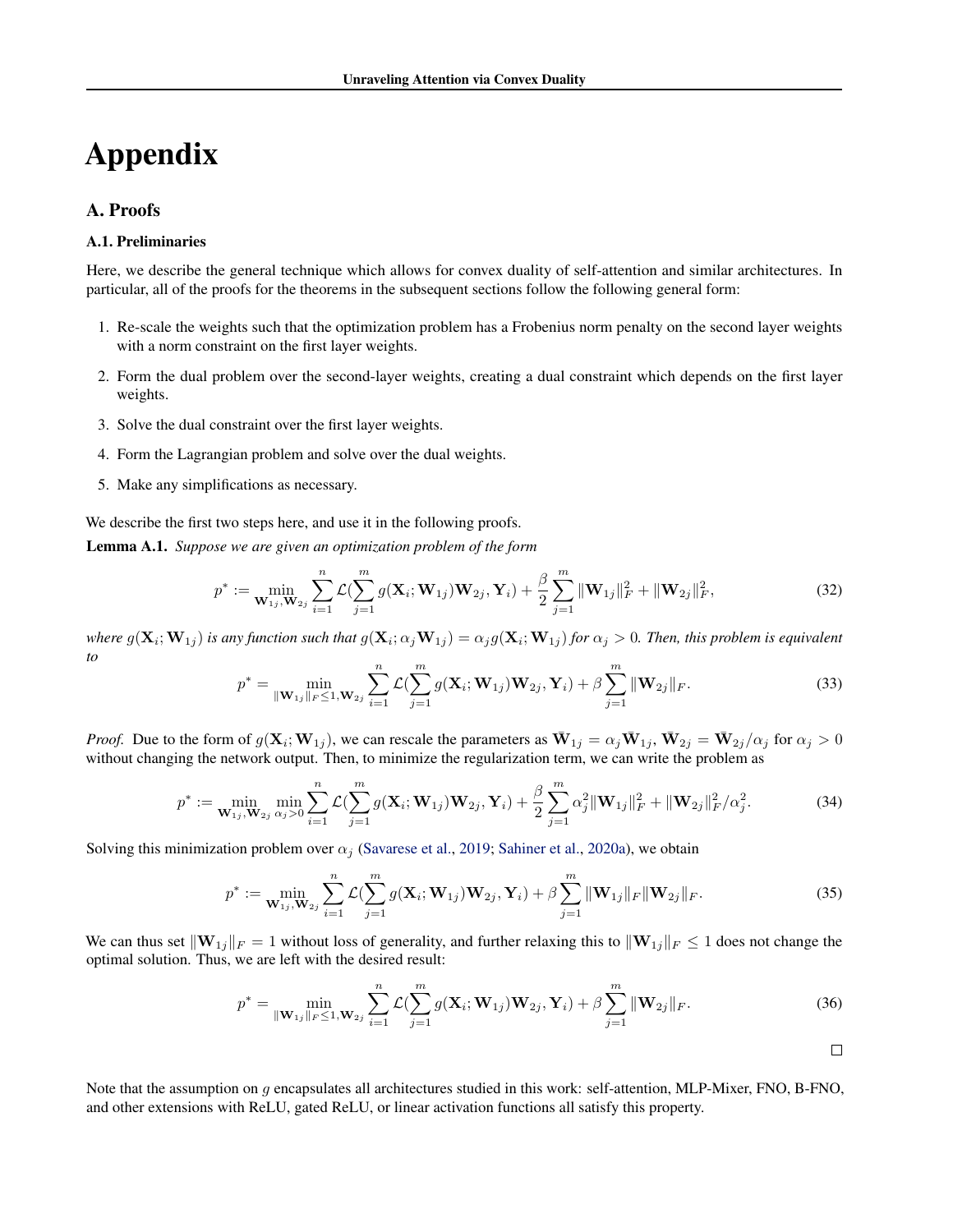Lemma A.2. *Suppose that*

$$
p^* := \min_{\|\mathbf{W}_{1j}\|_F \leq 1, \mathbf{W}_{2j}} \sum_{i=1}^n \mathcal{L}(\sum_{j=1}^m g(\mathbf{X}_i; \mathbf{W}_{1j}) \mathbf{W}_{2j}, \mathbf{Y}_i) + \beta \sum_{j=1}^m \|\mathbf{W}_{2j}\|_F.
$$
 (37)

*Then, for all*  $\beta > 0$ , *if*  $m \ge m^*$  *for some*  $m^*$ *, this optimization problem is equivalent to* 

$$
p^* = \max_{\mathbf{V}_i} -\sum_{i=1}^n \mathcal{L}^*(\mathbf{V}_i, \mathbf{Y}_i)
$$
  
s.t. 
$$
\max_{\|\mathbf{W}_1\|_F \le 1} \|\sum_{i=1}^n \mathbf{V}_i^{\top} g(\mathbf{X}_i; \mathbf{W}_1)\|_F \le \beta,
$$
 (38)

*where* L ∗ *is the Fenchel conjugate of* L*.*

*Proof.* We first can re-write the problem as

$$
p^* = \min_{\|\mathbf{W}_{1j}\|_F \le 1} \min_{\mathbf{W}_{2j},\mathbf{R}_i} \sum_{i=1}^n \mathcal{L}(\mathbf{R}_i, \mathbf{Y}_i) + \beta \sum_{j=1}^m \|\mathbf{W}_{2j}\|_F \text{ s.t. } \mathbf{R}_i = \sum_{j=1}^m g(\mathbf{X}_i; \mathbf{W}_{1j}) \mathbf{W}_{2j}.
$$
 (39)

Then, we form the Lagrangian of this problem as

$$
p^* = \min_{\|\mathbf{W}_{1j}\|_F \leq 1} \min_{\mathbf{W}_{2j},\mathbf{R}_i} \max_{\mathbf{V}_i} \sum_{i=1}^n \mathcal{L}(\mathbf{R}_i, \mathbf{Y}_i) + \beta \sum_{j=1}^m \|\mathbf{W}_{2j}\|_F + \sum_{i=1}^n \text{trace}(\mathbf{V}_i^{\top} \mathbf{R}_i) - \sum_{i=1}^n \text{trace}(\mathbf{V}_i^{\top} \sum_{j=1}^m g(\mathbf{X}_i; \mathbf{W}_{1j}) \mathbf{W}_{2j})
$$
\n(40)

By Sion's minimax theorem, we can reverse the order of the outer maximum and minimum, and minimize this problem over  $\mathbf{W}_{2j}$  and  $\mathbf{R}_i$ . Defining the Fenchel conjugate of  $\mathcal{L}$  as  $\mathcal{L}^*(\mathbf{V}_i, \mathbf{Y}_i) := \max_{\mathbf{R}_i} -\mathcal{L}(\mathbf{R}_i, \mathbf{Y}_i) + \text{trace}(\mathbf{V}_i^\top \mathbf{R}_i)$ , we have

$$
p^* = \min_{\|\mathbf{W}_{1j}\|_F \leq 1} \max_{\mathbf{V}_i} \min_{\mathbf{W}_{2j}} - \sum_{i=1}^n \mathcal{L}^*(\mathbf{V}_i, \mathbf{Y}_i) + \beta \sum_{j=1}^m \|\mathbf{W}_{2j}\|_F - \sum_{i=1}^n \text{trace}\left(\mathbf{V}_i^\top \sum_{j=1}^m g(\mathbf{X}_i; \mathbf{W}_{1j}) \mathbf{W}_{2j}\right). \tag{41}
$$

Now, we solve over  $W_{2j}$  to obtain

$$
p^* = \min_{\|\mathbf{W}_{1j}\|_F \leq 1} \max_{\mathbf{V}_i : \|\sum_{i=1}^n \mathbf{V}_i^{\top} g(\mathbf{X}_i; \mathbf{W}_{1j})\|_F \leq \beta} - \sum_{i=1}^n \mathcal{L}^*(\mathbf{V}_i, \mathbf{Y}_i)
$$
(42)

Now, since Slater's condition holds because  $\beta > 0$ , as long as  $m \geq m^*$  where  $m^*$  is the dimension of the constraints (see the individual cases for examples) we are permitted to switch the order of the maximum and minimum to obtain the desired result [\(Shapiro,](#page-10-18) [2009\)](#page-10-18):

$$
p^* = \max_{\mathbf{V}_i} -\sum_{i=1}^n \mathcal{L}^*(\mathbf{V}_i, \mathbf{Y}_i)
$$
  
s.t. 
$$
\max_{\|\mathbf{W}_1\|_F \le 1} \|\sum_{i=1}^n \mathbf{V}_i^{\top} g(\mathbf{X}_i; \mathbf{W}_1)\|_F \le \beta.
$$
 (43)

 $\Box$ 

These two lemmas will prove invaluable in the subsequent proofs.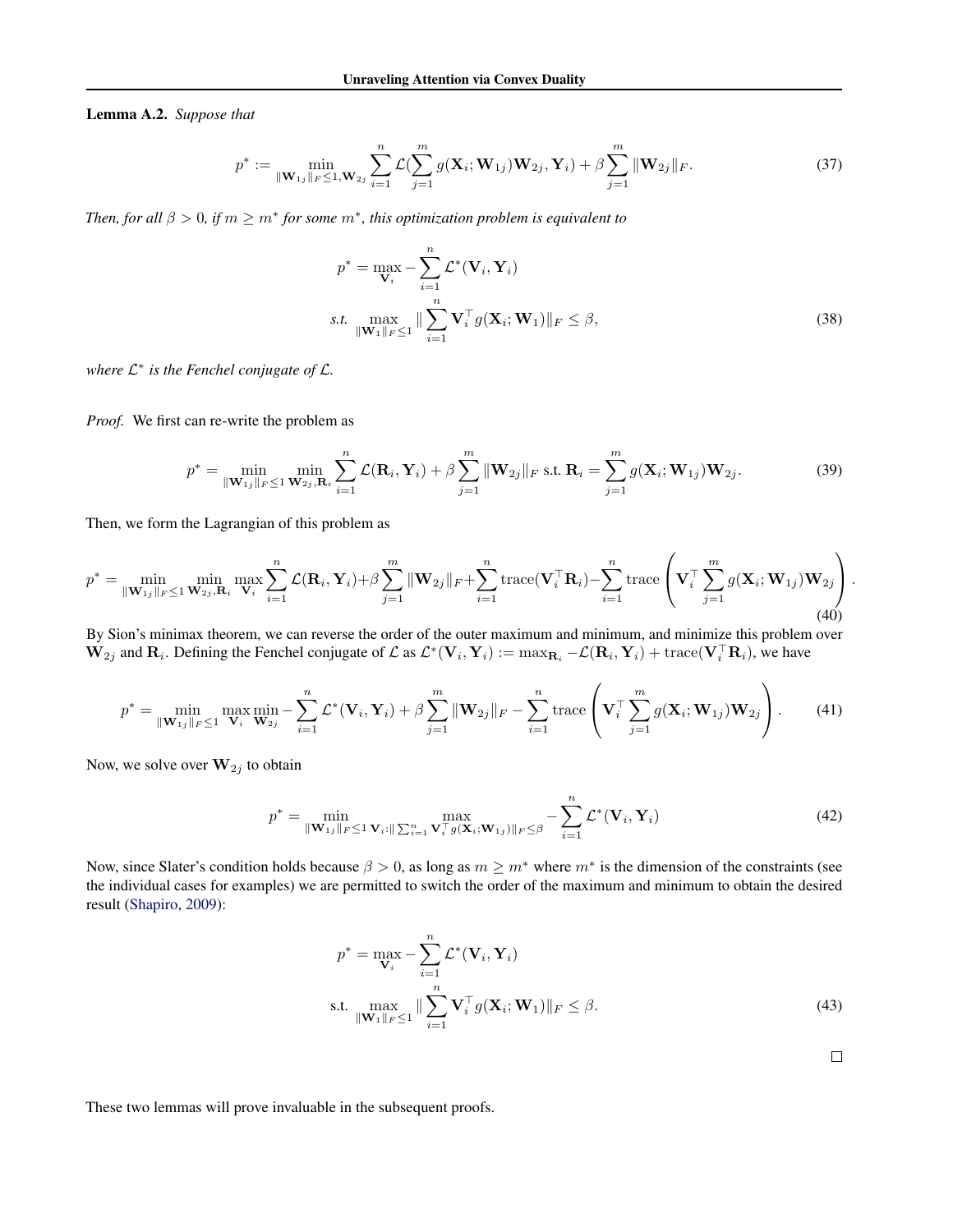## A.2. Proof of Theorem [3.1](#page-3-5)

We first note that for self-attention we remove the  $1/$ √  $d$  factor for simplicity. We apply Lemmas [A.1](#page-12-1) and [A.2](#page-12-2) to [\(12\)](#page-3-2) with the linear activation function to obtain

$$
p_{SA}^{*} = \max_{\mathbf{V}_{i}} - \sum_{i=1}^{n} \mathcal{L}^{*} (\mathbf{V}_{i}, \mathbf{Y}_{i})
$$
  
s.t. 
$$
\max_{\|\mathbf{W}_{1}\|_{F} \leq 1} \left\| \sum_{i=1}^{n} \mathbf{V}_{i}^{\top} (\mathbf{X}_{i} \mathbf{W}_{1} \mathbf{X}_{i}^{\top}) \mathbf{X}_{i} \right\|_{F} \leq \beta.
$$
 (44)

Due to the identity  $\mathbf{vec}(\mathbf{ABC}) = (\mathbf{C}^\top \otimes \mathbf{A})\mathbf{vec}(\mathbf{B})$  [\(Magnus & Neudecker,](#page-10-19) [2019\)](#page-10-19), we can write this as

$$
p_{SA}^{*} = \max_{\mathbf{V}_{i}} - \sum_{i=1}^{n} \mathcal{L}^{*} (\mathbf{V}_{i}, \mathbf{Y}_{i})
$$
  
s.t. 
$$
\max_{\|\mathbf{w}_{1}\|_{2} \leq 1} \left\| \sum_{i=1}^{n} ((\mathbf{X}_{i}^{\top} \otimes \mathbf{V}_{i}^{\top})(\mathbf{X}_{i} \otimes \mathbf{X}_{i})) \mathbf{w}_{1} \right\|_{2} \leq \beta,
$$
 (45)

where  $w_1 = \text{vec}(\mathbf{W}_1)$ . We note that the norm constraint here has dimension dc and  $w_1$  has dimension  $d^2$ , so by [\(Shapiro,](#page-10-18) [2009\)](#page-10-18) this strong duality result from Lemma [A.2](#page-12-2) requires that  $m^* \le \min\{d^2, dc\}$ . We can further write this as

$$
p_{SA}^{*} = \max_{\mathbf{V}_{i}} - \sum_{i=1}^{n} \mathcal{L}^{*} (\mathbf{V}_{i}, \mathbf{Y}_{i})
$$
  
s.t. 
$$
\max_{\|\mathbf{Z}\|_{*} \leq 1} \text{trace}\left(\sum_{i=1}^{n} (\mathbf{X}_{i}^{\top} \otimes \mathbf{V}_{i}^{\top})(\mathbf{X}_{i} \otimes \mathbf{X}_{i}) \mathbf{Z}\right) \leq \beta.
$$
 (46)

Now, we form the Lagrangian, given by

$$
p_{SA}^{*} = \max_{\mathbf{V}_{i}} \min_{\|\mathbf{Z}\|_{*} \leq 1} \min_{\lambda \geq 0} -\sum_{i=1}^{n} \mathcal{L}^{*}(\mathbf{V}_{i}, \mathbf{Y}_{i}) + \lambda \left(\beta - \sum_{i=1}^{n} \text{vec}((\mathbf{X}_{i} \otimes \mathbf{X}_{i})\mathbf{Z})^{\top} \text{vec}(\mathbf{X}_{i} \otimes \mathbf{V}_{i})\right).
$$
(47)

By Sion's minimax theorem, we are permitted to change the order of the maxima and minima, to obtain

$$
p_{SA}^* = \min_{\lambda \geq 0} \min_{\|\mathbf{Z}\|_{*} \leq 1} \max_{\mathbf{V}_i} - \sum_{i=1}^n \mathcal{L}^*(\mathbf{V}_i, \mathbf{Y}_i) + \lambda \left(\beta - \sum_{i=1}^n \mathbf{vec}((\mathbf{X}_i \otimes \mathbf{X}_i)\mathbf{Z})^\top \mathbf{vec}(\mathbf{X}_i \otimes \mathbf{V}_i)\right).
$$
(48)

Now, defining  $\mathbf{K}_{c,s}$  as the  $(c, s)$  commutation matrix we have the following identity [\(Magnus & Neudecker,](#page-10-19) [2019\)](#page-10-19)

$$
\textbf{vec}(\textbf{X}_i\otimes \textbf{V}_i) = ((\textbf{I}_d\otimes \textbf{K}_{c,s})(\textbf{vec}(\textbf{X}_i)\otimes \textbf{I}_c)\otimes \textbf{I}_s)\,\textbf{vec}(\textbf{V}_i).
$$

Using this identity and maximizing over  $V_i$ , we obtain

$$
p_{SA}^{*} = \min_{\|\mathbf{Z}\|_{*} \leq 1} \min_{\lambda \geq 0} \sum_{i=1}^{n} \mathcal{L}\left( \left( (\mathbf{vec}(\mathbf{X}_{i})^{\top} \otimes \mathbf{I}_{c})(\mathbf{I}_{d} \otimes \mathbf{K}_{s,c}) \otimes \mathbf{I}_{s} \right) \mathbf{vec}((\mathbf{X}_{i} \otimes \mathbf{X}_{i})(\lambda \mathbf{Z})), \mathbf{vec}(\mathbf{Y}_{i}) \right) + \beta \lambda. \tag{49}
$$

Rescaling such that  $\tilde{Z} = \lambda Z$ , we obtain

$$
p_{SA}^* = \min_{\mathbf{Z} \in \mathbb{R}^{d^2 \times dc}} \sum_{i=1}^n \mathcal{L}\left( \left( (\mathbf{vec}(\mathbf{X}_i)^\top \otimes \mathbf{I}_c)(\mathbf{I}_d \otimes \mathbf{K}_{s,c}) \otimes \mathbf{I}_s \right) \mathbf{vec}((\mathbf{X}_i \otimes \mathbf{X}_i)\mathbf{Z}), \mathbf{vec}(\mathbf{Y}_i) \right) + \beta \|\mathbf{Z}\|_*.
$$
 (50)

It appears as though this is a very complicated function, but it actually simplifies greatly. In particular, one can write this as

$$
p_{SA}^{*} = \min_{\mathbf{Z} \in \mathbb{R}^{d^2 \times dc}} \sum_{i=1}^{n} \mathcal{L}\left(\hat{\mathbf{Y}}_i, \mathbf{Y}_i\right) + \beta \|\mathbf{Z}\|_{*}
$$

$$
\hat{\mathbf{Y}}_i[o, p] := \sum_{k=1}^{d} \sum_{l=1}^{d} \sum_{t=1}^{s} \mathbf{X}_i[t, l] \mathbf{X}_i[t, k] \mathbf{X}_i[o, :]^\top \mathbf{Z}^{(k, l)}.
$$
(51)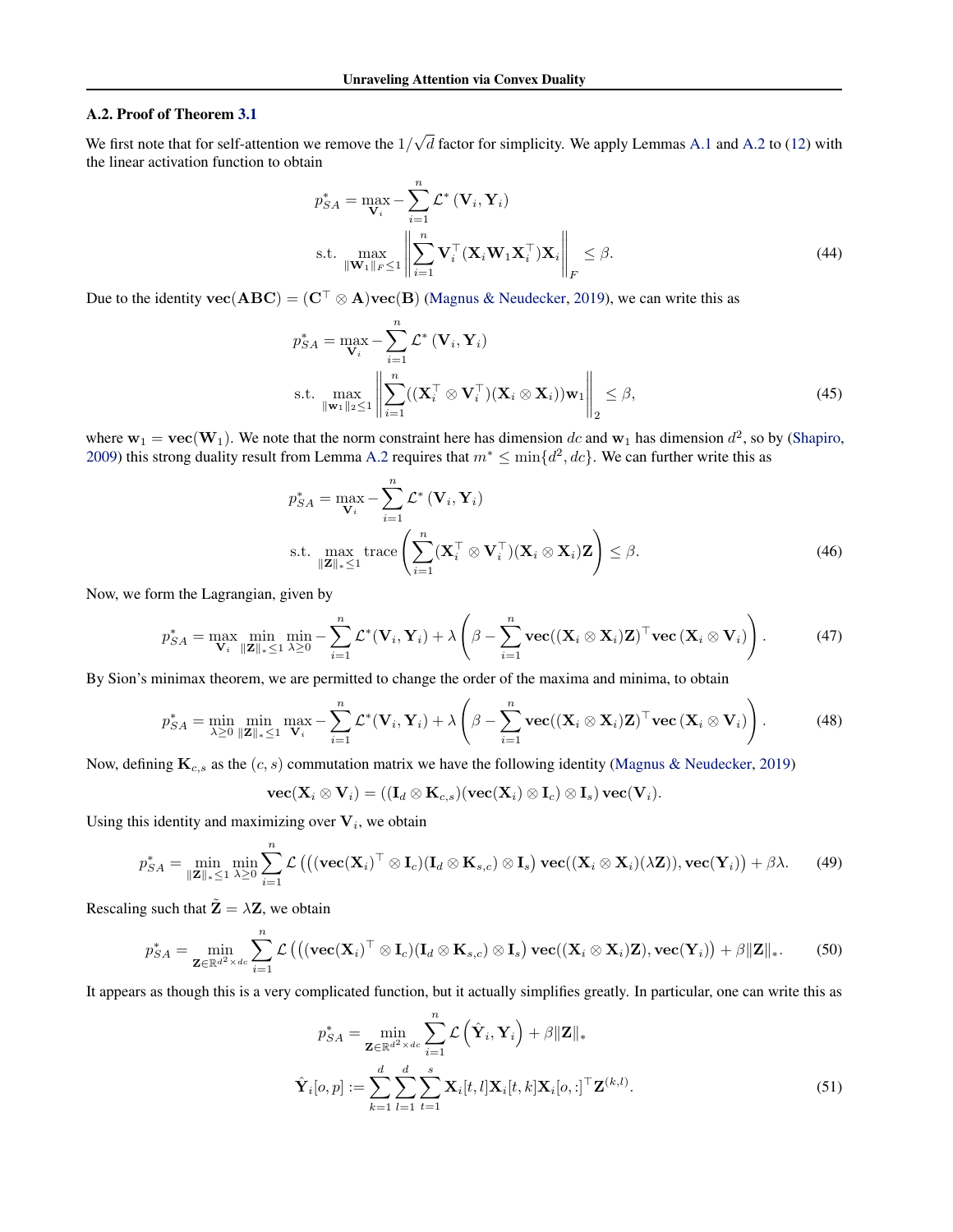Making any final simplifications, one obtains the desired result.

$$
p_{SA}^{*} = \min_{\mathbf{Z} \in \mathbb{R}^{d^{2} \times dc}} \sum_{i=1}^{n} \mathcal{L}\left(\sum_{k=1}^{d} \sum_{\ell=1}^{d} \mathbf{G}_{i}[k,\ell] \mathbf{X}_{i} \mathbf{Z}^{(k,\ell)}, \mathbf{Y}_{i}\right) + \beta \|\mathbf{Z}\|_{*}.
$$
 (52)

Lastly, we also demonstrate that there is a one-to-one mapping between the solution to [\(13\)](#page-3-4) and [\(12\)](#page-3-2). In particular, imagine we have a solution  $\mathbf{Z}^*$  to [\(13\)](#page-3-4) with optimal value  $p_{CVX}^*$ . Let  $r := \text{rank}(\mathbf{Z}^*)$ , and take the SVD of  $\mathbf{Z}^*$  as  $\sum_{j=1}^r \sigma_j \mathbf{u}_j \mathbf{v}_j^{\top}$ , where  $u_j \in \mathbb{R}^{d^2}$  and  $v_j \in \mathbb{R}^{dc}$ . Let vec<sup>-1</sup>( $u_j$ )  $\in \mathbb{R}^{d \times d}$  be the result of taking chunks of d-length vectors from  $u_j$  and stacking them in columns. Similarly, let vec<sup>-1</sup>( $v_j$ ) ∈  $\mathbb{R}^{c \times d}$  be the result of taking chunks of *c*-length vectors from  $v_j$  and stacking them in columns. Furthermore we will let vec<sup>-1</sup>(u<sub>j</sub>)<sub>k</sub> be the kth column of vec<sup>-1</sup>(u<sub>j</sub>). Then, recognize that

$$
\mathbf{Z}^{*(k,\ell)} = \sum_{j=1}^r \sigma_j \text{vec}^{-1}(\mathbf{u_j})_k \text{vec}^{-1}(\mathbf{v_j})_\ell^\top
$$

Thus, given  $\mathbb{Z}^*$ , we can form a candidate solution to [\(12\)](#page-3-2) as follows:

$$
\mathbf{Z}^* = \sum_{j=1}^r \sigma_j \mathbf{u}_j \mathbf{v}_j^\top
$$

$$
\hat{\mathbf{W}}_{1j} = \sqrt{\sigma_j} \text{vec}^{-1}(\mathbf{u}_j)
$$

$$
\hat{\mathbf{W}}_{2j} = \sqrt{\sigma_j} \text{vec}^{-1}(\mathbf{v}_j)^\top
$$

We then have

$$
\hat{p}_{NCVX} = \sum_{i=1}^{n} \mathcal{L} \left( \sum_{j=1}^{r} \mathbf{X}_{i} \hat{\mathbf{W}}_{1j} \mathbf{X}_{i}^{\top} \mathbf{X}_{i} \hat{\mathbf{W}}_{2j}, \mathbf{Y}_{i} \right) + \frac{\beta}{2} \sum_{j=1}^{r} || \hat{\mathbf{W}}_{1j} ||_{F}^{2} + || \hat{\mathbf{W}}_{2j} ||_{F}^{2}
$$
\n
$$
= \sum_{i=1}^{n} \mathcal{L} \left( \mathbf{X}_{i} \sum_{j=1}^{r} \sigma_{j} \text{vec}^{-1} (\mathbf{u}_{j}) \mathbf{G}_{i} \text{vec}^{-1} (\mathbf{v}_{j})^{\top}, \mathbf{Y}_{i} \right) + \frac{\beta}{2} \sum_{j=1}^{r} || \sqrt{\sigma_{j}} \mathbf{u}_{j} ||_{2}^{2} + || \sqrt{\sigma_{j}} \mathbf{v}_{j} ||_{2}^{2}
$$
\n
$$
= \sum_{i=1}^{n} \mathcal{L} \left( \sum_{k=1}^{d} \sum_{\ell=1}^{d} \mathbf{X}_{i} \sum_{j=1}^{r} \sigma_{j} \text{vec}^{-1} (\mathbf{u}_{j})_{k} \mathbf{G}_{i} [k, \ell] \text{vec}^{-1} (\mathbf{v}_{j})_{\ell}^{\top}, \mathbf{Y}_{i} \right) + \frac{\beta}{2} \sum_{j=1}^{r} \sigma_{j} + \sigma_{j}
$$
\n
$$
= \sum_{i=1}^{n} \mathcal{L} \left( \sum_{k=1}^{d} \sum_{\ell=1}^{d} \mathbf{G}_{i} [k, \ell] \mathbf{X}_{i} \mathbf{Z}^{*(k, \ell)}, \mathbf{Y}_{i} \right) + \beta || \mathbf{Z}^{*} ||_{*}
$$
\n
$$
= \mathbf{p}_{CVX}^{*}
$$

Thus, the two solutions match. Similarly, if we have the solution  $(\mathbf{W}_{1j}^*, \mathbf{W}_{2j}^*)$  to [\(12\)](#page-3-2), we can form the equivalent optimal convex weights to [\(13\)](#page-3-4) as

$$
\mathbf{Z}^* = \sum_{j=1}^m \text{vec}(\mathbf{W}_{1j}^*) \text{vec}(\mathbf{W}_{2j}^*)^\top
$$

and the same proof can be demonstrated in reverse.

#### A.3. Proof of Corollary [3.2](#page-3-6)

We suppose that G is block diagonal with B such blocks of size  $d_b$  such that  $\sum_b d_b = d$ . Then, we have

$$
p_{SA}^{*} = \min_{\mathbf{Z} \in \mathbb{R}^{d^{2} \times dc}} \sum_{i=1}^{n} \mathcal{L}\left(\sum_{b=1}^{B} \sum_{j=1}^{d_{b}} \sum_{k=1}^{d_{b}} \mathbf{G}_{i}^{(b)}[j,k] \mathbf{X}_{i} \mathbf{Z}^{(b,j,k)}, \mathbf{Y}_{i}\right) + \beta \|\mathbf{Z}\|_{*}
$$
(53)

 $\Box$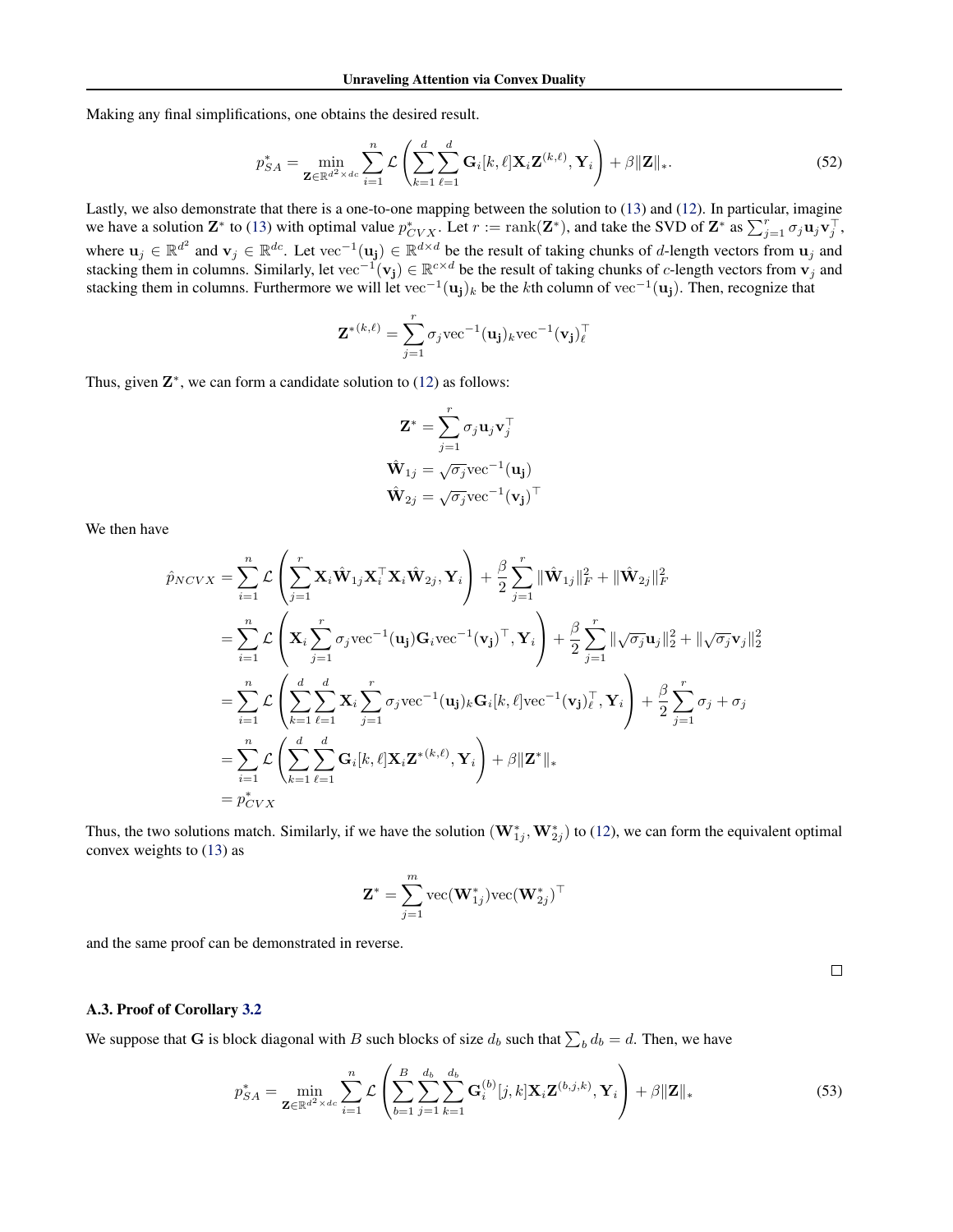Then, we have, for blocks  $\mathbf{Z}^{(b)} \in \mathbb{R}^{d_b d \times d_b c}$ ,

$$
\|\mathbf{Z}\|_{*} = \max_{\|\mathbf{A}\|_{2} \leq 1} \langle \mathbf{Z}, \mathbf{A} \rangle \geq \max_{\|\mathbf{A}^{(b)}\|_{2} \leq 1} \sum_{b=1}^{b} \langle \mathbf{Z}^{(b)}, \mathbf{A}^{(b)} \rangle = \sum_{b=1}^{B} \|\mathbf{Z}^{(b)}\|_{*}.
$$
 (54)

This lower bound for  $Z$  is achievable without changing the fitting term, by letting

$$
\mathbf{Z} = \begin{bmatrix} \mathbf{Z}^{(1)} & 0 & 0 \\ 0 & \mathbf{Z}^{(2)} & 0 \\ \cdots & \cdots & \cdots \\ 0 & 0 & \mathbf{Z}^{(B)} \end{bmatrix}
$$
(55)

 $\Box$ 

Thus, in the block diagonal case, we have

$$
p_{SA}^{*} = \min_{\mathbf{Z}} \sum_{i=1}^{n} \mathcal{L} \left( \sum_{b=1}^{B} \sum_{k=1}^{d_b} \sum_{\ell=1}^{d_b} \mathbf{G}_i^{(b)}[k, \ell] \mathbf{X}_i \mathbf{Z}^{(b, k, \ell)}, \mathbf{Y}_i \right) + \beta \sum_{b=1}^{B} \|\mathbf{Z}^{(b)}\|_{*}
$$
(56)

as desired.

#### A.4. Proof of Theorem [3.3](#page-4-3)

We first note that for self-attention we remove the  $1/$ √  $d$  factor for simplicity. We apply Lemmas [A.1](#page-12-1) and [A.2](#page-12-2) to [\(12\)](#page-3-2) with the ReLU activation function to obtain

$$
p_{SA}^{*} = \max_{\mathbf{V}_{i}} - \sum_{i=1}^{n} \mathcal{L}^{*} (\mathbf{V}_{i}, \mathbf{Y}_{i})
$$
  
s.t. 
$$
\max_{\|\mathbf{W}_{1}\|_{F} \leq 1} \left\| \sum_{i=1}^{N} \mathbf{V}_{i}^{\top} (\mathbf{X}_{i} \mathbf{W}_{1} \mathbf{X}_{i}^{\top})_{+} \mathbf{X}_{i} \right\|_{F}.
$$
 (57)

We again apply  $\mathbf{vec}(\mathbf{ABC}) = (\mathbf{C}^\top \otimes \mathbf{A})\mathbf{vec}(\mathbf{B})$  [\(Magnus & Neudecker,](#page-10-19) [2019\)](#page-10-19) to obtain

$$
p_{SA}^{*} = \max_{\mathbf{V}_{i}} - \sum_{i=1}^{n} \mathcal{L}^{*} (\mathbf{V}_{i}, \mathbf{Y}_{i})
$$
  
s.t. 
$$
\max_{\|\mathbf{w}_{1}\|_{2} \leq 1} \left\| \sum_{i=1}^{N} (\mathbf{X}_{i} \otimes \mathbf{V}_{i}^{\top}) ((\mathbf{X}_{i} \otimes \mathbf{X}_{i}) \mathbf{w}_{1})_{+} \right\|_{2}.
$$
 (58)

Now, let  $\mathbf{D}_j^{(i)} \in \mathbb{R}^{s^2 \times s^2}$  be the *i*th block of  $\mathbf{D}_j$ , and enumerate over all possible hyperplane arrangements j. Then, we have

$$
p_{SA}^{*} = \max_{\mathbf{V}_{i}} - \sum_{i=1}^{n} \mathcal{L}^{*} (\mathbf{V}_{i}, \mathbf{Y}_{i})
$$
  
s.t. 
$$
\max_{\substack{\|\mathbf{W}_{1}\|_{2} \leq 1 \\ j \in [P] \\ \mathbf{K}_{j} \mathbf{w}_{1} \geq 0}} \left\| \sum_{i=1}^{N} (\mathbf{X}_{i}^{\top} \otimes \mathbf{V}_{i}^{\top}) \mathbf{D}_{j}^{(i)} (\mathbf{X}_{i} \otimes \mathbf{X}_{i}) \mathbf{w}_{1} \right\|_{2}.
$$
 (59)

We note that the norm constraint here has dimension dc and  $w_1$  has dimension  $d^2$ , so by [\(Shapiro,](#page-10-18) [2009;](#page-10-18) [Pilanci & Ergen,](#page-10-8) [2020\)](#page-10-8) this strong duality result from Lemma [A.2](#page-12-2) requires that  $m^* \le n \min\{d^2, dc\}$ . Now, using the concept of dual norm,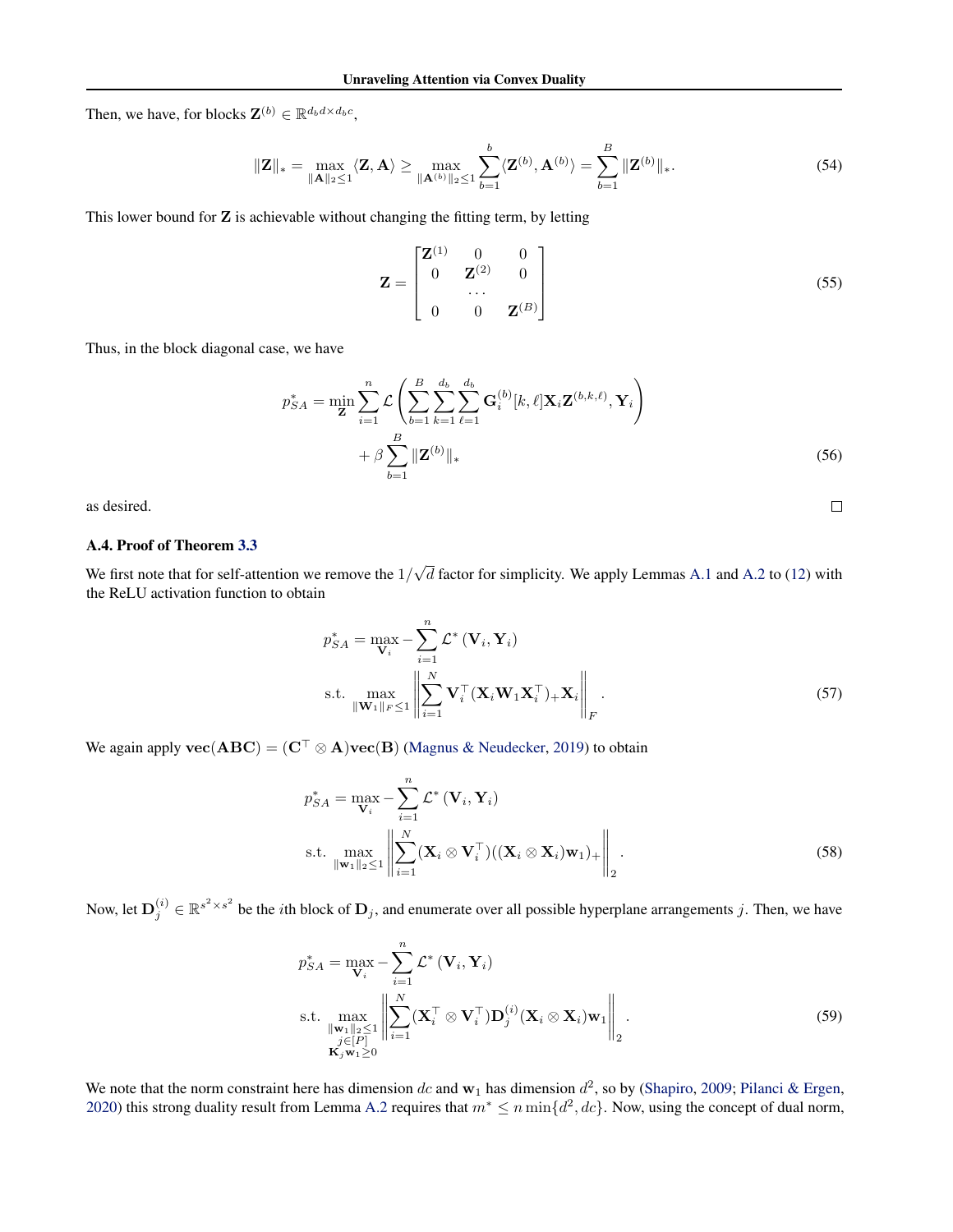this is equal to

$$
p_{SA}^{*} = \max_{\mathbf{V}_{i}} - \sum_{i=1}^{n} \mathcal{L}^{*} (\mathbf{V}_{i}, \mathbf{Y}_{i})
$$
  
s.t. 
$$
\max_{\substack{\|\mathbf{g}\|_{2} \leq 1 \\ \|\mathbf{w}_{1}\|_{2} \leq 1 \\ j \in [P]}} \mathbf{g}^{\top} \sum_{i=1}^{N} (\mathbf{X}_{i}^{\top} \otimes \mathbf{V}_{i}^{\top}) \mathbf{D}_{j}^{(i)} (\mathbf{X}_{i} \otimes \mathbf{X}_{i}) \mathbf{w}_{1}
$$
(60)

We can also define sets  $\mathcal{C}_j := \{ \mathbf{Z} = \mathbf{u}\mathbf{g}^\top \in \mathbb{R}^{d^2 \times dc} : \mathbf{K}_j \mathbf{u} \geq 0 \ \forall i, \ \|\mathbf{Z}\|_* \leq 1 \}.$  Then, we have

$$
p_{SA}^{*} = \max_{\mathbf{V}_{i}} - \sum_{i=1}^{n} \mathcal{L}^{*} (\mathbf{V}_{i}, \mathbf{Y}_{i})
$$
  
s.t. 
$$
\max_{\substack{j \in [P] \\ \mathbf{Z} \in C_{j}}} \text{trace} \left( \sum_{i=1}^{n} (\mathbf{X}_{i}^{\top} \otimes \mathbf{V}_{i}^{\top}) \mathbf{D}_{j}^{(i)} (\mathbf{X}_{i} \otimes \mathbf{X}_{i}) \mathbf{Z} \right)
$$
(61)

Now, we simply need to form the Lagrangian and solve. The Lagrangian is given by

$$
p_{SA}^{*} = \max_{\mathbf{V}_{i}} \min_{\lambda \geq 0} \min_{\mathbf{Z}_{j} \in C_{j}} - \sum_{i=1}^{n} \mathcal{L}^{*}(\mathbf{V}_{i}, \mathbf{Y}_{i}) + \sum_{j=1}^{P} \lambda_{j} \left(\beta - \sum_{i=1}^{n} \text{vec}\left(\mathbf{D}_{j}^{(i)}(\mathbf{X}_{i} \otimes \mathbf{X}_{i})\mathbf{Z}_{j}\right)^{\top} \text{vec}\left(\mathbf{X}_{i} \otimes \mathbf{V}_{i}\right)\right)
$$
(62)

We now can switch the order of max and min via Sion's minimax theorem and maximize over  $V_i$ . Defining  $K_{c,s}$  as the  $(c, s)$  commutation matrix [\(Magnus & Neudecker,](#page-10-19) [2019\)](#page-10-19):

$$
\textbf{vec}(\textbf{X}_i\otimes \textbf{V}_i) = ((\textbf{I}_d\otimes \textbf{K}_{c,s})(\textbf{vec}(\textbf{X}_i)\otimes \textbf{I}_c)\otimes \textbf{I}_s)\,\textbf{vec}(\textbf{V}_i)
$$

Maximizing over  $V_i$ , we have

$$
p_{SA}^{*} = \min_{\lambda \geq 0} \min_{\mathbf{Z}_{j} \in C_{j}} \sum_{i=1}^{n} \mathcal{L} \left( \sum_{j=1}^{P} \left( (\mathbf{vec}(\mathbf{X}_{i})^{\top} \otimes \mathbf{I}_{c}) (\mathbf{I}_{d} \otimes \mathbf{K}_{s,c}) \otimes \mathbf{I}_{s} \right) \mathbf{vec} \left( \mathbf{D}_{j}^{(i)}(\mathbf{X}_{i} \otimes \mathbf{X}_{i}) \lambda_{j} \mathbf{Z}_{j} \right), \mathbf{vec}(\mathbf{Y}_{i}) \right) + \beta \sum_{j=1}^{m} \lambda_{j}.
$$
\n(63)

Again rescaling  $\tilde{\mathbf{Z}}_j = \lambda_j \mathbf{Z}_j$ , we have

$$
p_{SA}^{*} = \min_{\mathbf{Z}_{j} \in \mathbb{R}^{d^{2} \times dc}} \sum_{i=1}^{n} \mathcal{L}\left(\sum_{j=1}^{P} \left((\mathbf{vec}(\mathbf{X}_{i})^{\top} \otimes \mathbf{I}_{c})(\mathbf{I}_{d} \otimes \mathbf{K}_{s,c}) \otimes \mathbf{I}_{s}\right) \mathbf{vec}\left(\mathbf{D}_{j}^{(i)}(\mathbf{X}_{i} \otimes \mathbf{X}_{i})\mathbf{Z}_{j}\right), \mathbf{vec}(\mathbf{Y}_{i})\right) + \beta \sum_{j=1}^{m} \|\mathbf{Z}_{j}\|_{*,K_{j}}.
$$
\n(64)

It appears as though this is a very complicated function, but it actually simplifies greatly. In particular, one can write this as

$$
p_{SA}^* = \min_{\mathbf{Z}_j \in \mathbb{R}^{d^2 \times dc}} \sum_{i=1}^n \mathcal{L}\left(\hat{\mathbf{Y}}_i, \mathbf{Y}_i\right) + \beta \|\mathbf{Z}\|_{*, \mathbf{K}_j}
$$
  

$$
\hat{\mathbf{Y}}_i[o, p] := \sum_{j=1}^P \sum_{k=1}^d \sum_{l=1}^d \sum_{t=1}^s \mathbf{X}_i[t, l] \mathbf{X}_i[t, k] \mathbf{D}_j^{(t, m)} \mathbf{X}_i[o, :]^\top \mathbf{Z}_j^{(k, l)}.
$$
 (65)

Making any final simplifications, one obtains the desired result.

$$
p_{SA}^{*} = \min_{\mathbf{Z}_{j} \in \mathbb{R}^{d^{2} \times dc}} \sum_{i=1}^{n} \mathcal{L} \left( \sum_{j=1}^{P} \sum_{k=1}^{d} \sum_{\ell=1}^{d} \mathbf{G}_{i,j}^{(k,\ell)} \mathbf{X}_{i} \mathbf{Z}_{j}^{(k,\ell)}, \mathbf{Y}_{i} \right) + \beta \sum_{j=1}^{m} ||\mathbf{Z}_{j}||_{*, \mathbf{K}_{j}}.
$$
(66)

Lastly, we also demonstrate that there is a one-to-one mapping between the solution to [\(15\)](#page-4-1) and [\(12\)](#page-3-2). In particular, imagine we have a solution  ${\{\mathbf Z_j^*\}}_{j=1}^P$  to [\(15\)](#page-4-1) with optimal value  $p_{CVX}^*$ , where  $m^* \le n$  are non-zero. Take the cone-constrained SVD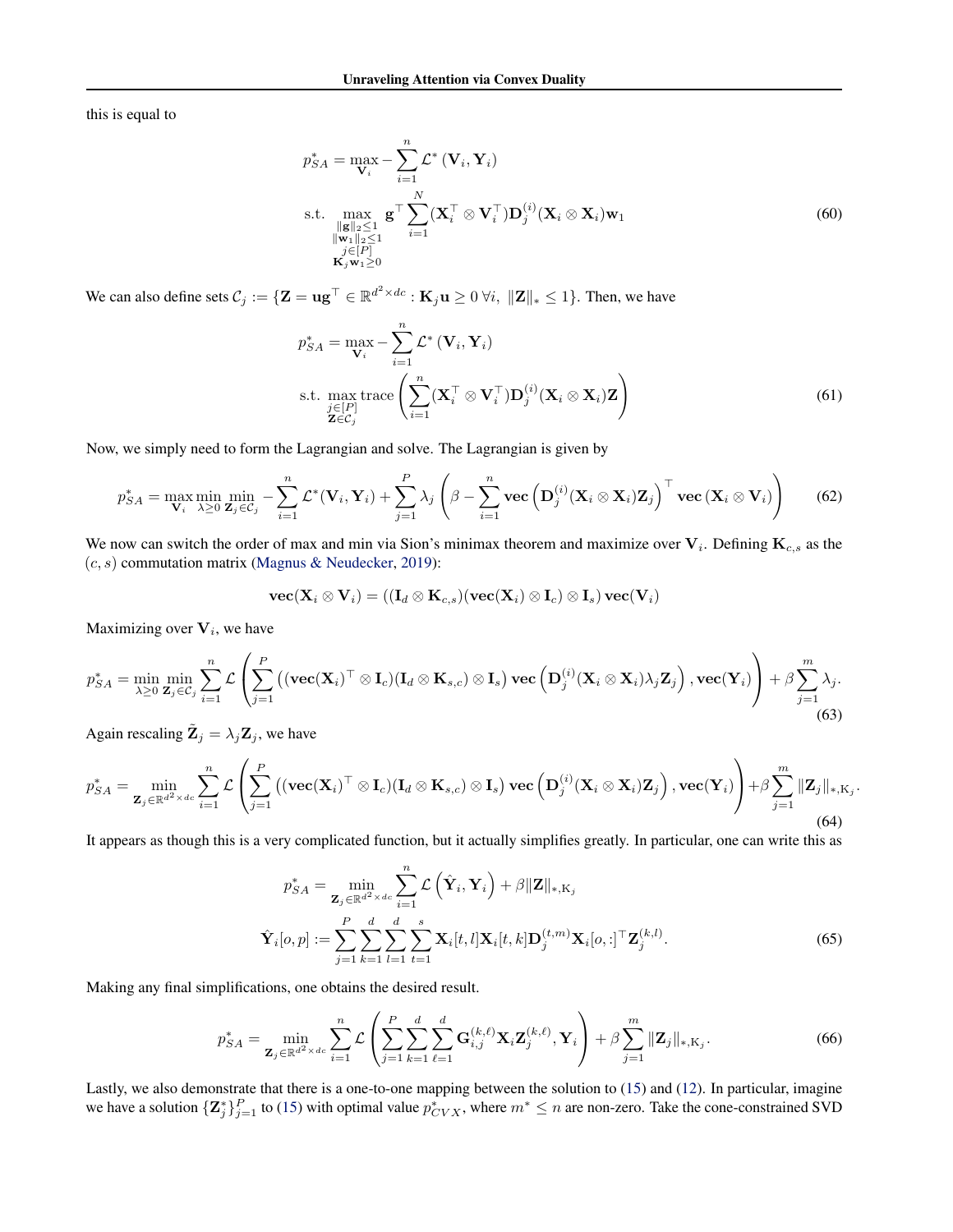of  $\mathbf{Z}_j^*$  as  $\sum_{x=1}^{r_j} \sigma_{jx} \mathbf{u}_{jx} \mathbf{v}_{jx}^{\top}$ , where  $\mathbf{u}_{jx} \in \mathbb{R}^{d^2}$  and  $(2\mathbf{D}_j - \mathbf{I}_{ns^2})\mathbf{X}\mathbf{u}_{jx} \ge 0$ , and  $\mathbf{v}_j \in \mathbb{R}^{dc}$ . Let  $\text{vec}^{-1}(\mathbf{u}_{j\mathbf{x}}) \in \mathbb{R}^{d \times d}$  be the result of taking chunks of d-length vectors from  $u_{jx}$  and stacking them in columns. Similarly, let vec<sup>-1</sup>( $v_{jx}$ ) ∈  $\mathbb{R}^{c \times d}$  be the result of taking chunks of c-length vectors from  $v_j$  and stacking them in columns. Furthermore we will let vec<sup>−1</sup>(**u**<sub>j</sub>)<sub>k</sub> be the kth column of vec<sup>-1</sup>(**u**<sub>j</sub>). Then, recognize that

$$
\mathbf{Z}^{*(k,\ell)}\t= \sum_{x=1}^r \sigma_{jx} \text{vec}^{-1}(\mathbf{u_{jx}})_k \text{vec}^{-1}(\mathbf{v_{jx}})_\ell^\top
$$

Thus, given  $\mathbb{Z}^*$ , we can form a candidate solution to [\(12\)](#page-3-2) as follows:

$$
\mathbf{Z}_{j}^{*} = \sum_{x=1}^{r_{j}} \sigma_{jx} \mathbf{u}_{jx} \mathbf{v}_{jx}^{\top}, (2\mathbf{D}_{j} - \mathbf{I}_{ns^{2}}) \mathbf{X} \mathbf{u}_{jx} \ge 0, \|\mathbf{u}_{jx}\|_{2} = 1, \|\mathbf{v}_{jx}\|_{2} = 1
$$
  

$$
\hat{\mathbf{W}}_{1jx} = \sqrt{\sigma_{jx}} \text{vec}^{-1}(\mathbf{u}_{j\mathbf{x}})
$$

$$
\hat{\mathbf{W}}_{2jx} = \sqrt{\sigma_{jx}} \text{vec}^{-1}(\mathbf{v}_{j\mathbf{x}})^{\top}
$$

We then have

$$
\hat{p}_{NCVX} = \sum_{i=1}^{n} \mathcal{L} \left( \sum_{j=1}^{m^*} \sum_{x=1}^{r_j} (\mathbf{X}_i \hat{\mathbf{W}}_{1jx} \mathbf{X}_i^{\top})_+ \mathbf{X}_i \hat{\mathbf{W}}_{2jx}, \mathbf{Y}_i \right) + \frac{\beta}{2} \sum_{j=1}^{m^*} \sum_{x=1}^{r_j} ||\hat{\mathbf{W}}_{1jx}||_F^2 + ||\hat{\mathbf{W}}_{2jx}||_F^2
$$
\n
$$
= \sum_{i=1}^{n} \mathcal{L} \left( \sum_{j=1}^{m^*} \sum_{x=1}^{r_j} \sigma_{jx} \left( \text{diag}^{-1}(\mathbf{D}_j^{(i)}) \odot (\mathbf{X}_i \text{vec}^{-1}(\mathbf{u}_{jx}) \mathbf{X}_i^{\top}) \right) \mathbf{X}_i \text{vec}^{-1}(\mathbf{v}_{jx})^{\top}, \mathbf{Y}_i \right) + \frac{\beta}{2} \sum_{j=1}^{m^*} \sum_{x=1}^{r_j} ||\sqrt{\sigma_{jx}} \mathbf{u}_{jx}||_2^2 + ||\sqrt{\sigma_{jx}} \mathbf{v}_{jx}||
$$
\n
$$
= \sum_{i=1}^{n} \mathcal{L} \left( \sum_{k=1}^{d} \sum_{\ell=1}^{d} \sum_{j=1}^{m^*} \sum_{x=1}^{r_j} \sigma_{jx} \mathbf{G}_{i,j}^{(k,\ell)} \mathbf{X}_i \text{vec}^{-1}(\mathbf{u}_{j})_k \text{vec}^{-1}(\mathbf{v}_{j})_k^{\top}, \mathbf{Y}_i \right) + \frac{\beta}{2} \sum_{j=1}^{m^*} \sum_{x=1}^{r_j} \sigma_{jx} + \sigma_{jx}
$$
\n
$$
= \sum_{i=1}^{n} \mathcal{L} \left( \sum_{k=1}^{d} \sum_{\ell=1}^{d} \mathbf{G}_{i,j}^{(k,\ell)} \mathbf{X}_i \mathbf{Z}_j^{*(k,\ell)}, \mathbf{Y}_i \right) + \beta \sum_{j=1}^{m^*} ||\mathbf{Z}_j^*||_{*,\mathbf{K}_j}
$$
\n
$$
= p_{CVX
$$

Thus, the two solutions match.

#### A.5. Proof of Theorem [4.1](#page-4-4)

We apply Lemmas [A.1](#page-12-1) and [A.2](#page-12-2) to [\(17\)](#page-4-2) with the linear activation function to obtain

$$
p_{MM}^{*} = \max_{\mathbf{V}_{i}} - \sum_{i=1}^{n} \mathcal{L}^{*} (\mathbf{V}_{i}, \mathbf{Y}_{i})
$$
  
s.t. 
$$
\max_{\|\mathbf{W}_{1}\|_{F} \leq 1} \|\sum_{i=1}^{n} \mathbf{V}_{i}^{T} \mathbf{W}_{1} \mathbf{X}_{i} \|_{F} \leq \beta
$$
(67)

 $\frac{2}{2}$ 

We again apply  $\mathbf{vec}(\mathbf{ABC}) = (\mathbf{C}^\top \otimes \mathbf{A})\mathbf{vec}(\mathbf{B})$  [\(Magnus & Neudecker,](#page-10-19) [2019\)](#page-10-19) and maximize over  $\mathbf{vec}(\mathbf{W}_1)$  to obtain

$$
p_{MM}^{*} = -\max_{\mathbf{V}_{i}} \sum_{i=1}^{n} \mathcal{L}^{*} (\mathbf{V}_{i}, \mathbf{Y}_{i})
$$
  
s.t.  $\|\sum_{i=1}^{n} \mathbf{X}_{i}^{\top} \otimes \mathbf{V}_{i}^{\top}\|_{2} \leq \beta$ .

We note that the norm constraint here has dimension dc and  $\text{vec}(\mathbf{W}_1)$  has dimension  $s^2$ , so by [\(Shapiro,](#page-10-18) [2009\)](#page-10-18) this strong duality result from Lemma [A.2](#page-12-2) requires that  $m^* \leq \min\{s^2, dc\}$ . The Lagrangian is given by

$$
p_{MM}^{*} = \max_{\mathbf{V}_{i}} \min_{\lambda \geq 0} \min_{\|\mathbf{Z}\|_{*} \leq 1} -\sum_{i=1}^{n} \mathcal{L}^{*}(\mathbf{V}_{i}, \mathbf{Y}_{i}) + \sum_{j=1}^{m} \lambda_{j} \left(\beta - \sum_{i=1}^{n} \text{trace}\left((\mathbf{I}_{d} \otimes \mathbf{V}_{i}^{T})(\mathbf{X}_{i}^{\top} \otimes \mathbf{I}_{s})\mathbf{Z}\right)\right)
$$
(68)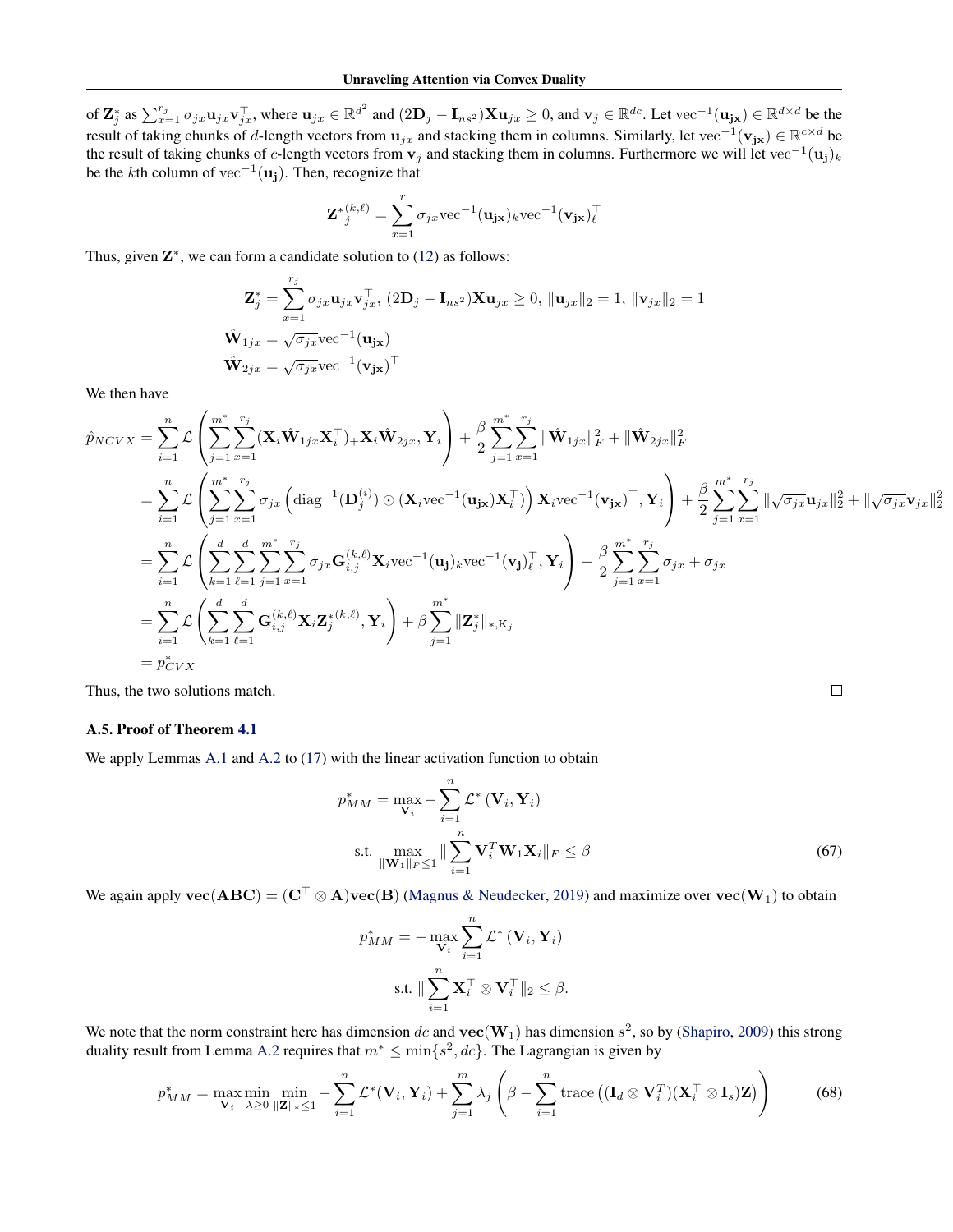which by Sion's minimax theorem and simplification can also be written as

$$
p_{MM}^{*} = \min_{\lambda \geq 0} \min_{\|\mathbf{Z}\|_{*} \leq 1} \max_{\mathbf{V}_{i}} - \sum_{i=1}^{n} \mathcal{L}^{*}(\mathbf{V}_{i}, \mathbf{Y}_{i}) + \sum_{j=1}^{m} \lambda_{j} \left(\beta - \sum_{i=1}^{n} \mathbf{vec}((\mathbf{X}_{i}^{\top} \otimes \mathbf{I}_{s})\mathbf{Z})^{\top} \mathbf{vec}(\mathbf{I}_{d} \otimes \mathbf{V}_{i})\right)
$$
(69)

We define  $\mathbf{K}_{c,d}$  as the  $(c, d)$  commutation matrix [\(Magnus & Neudecker,](#page-10-19) [2019\)](#page-10-19):

$$
\textbf{vec}(\mathbf{I}_d \otimes \mathbf{V}_i) = ((\mathbf{I}_d \otimes \mathbf{K}_{c,d})(\textbf{vec}(\mathbf{I}_d) \otimes \mathbf{I}_c) \otimes \mathbf{I}_s)\,\textbf{vec}(\mathbf{V}_i)
$$

Maximizing over  $\mathbf{V}_i,$  followed by re-scaling  $\tilde{\mathbf{Z}} = \lambda \mathbf{Z}$  gives us

$$
p_{MM}^{*} = \min_{\mathbf{Z} \in \mathbb{R}^{s^{2} \times dc}} \sum_{i=1}^{n} \mathcal{L}\left( \left( (\mathbf{vec}(\mathbf{I}_{d})^{\top} \otimes \mathbf{I}_{c})(\mathbf{I}_{d} \otimes \mathbf{K}_{d,c}) \otimes \mathbf{I}_{s} \right) \mathbf{vec}\left( (\mathbf{X}_{i}^{\top} \otimes \mathbf{I}_{s})\mathbf{Z} \right), \mathbf{vec}(\mathbf{Y}_{i}) \right) + \beta \|\mathbf{Z}\|_{*}
$$
(70)

Making any final simplifications, one obtains the desired result.

$$
p_{MM}^{*} = \min_{\mathbf{Z} \in \mathbb{R}^{s^{2} \times dc}} \sum_{i=1}^{n} \mathcal{L}\left(\left[f_{1}(\mathbf{X}_{i}) \cdots f_{c}(\mathbf{X}_{i})\right], \mathbf{Y}_{i}\right) + \beta \|\mathbf{Z}\|_{*}
$$

$$
f_{p}(\mathbf{X}_{i}) := \mathbf{Z}^{(p)} \text{vec}(\mathbf{X}_{i}). \tag{71}
$$

Lastly, we also demonstrate that there is a one-to-one mapping between the solution to [\(18\)](#page-5-2) and [\(17\)](#page-4-2). In particular, we have a solution  $\mathbf{Z}^*$  to [\(18\)](#page-5-2) with optimal value  $p_{CVX}^*$ . First, rearrange the solution to be of the form  $\tilde{\mathbf{Z}}^*$  of [\(19\)](#page-5-0). Let  $r := \text{rank}(\tilde{\mathbf{Z}}^*)$ , and take the SVD of  $\tilde{\mathbf{Z}}^*$  as  $\sum_{j=1}^r \sigma_j \mathbf{u}_j \mathbf{v}_j^\top$ , where  $\mathbf{u}_j \in \mathbb{R}^{s^2}$  and  $\mathbf{v}_j \in \mathbb{R}^{dc}$ . Let vec<sup>-1</sup>( $\mathbf{u_j}$ )  $\in \mathbb{R}^{s \times s}$  be the result of taking chunks of s-length vectors from  $\mathbf{u}_j$  and stacking them in columns. Similarly, let vec<sup>-1</sup>( $\mathbf{v}_j$ ) ∈  $\mathbb{R}^{c \times d}$  be the result of taking chunks of c-length vectors from  $v_j$  and stacking them in columns. Furthermore we will let vec<sup>-1</sup>(u<sub>j</sub>)<sub>t</sub> be the tth column of vec<sup>-1</sup>( $\mathbf{u_j}$ ). Then, recognize that

$$
\tilde{\mathbf{Z}}^{*(t,k)} = \sum_{j=1}^{r} \sigma_j \text{vec}^{-1}(\mathbf{u_j})_t \text{vec}^{-1}(\mathbf{v_j})_k^{\top}
$$

Thus, given  $\mathbb{Z}^*$ , we can form a candidate solution to [\(12\)](#page-3-2) as follows:

$$
\tilde{\mathbf{Z}}^* = \sum_{j=1}^r \sigma_j \mathbf{u}_j \mathbf{v}_j^\top
$$

$$
\hat{\mathbf{W}}_{1j} = \sqrt{\sigma_j} \text{vec}^{-1}(\mathbf{u}_j)
$$

$$
\hat{\mathbf{W}}_{2j} = \sqrt{\sigma_j} \text{vec}^{-1}(\mathbf{v}_j)^\top
$$

We then have

$$
\hat{p}_{NCVX} = \sum_{i=1}^{n} \mathcal{L} \left( \sum_{j=1}^{r} \hat{\mathbf{W}}_{1j} \mathbf{X}_{i} \hat{\mathbf{W}}_{2j}, \mathbf{Y}_{i} \right) + \frac{\beta}{2} \sum_{j=1}^{r} || \hat{\mathbf{W}}_{1j} ||_{F}^{2} + || \hat{\mathbf{W}}_{2j} ||_{F}^{2}
$$
\n
$$
= \sum_{i=1}^{n} \mathcal{L} \left( \mathbf{X}_{i} \sum_{j=1}^{r} \sigma_{j} \text{vec}^{-1} (\mathbf{u}_{j}) \mathbf{X}_{i} \text{vec}^{-1} (\mathbf{v}_{j})^{\top}, \mathbf{Y}_{i} \right) + \frac{\beta}{2} \sum_{j=1}^{r} ||\sqrt{\sigma_{j}} \mathbf{u}_{j}||_{2}^{2} + ||\sqrt{\sigma_{j}} \mathbf{v}_{j}||_{2}^{2}
$$
\n
$$
= \sum_{i=1}^{n} \mathcal{L} \left( \sum_{t=1}^{s} \sum_{k=1}^{d} \sum_{j=1}^{r} \sigma_{j} \text{vec}^{-1} (\mathbf{u}_{j})_{t} \mathbf{X}_{i}[t, k] \text{vec}^{-1} (\mathbf{v}_{j})_{k}^{\top}, \mathbf{Y}_{i} \right) + \frac{\beta}{2} \sum_{j=1}^{r} \sigma_{j} + \sigma_{j}
$$
\n
$$
= \sum_{i=1}^{n} \mathcal{L} \left( \sum_{t=1}^{s} \sum_{k=1}^{d} \mathbf{X}_{i}[k, \ell] \tilde{\mathbf{Z}}^{*^{(t,k)}}, \mathbf{Y}_{i} \right) + \beta || \tilde{\mathbf{Z}}^{*} ||_{*}
$$
\n
$$
= \hat{p}_{CVX}^{*}
$$

Thus, the two solutions match.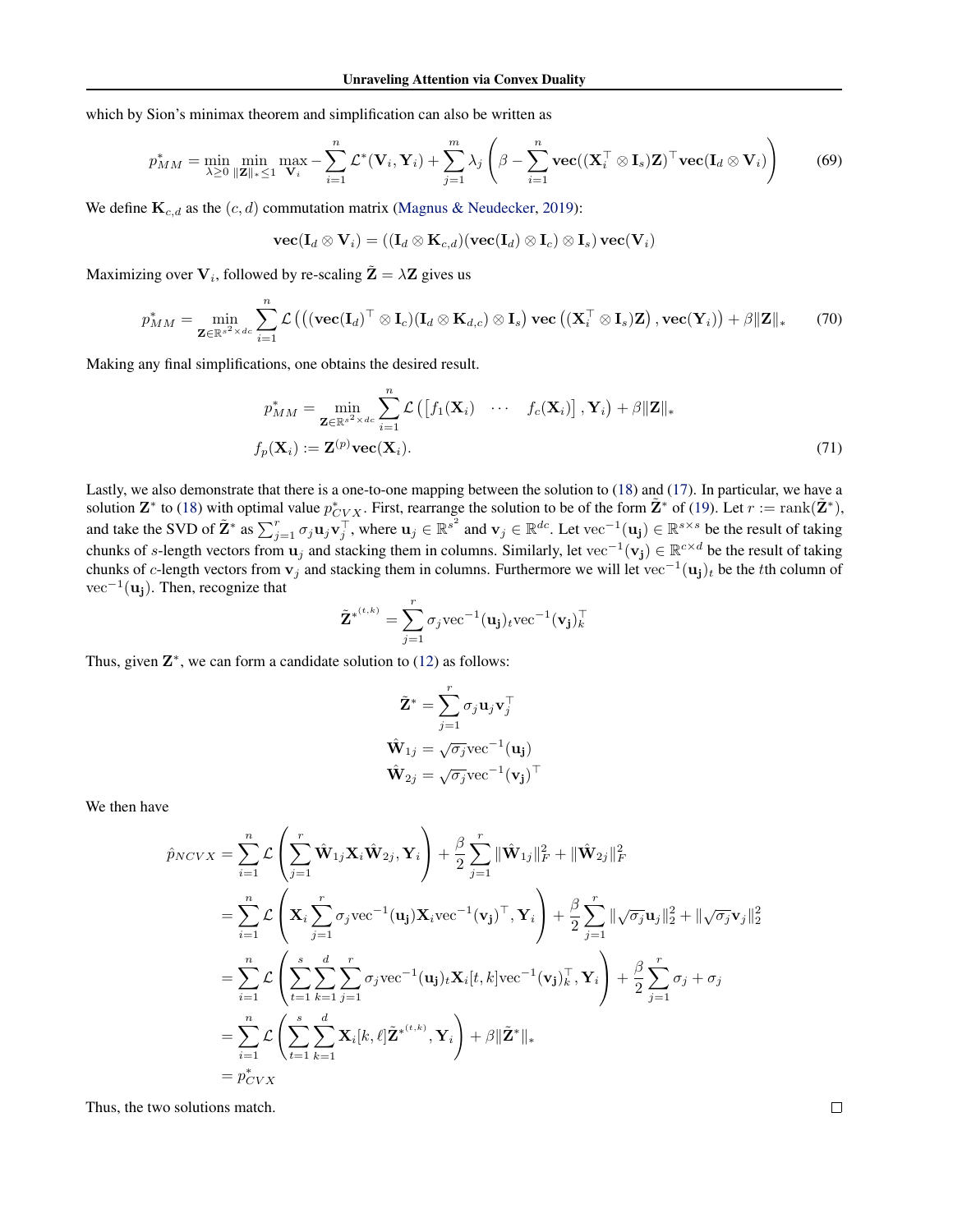#### A.6. Proof of Theorem [4.2](#page-5-3)

We apply Lemmas [A.1](#page-12-1) and [A.2](#page-12-2) to [\(17\)](#page-4-2) with the ReLU activation function to obtain

$$
p_{MM}^{*} = \max_{\mathbf{V}_{i}} - \sum_{i=1}^{n} \mathcal{L}^{*} (\mathbf{V}_{i}, \mathbf{Y}_{i})
$$
  
s.t. 
$$
\max_{\|\mathbf{W}_{1}\|_{F} \leq 1} \left\| \sum_{i=1}^{n} \mathbf{V}_{i}^{T} (\mathbf{W}_{1} \mathbf{X}_{i})_{+} \right\|_{F} \leq \beta
$$
 (72)

This is equivalent to [\(Magnus & Neudecker,](#page-10-19) [2019\)](#page-10-19)

$$
p_{MM}^{*} = \max_{\mathbf{V}_{i}} - \sum_{i=1}^{n} \mathcal{L}^{*} (\mathbf{V}_{i}, \mathbf{Y}_{i})
$$
  
s.t. 
$$
\max_{\|\mathbf{W}_{1}\|_{F} \leq 1} \left\| \sum_{i=1}^{n} (\mathbf{I}_{d} \otimes \mathbf{V}_{i}^{T}) ((\mathbf{X}_{i}^{T} \otimes \mathbf{I}_{s}) \mathbf{vec}(\mathbf{W}_{1})_{+} \right\|_{F} \leq \beta
$$
 (73)

We note that the norm constraint here has dimension dc and  $\text{vec}(\mathbf{W}_1)$  has dimension  $s^2$ , so by [\(Shapiro,](#page-10-18) [2009;](#page-10-18) [Pilanci &](#page-10-8) [Ergen,](#page-10-8) [2020\)](#page-10-8) this strong duality result from Lemma [A.2](#page-12-2) requires that  $m^* \le n \min\{s^2, dc\}$ . Now, let  $\mathbf{D}_j^{(i)} \in \mathbb{R}^{sd \times sd}$  be the *i*th block of  $D_j$ , and enumerate over all possible hyperplane arrangements j. Then, we have

$$
p_{MM}^{*} = \max_{\mathbf{V}_{i}} - \sum_{i=1}^{n} \mathcal{L}^{*} (\mathbf{V}_{i}, \mathbf{Y}_{i})
$$
  
s.t. 
$$
\max_{\substack{\|\mathbf{w}_{1}\|_{2} \leq 1 \\ j \in [P] \\ \mathbf{K}_{j} \mathbf{w}_{1} \geq 0}} \left\| \sum_{i=1}^{n} (\mathbf{I}_{d} \otimes \mathbf{V}_{i}^{T}) \mathbf{D}_{j}^{(i)}(\mathbf{X}_{i}^{T} \otimes \mathbf{I}_{s}) \mathbf{w}_{1} \right\|_{2} \leq \beta.
$$
 (74)

Now, using the concept of dual norm, this is equal to

$$
p_{MM}^{*} = \max_{\mathbf{V}_{i}} - \sum_{i=1}^{n} \mathcal{L}^{*} (\mathbf{V}_{i}, \mathbf{Y}_{i})
$$
  
s.t. 
$$
\max_{\substack{\|\mathbf{g}\|_{2} \leq 1 \\ \|\mathbf{w}_{1}\|_{2} \leq 1 \\ j \in [P] \\ \mathbf{K}_{j} \mathbf{w}_{1} \geq 0}} \mathbf{g}^{\top} \sum_{i=1}^{n} (\mathbf{I}_{d} \otimes \mathbf{V}_{i}^{T}) \mathbf{D}_{j}^{(i)}(\mathbf{X}_{i}^{\top} \otimes \mathbf{I}_{s}) \mathbf{w}_{1} \leq \beta
$$
(75)

We can also define sets  $C_j := \{ \mathbf{Z} = \mathbf{u}\mathbf{g}^\top \in \mathbb{R}^{s^2 \times dc} : \mathbf{K}_j\mathbf{u} \geq 0, \| \mathbf{Z} \|_* \leq 1 \}.$  Then, we have

$$
p_{MM}^{*} = \max_{\mathbf{V}_{i}} - \sum_{i=1}^{n} \mathcal{L}^{*} (\mathbf{V}_{i}, \mathbf{Y}_{i})
$$
  
s.t. 
$$
\max_{\substack{j \in [P] \\ \mathbf{Z} \in C_{j}}} \text{trace}\left(\sum_{i=1}^{n} (\mathbf{I}_{d} \otimes \mathbf{V}_{i}^{T}) \mathbf{D}_{j}^{(i)} (\mathbf{X}_{i}^{T} \otimes \mathbf{I}_{s}) \mathbf{Z}\right) \leq \beta
$$
 (76)

Now, we simply need to form the Lagrangian and solve. The Lagrangian is given by

$$
p_{MM}^{*} = \max_{\mathbf{V}_{i}} \min_{\lambda \geq 0} \min_{\mathbf{Z}_{j} \in C_{j}} - \sum_{i=1}^{n} \mathcal{L}^{*}(\mathbf{V}_{i}, \mathbf{Y}_{i}) + \sum_{j=1}^{P} \lambda_{j} \left(\beta - \sum_{i=1}^{n} \text{trace}\left((\mathbf{I}_{d} \otimes \mathbf{V}_{i}^{T}) \mathbf{D}_{j}^{(i)}(\mathbf{X}_{i}^{T} \otimes \mathbf{I}_{s}) \mathbf{Z}\right)\right)
$$
(77)

We now can switch the order of max and min via Sion's minimax theorem and maximize over  $V_i$ :

$$
p_{MM}^{*} = \min_{\lambda \geq 0} \min_{\mathbf{Z}_{j} \in C_{j}} \max_{\mathbf{V}_{i}} - \sum_{i=1}^{n} \mathcal{L}^{*}(\mathbf{V}_{i}, \mathbf{Y}_{i}) + \sum_{j=1}^{P} \lambda_{j} \left(\beta - \sum_{i=1}^{n} \text{vec}\left(\mathbf{D}_{j}^{(i)}(\mathbf{X}_{i}^{\top} \otimes \mathbf{I}_{s})\mathbf{Z}_{j}\right)^{\top} \text{vec}\left(\mathbf{I}_{d} \otimes \mathbf{V}_{i}\right)\right) \tag{78}
$$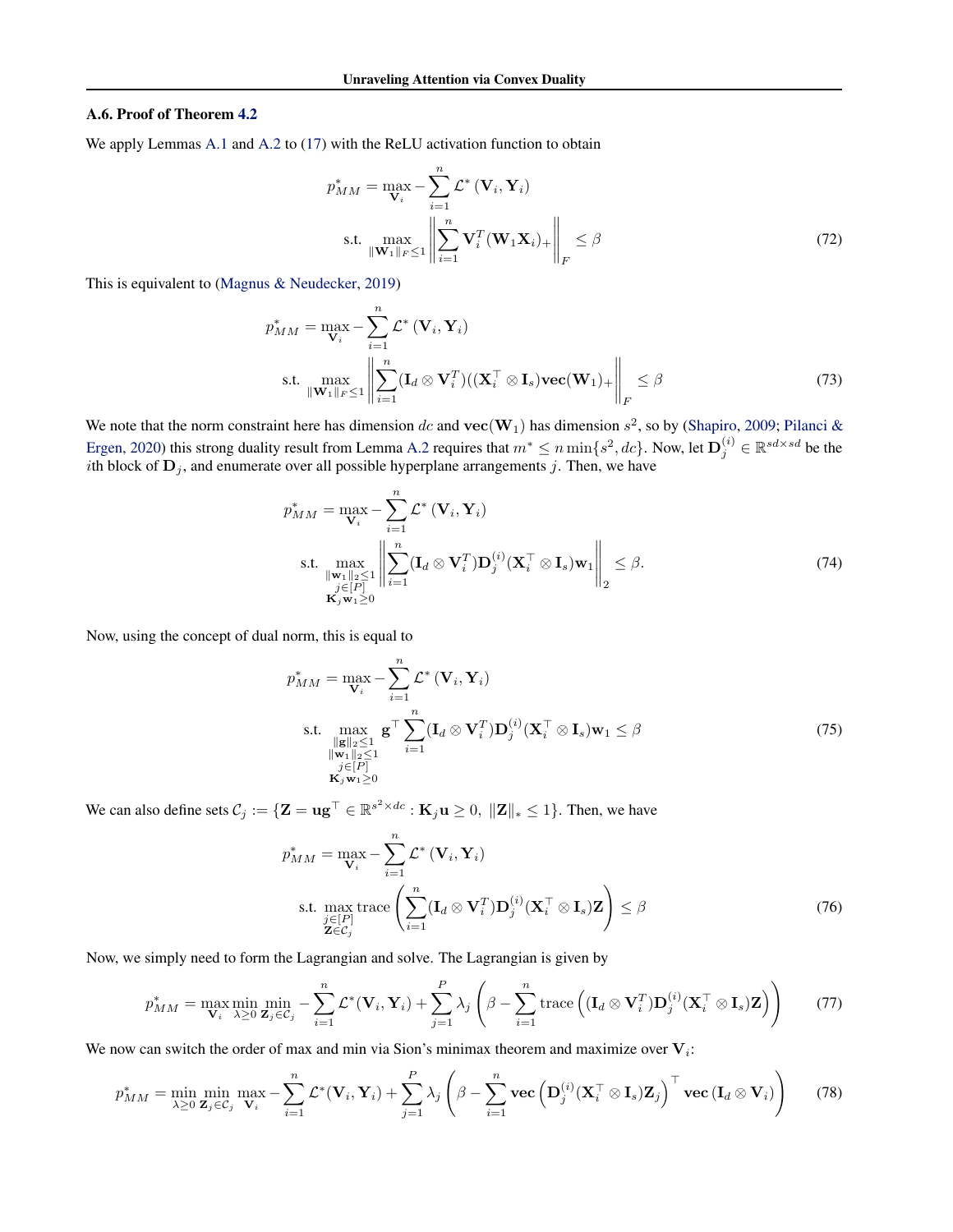Now, defining  $\mathbf{K}_{c,d}$  as the  $(c, d)$  commutation matrix:

$$
\textbf{vec}(\mathbf{I}_d \otimes \mathbf{V}_i) = ((\mathbf{I}_d \otimes \mathbf{K}_{c,d})(\textbf{vec}(\mathbf{I}_d) \otimes \mathbf{I}_c) \otimes \mathbf{I}_s)\,\textbf{vec}(\mathbf{V}_i)
$$

Solving over  $V_i$  yields

$$
p_{MM}^{*} = \min_{\lambda \geq 0} \min_{\mathbf{Z}_{j} \in C_{j}} \sum_{i=1}^{n} \mathcal{L} \left( \sum_{j=1}^{P} \left( (\mathbf{vec}(\mathbf{I}_{d})^{\top} \otimes \mathbf{I}_{c})(\mathbf{I}_{d} \otimes \mathbf{K}_{d,c}) \otimes \mathbf{I}_{s} \right) \mathbf{vec} \left( \mathbf{D}_{j}^{(i)}(\mathbf{X}_{i}^{\top} \otimes \mathbf{I}_{s}) \lambda_{j} \mathbf{Z}_{j} \right), \mathbf{vec}(\mathbf{Y}_{i}) \right) + \beta \sum_{j=1}^{P} \lambda_{j}
$$
(79)

Re-scaling  $\tilde{\mathbf{Z}}_j = \lambda_j \mathbf{Z}_j$  gives us

$$
p_{MM}^{*} = \min_{\mathbf{Z}_{j}} \sum_{i=1}^{n} \mathcal{L}\left(\sum_{j=1}^{P} \left( (\mathbf{vec}(\mathbf{I}_{d})^{\top} \otimes \mathbf{I}_{c})(\mathbf{I}_{d} \otimes \mathbf{K}_{d,c}) \otimes \mathbf{I}_{s} \right) \mathbf{vec}\left(\mathbf{D}_{j}^{(i)}(\mathbf{X}_{i}^{\top} \otimes \mathbf{I}_{s})\mathbf{Z}_{j}\right), \mathbf{vec}(\mathbf{Y}_{i})\right) + \beta \sum_{j=1}^{P} ||\mathbf{Z}_{j}||_{*,K_{j}}.
$$
\n(80)

One can actually greatly simplify this result, and can re-write this as

$$
p_{MM}^{*} = \min_{\mathbf{Z}_{j} \in \mathbb{R}^{s^{2} \times dc}} \sum_{i=1}^{n} \mathcal{L}\left(\left[f_{1}(\mathbf{X}_{i}) \cdots f_{c}(\mathbf{X}_{i})\right], \mathbf{Y}_{i}\right) + \beta \sum_{j=1}^{P} \|\mathbf{Z}_{j}\|_{*, \mathbf{K}_{j}}
$$
(81)

$$
f_p(\mathbf{X}_i) := \sum_{j=1}^P \left[ \mathbf{D}_j^{(i,1)} \mathbf{Z}_j^{(p,1)} \cdots \mathbf{D}_j^{(i,d)} \mathbf{Z}_j^{(p,d)} \right] \mathbf{vec}(\mathbf{X}_i). \tag{82}
$$

Lastly, we also demonstrate that there is a one-to-one mapping between the solution to [\(20\)](#page-5-1) and [\(17\)](#page-4-2). In particular, we have a solution  $\{Z_j^*\}_{j=1}^m$  to [\(20\)](#page-5-1) with optimal value  $p_{CVX}^*$ , where  $m^* \le n$  are non-zero. First, rearrange the solution to be of the form  $\tilde{\mathbf{Z}}_j^*$  of [\(21\)](#page-5-4). Take the cone-constrained SVD of  $\tilde{\mathbf{Z}}_j^*$  as  $\sum_{x=1}^{r_j} \sigma_{jx} \mathbf{u}_{jx} \mathbf{v}_{jx}^\top$ , where  $\mathbf{u}_{jx} \in \mathbb{R}^{s^2}$  and  $\mathbf{v}_{jx} \in \mathbb{R}^{dc}$ . Let  $\text{vec}^{-1}(\mathbf{u_{jx}}) \in \mathbb{R}^{s \times s}$  be the result of taking chunks of s-length vectors from  $\mathbf{u}_{jx}$  and stacking them in columns. Similarly, let  $\text{vec}^{-1}(\mathbf{v_{jx}}) \in \mathbb{R}^{c \times d}$  be the result of taking chunks of c-length vectors from  $\mathbf{v}_{jx}$  and stacking them in columns. Furthermore we will let vec<sup>-1</sup>( $\mathbf{u}_{j\mathbf{x}}$ )<sub>t</sub> be the tth column of vec<sup>-1</sup>( $\mathbf{u}_{j\mathbf{x}}$ ). Then, recognize that

$$
\tilde{\mathbf{Z}}_{j}^{*(t,k)} = \sum_{x=1}^{r_j} \sigma_{jx} \text{vec}^{-1}(\mathbf{u}_{j\mathbf{x}})_{t} \text{vec}^{-1}(\mathbf{v}_{j\mathbf{x}})_{k}^{\top}
$$

Thus, given  $\mathbf{Z}_{j}^{*}$ , we can form a candidate solution to [\(12\)](#page-3-2) as follows:

$$
\tilde{\mathbf{Z}}_j^* = \sum_{x=1}^{rx} \sigma_{jx} \mathbf{u}_{jx} \mathbf{v}_{jx}^\top, (2\mathbf{D}_j - \mathbf{I}_{nd}) \mathbf{X} \mathbf{u}_{jx} \ge 0, \|\mathbf{u}_{jx}\|_2 = 1, \|\mathbf{v}_{jx}\|_2 = 1
$$
  

$$
\hat{\mathbf{W}}_{1jx} = \sqrt{\sigma_j} \text{vec}^{-1}(\mathbf{u}_{jx})
$$

$$
\hat{\mathbf{W}}_{2jx} = \sqrt{\sigma_j} \text{vec}^{-1}(\mathbf{v}_{jx})^\top
$$

We then have

$$
\hat{p}_{NCVX} = \sum_{i=1}^{n} \mathcal{L} \left( \sum_{j=1}^{m^{*}} \sum_{x=1}^{r_{j}} (\hat{\mathbf{W}}_{1jx} \mathbf{X}_{i})_{+} \hat{\mathbf{W}}_{2jx}, \mathbf{Y}_{i} \right) + \frac{\beta}{2} \sum_{j=1}^{m^{*}} \sum_{x=1}^{r_{j}} ||\hat{\mathbf{W}}_{1j}||_{F}^{2} + ||\hat{\mathbf{W}}_{2j}||_{F}^{2}
$$
\n
$$
= \sum_{i=1}^{n} \mathcal{L} \left( \mathbf{X}_{i} \sum_{j=1}^{m^{*}} \sum_{x=1}^{r_{j}} \sigma_{j} (\text{vec}^{-1}(\mathbf{u}_{j}) \mathbf{X}_{i})_{+} \text{vec}^{-1}(\mathbf{v}_{j})^{\top}, \mathbf{Y}_{i} \right) + \frac{\beta}{2} \sum_{j=1}^{m^{*}} \sum_{x=1}^{r_{j}} ||\sqrt{\sigma_{j}} \mathbf{u}_{j}||_{2}^{2} + ||\sqrt{\sigma_{j}} \mathbf{v}_{j}||_{2}^{2}
$$
\n
$$
= \sum_{i=1}^{n} \mathcal{L} \left( \sum_{t=1}^{s} \sum_{k=1}^{d} \sum_{j=1}^{m^{*}} \sum_{x=1}^{r_{j}} \sigma_{j} (\text{vec}^{-1}(\mathbf{u}_{j})_{t} \mathbf{X}_{i}[t, k])_{+} \text{vec}^{-1}(\mathbf{v}_{j})_{k}^{\top}, \mathbf{Y}_{i} \right) + \frac{\beta}{2} \sum_{j=1}^{m^{*}} \sum_{x=1}^{r_{j}} \sigma_{j} + \sigma_{j}
$$
\n
$$
= \sum_{i=1}^{n} \mathcal{L} \left( \sum_{j=1}^{m^{*}} \sum_{t=1}^{s} \sum_{k=1}^{d} \mathbf{X}_{i}[k, \ell] \mathbf{D}_{j}^{(i,k)} \tilde{\mathbf{Z}}_{j}^{*(t,k)}, \mathbf{Y}_{i} \right) + \beta \sum_{j=1}^{m^{*}} ||\tilde{\mathbf{Z}}_{j}^{*}||_{*}
$$
\n
$$
= p_{CVX}^{*}
$$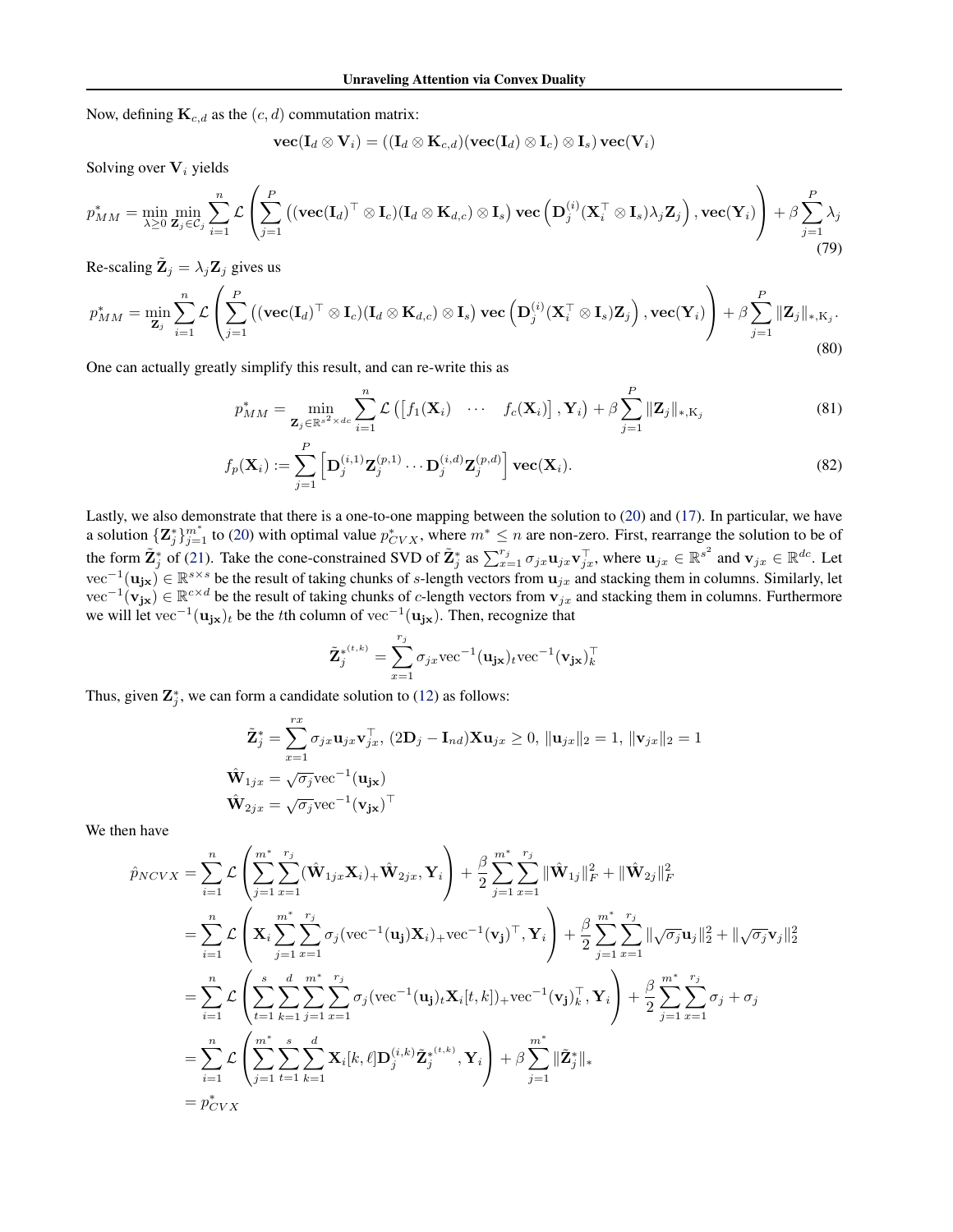Thus, the two solutions match.

## A.7. Proof of Lemma [4.3](#page-6-4)

The expression [\(22\)](#page-6-0) can equivalently be written as

$$
f_{FN}(\mathbf{X}_i) = \sigma \left( \left( \mathbf{F}^{-1} \begin{bmatrix} \mathbf{F}_1^\top \mathbf{X}_i & & \\ \mathbf{F}^{-1} & \mathbf{F}_s^\top \mathbf{X}_i \end{bmatrix} \begin{bmatrix} \mathbf{V}^{(1)} \\ \cdots \\ \mathbf{V}^{(s)} \end{bmatrix} \right) \mathbf{W}_1 \right) \mathbf{W}_2 \tag{83}
$$

and further as

$$
f_{FN}(\mathbf{X}_i) = \sigma \left( \left( \mathbf{F}^{-1} \begin{bmatrix} \mathbf{F}_1^\top \mathbf{X}_i & & \\ & \ddots & \\ & & \mathbf{F}_s^\top \mathbf{X}_i \end{bmatrix} (\mathbf{F} \otimes \mathbf{I}_d) \begin{bmatrix} \mathbf{L}^{(1)} \\ \cdots \\ \mathbf{L}^{(s)} \end{bmatrix} \right) \mathbf{W}_1 \right) \mathbf{W}_2, \tag{84}
$$

which simplifies to

$$
f_{FN}(\mathbf{X}_i) = \sigma\left(\left(\begin{bmatrix} \mathbf{X}_i & \mathbf{X}_{i(1)} & \cdots & \mathbf{X}_{i(s)} \end{bmatrix} \mathbf{L}\right) \mathbf{W}_1\right) \mathbf{W}_2,\tag{85}
$$

where  $X_{i(u)}$  is  $X_i$  circularly shifted by u spots in its first dimension, and K has been reshaped to the form  $\mathbb{R}^{sd \times d}$ . Noting that we can merge  $\text{LW}_1$  into one matrix without losing any expressibility, we obtain

$$
f_{FN}(\mathbf{X}_i) = \sigma\left(\text{circ}(\mathbf{X}_i)\mathbf{W}_1\right)\mathbf{W}_2 = \sum_{j=1}^m \sigma\left(\text{circ}(\mathbf{X}_i)\mathbf{w}_{1j}\right)\mathbf{w}_{2j}^\top
$$
\n(86)

as desired.

## A.8. Proof of Theorem [4.4](#page-6-5)

We start with the problem

$$
p_{FN}^{*} = \min_{\mathbf{w}_{1j}, \mathbf{w}_{2j}} \sum_{i=1}^{n} \mathcal{L}\left(\sum_{j=1}^{m} \text{circ}(\mathbf{X}_{i}) \mathbf{w}_{1j} \mathbf{w}_{2j}^{\top}, \mathbf{Y}_{i}\right) + \frac{\beta}{2} \sum_{j=1}^{m} ||\mathbf{w}_{1j}||_{2}^{2} + ||\mathbf{w}_{2j}||_{2}^{2}
$$
(87)

We now apply Lemmas [A.1](#page-12-1) and [A.2](#page-12-2) to obtain

$$
p_{FN}^* = \max_{\mathbf{V}_i} -\sum_{i=1}^n \mathcal{L}^*(\mathbf{V}_i, \mathbf{Y}_i)
$$
  
s.t. 
$$
\max_{\|\mathbf{w}_1\|_2 \le 1} \|\sum_{i=1}^n \mathbf{V}_i^\top \text{circ}(\mathbf{X}_i) \mathbf{w}_1\|_2 \le \beta
$$
 (88)

We note that the norm constraint here has dimension  $c$  and  $w_1$  has dimension  $sd$ , so by [\(Shapiro,](#page-10-18) [2009;](#page-10-18) [Pilanci & Ergen,](#page-10-8) [2020\)](#page-10-8) this strong duality result from Lemma [A.2](#page-12-2) requires that  $m^* \leq \min\{sd, c\}$ . This is equivalent to

$$
p_{FN}^{*} = \max_{\mathbf{V}_{i}} - \sum_{i=1}^{n} \mathcal{L}^{*}(\mathbf{V}_{i}, \mathbf{Y}_{i})
$$
  
s.t. 
$$
\|\sum_{i=1}^{n} \mathbf{V}_{i}^{\top} \text{circ}(\mathbf{X}_{i})\|_{2} \leq \beta
$$
 (89)

We form the Lagrangian as

$$
p_{FN}^* = \max_{\mathbf{V}_i} \min_{\lambda \ge 0} \min_{\|\mathbf{Z}\|_{*} \le 1} - \sum_{i=1}^n \mathcal{L}^*(\mathbf{V}_i, \mathbf{Y}_i) + \lambda(\beta - \text{trace}(\mathbf{Z}^{\top} \sum_{i=1}^n \text{circ}(\mathbf{X}_i)^{\top} \mathbf{V}_i)).
$$
\n(90)

 $\Box$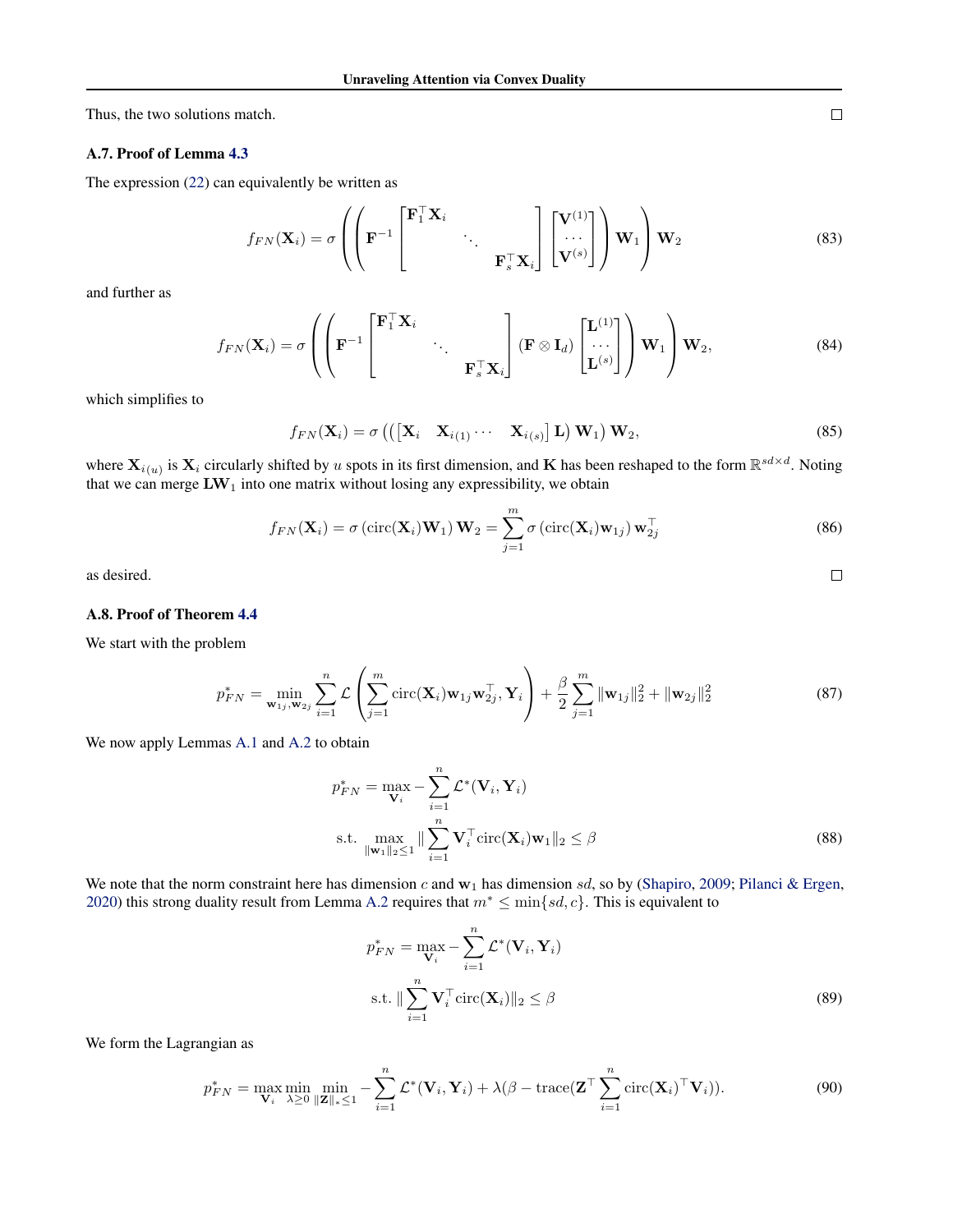We switch the order of the maximum and minimum using Sion's minimax theorem and maximize over  $V_i$ 

$$
p_{FN}^* = \min_{\lambda \ge 0} \min_{\|\mathbf{Z}\|_{*} \le 1} \sum_{i=1}^n \mathcal{L}(\text{circ}(\mathbf{X}_i)\mathbf{Z}, \mathbf{Y}_i) + \beta \lambda. \tag{91}
$$

Lastly, we rescale  $\tilde{\mathbf{Z}} = \lambda \mathbf{Z}$  to obtain

$$
p_{FN}^* = \min_{\mathbf{Z} \in \mathbb{R}^{sd \times c}} \sum_{i=1}^n \mathcal{L} \left( \text{circ}(\mathbf{X}_i) \mathbf{Z}, \mathbf{Y}_i \right) + \beta \|\mathbf{Z}\|_*.
$$
 (92)

 $\Box$ 

as desired.

## A.9. Proof of Theorem [4.5](#page-6-6)

We now apply Lemmas [A.1](#page-12-1) and [A.2](#page-12-2) with the ReLU activation function to obtain

$$
p_{FN}^* = \max_{\mathbf{V}_i} -\sum_{i=1}^n \mathcal{L}^*(\mathbf{V}_i, \mathbf{Y}_i)
$$
  
s.t. 
$$
\max_{\|\mathbf{w}_1\|_2 \le 1} \|\sum_{i=1}^n \mathbf{V}_i^{\top}(\text{circ}(\mathbf{X}_i)\mathbf{w}_1)_+\|_2 \le \beta
$$
 (93)

We note that the norm constraint here has dimension c and  $w_1$  has dimension sd, so by [\(Shapiro,](#page-10-18) [2009;](#page-10-18) [Pilanci & Ergen,](#page-10-8) [2020\)](#page-10-8) this strong duality result from Lemma [A.2](#page-12-2) requires that  $m^* \leq n \min\{sd, c\}$ . We introduce hyperplane arrangements  $D_j$  and enumerate over all of them, yielding

$$
p_{FN}^* = \max_{\mathbf{V}_i} -\sum_{i=1}^n \mathcal{L}^*(\mathbf{V}_i, \mathbf{Y}_i)
$$
  
s.t. 
$$
\max_{\substack{\|\mathbf{w}_1\|_2 \le 1 \\ j \in [P] \\ \mathbf{K}_j \mathbf{w}_1 \ge 0}} \|\sum_{i=1}^n \mathbf{V}_i^{\top} \mathbf{D}_j^{(i)} \text{circ}(\mathbf{X}_i) \mathbf{w}_1\|_2 \le \beta.
$$
 (94)

Using the concept of dual norm, this is equivalent to

$$
p_{FN}^* = \max_{\mathbf{V}_i} -\sum_{i=1}^n \mathcal{L}^*(\mathbf{V}_i, \mathbf{Y}_i)
$$
  
s.t. 
$$
\max_{\substack{\|\mathbf{g}\|_2 \le 1 \\ \|\mathbf{w}_1\|_2 \le 1 \\ j \in [P] \\ \mathbf{K}_j \mathbf{w}_1 \ge 0}} \mathbf{g}^\top \sum_{i=1}^n \mathbf{V}_i^\top \mathbf{D}_j^{(i)} \text{circ}(\mathbf{X}_i) \mathbf{w}_1 \le \beta
$$
(95)

We can also define sets  $C_j := \{ \mathbf{Z} = \mathbf{u}\mathbf{g}^\top \in \mathbb{R}^{s^2 \times dc} : \mathbf{K}_j\mathbf{u} \geq 0, \| \mathbf{Z} \|_* \leq 1 \}.$  Then, we have

$$
p_{FN}^{*} = \max_{\mathbf{V}_{i}} - \sum_{i=1}^{n} \mathcal{L}^{*}(\mathbf{V}_{i}, \mathbf{Y}_{i})
$$
  
s.t. 
$$
\max_{\substack{j \in [P] \\ \mathbf{Z} \in C_{j}}} \text{trace}\left(\sum_{i=1}^{n} \mathbf{V}_{i}^{\top} \mathbf{D}_{j}^{(i)} \text{circ}(\mathbf{X}_{i}) \mathbf{Z}\right) \leq \beta
$$
(96)

We form the Lagrangian as

$$
p_{FN}^* = \max_{\mathbf{V}_i} \min_{\lambda \ge 0} \min_{\mathbf{Z}_j \in \mathcal{C}_j} - \sum_{i=1}^n \mathcal{L}^*(\mathbf{V}_i, \mathbf{Y}_i) + \sum_{j=1}^P \lambda_j (\beta - \text{trace}(\mathbf{Z}_j^{\top} \sum_{i=1}^n \mathbf{D}_j^{(i)} \text{circ}(\mathbf{X}_i)^{\top} \mathbf{V}_i)).
$$
 (97)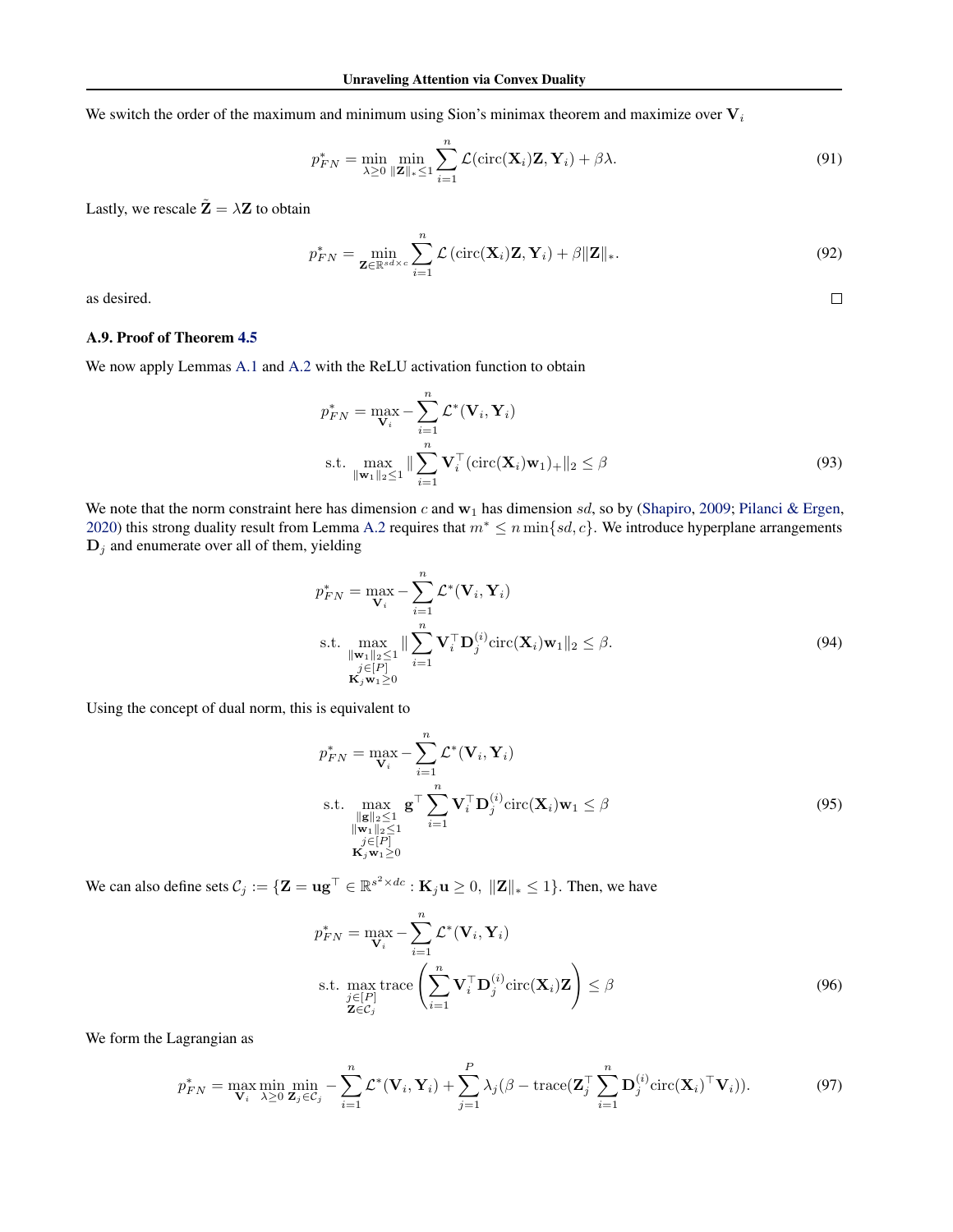We switch the order of the maximum and minimum using Sion's minimax theorem and maximize over  $V_i$ 

$$
p_{FN}^* = \min_{\lambda_j \ge 0} \min_{\mathbf{Z}_j \in \mathcal{C}_j} \sum_{i=1}^n \mathcal{L}(\sum_{j=1}^P \mathbf{D}_j^{(i)} \text{circ}(\mathbf{X}_i) \mathbf{Z}_j, \mathbf{Y}_i) + \beta \sum_{j=1}^P \lambda_j.
$$
 (98)

Lastly, we rescale  $\tilde{\mathbf{Z}}_j = \lambda_j \mathbf{Z}_j$  to obtain

$$
p_{FN}^* = \min_{\mathbf{Z}_j \in \mathbb{R}^{sd \times c}} \sum_{i=1}^n \mathcal{L}\left(\sum_{j=1}^P \mathbf{D}_j^{(i)} \text{circ}(\mathbf{X}_i) \mathbf{Z}_j, \mathbf{Y}_i\right) + \beta \sum_{j=1}^P \|\mathbf{Z}_j\|_{*, \mathbf{K}_j}.
$$
(99)

as desired.

## A.10. Proof of Lemma [4.6](#page-6-7)

The expression [\(28\)](#page-7-1) can equivalently be written as

$$
f_{BFN}(\mathbf{X}_i) = \sigma \left( \mathbf{F}^{-1} \begin{bmatrix} \mathbf{F}_1^{\top} \mathbf{X}_i & & \\ & \ddots & \\ & & \mathbf{F}_s^{\top} \mathbf{X}_i \end{bmatrix} \begin{bmatrix} \mathbf{V}^{(1)} \\ \cdots \\ \mathbf{V}^{(s)} \end{bmatrix} \right) \mathbf{W}_2
$$
(100)

and further as

$$
f_{BFN}(\mathbf{X}_i) = \sigma \left( \mathbf{F}^{-1} \begin{bmatrix} \mathbf{F}_1^{\top} \mathbf{X}_i & & \\ & \ddots & \\ & & \mathbf{F}_s^{\top} \mathbf{X}_i \end{bmatrix} (\mathbf{F} \otimes \mathbf{I}_d) \begin{bmatrix} \mathbf{L}^{(1)} \\ \ddots \\ \mathbf{L}^{(s)} \end{bmatrix} \right) \mathbf{W}_2,\tag{101}
$$

which simplifies to

$$
f_{BFN}(\mathbf{X}_i) = \sigma\left(\begin{bmatrix} \mathbf{X}_i & \mathbf{X}_{i(1)} & \cdots & \mathbf{X}_{i(s)} \end{bmatrix} \mathbf{L}\right) \mathbf{W}_2, \tag{102}
$$

where  $X_{i(u)}$  is  $X_i$  circularly shifted by u spots in its first dimension, and L has been reshaped to the form  $\mathbb{R}^{sd \times d}$ . Without loss of generality, noting the block diagonal structure over blocks of L, we permute the rows and corresponding columns of L so that L is a block diagonal matrix

$$
f_{BFN}(\mathbf{X}_i) = \sigma\left(\left[\text{circ}(\mathbf{X}_i^{(1)}) \cdots \quad \text{circ}(\mathbf{X}_i^{(B)})\right] \mathbf{L}\right) \mathbf{W}_2.
$$
 (103)

Simplifying the term inside, we have

$$
f_{BFN}(\mathbf{X}_i) = \sigma\left(\left[\text{circ}(\mathbf{X}_i^{(1)})\mathbf{L}^{(1)}\cdots \quad \text{circ}(\mathbf{X}_i^{(B)})\mathbf{L}^{(B)}\right]\right) \mathbf{W}_2.
$$
\n(104)

Now, assuming  $\sigma$  is applied elementwise, we have

$$
f_{BFN}(\mathbf{X}_i) = \left[ \sigma(\text{circ}(\mathbf{X}_i^{(1)})\mathbf{L}^{(1)}) \cdots \sigma(\text{circ}(\mathbf{X}_i^{(B)})\mathbf{L}^{(B)}) \right] \mathbf{W}_2.
$$
 (105)

Lastly, we use the block structure on  $W_2$  to obtain

$$
f_{BFN}(\mathbf{X}_i) = \left[ \sigma(\text{circ}(\mathbf{X}_i^{(1)}) \mathbf{L}^{(1)}) \mathbf{W}_2^{(1)} \cdots \sigma(\text{circ}(\mathbf{X}_i^{(B)}) \mathbf{L}^{(B)}) \mathbf{W}_2^{(B)} \right]
$$
(106)

which we can write equivalently as

$$
f_{BFN}(\mathbf{X}_i) = \begin{bmatrix} f_{BFN}^{(1)}(\mathbf{X}_i) & \cdots & f_{BFN}^{(B)}(\mathbf{X}_i) \end{bmatrix}
$$
  
\n
$$
f_{BFN}^{(b)}(\mathbf{X}_i) = \sum_{j=1}^m \sigma\left(\text{circ}(\mathbf{X}_i^{(b)})\mathbf{w}_{1bj}\right) \mathbf{w}_{2bj}^\top
$$
\n(107)

as desired.

 $\Box$ 

 $\Box$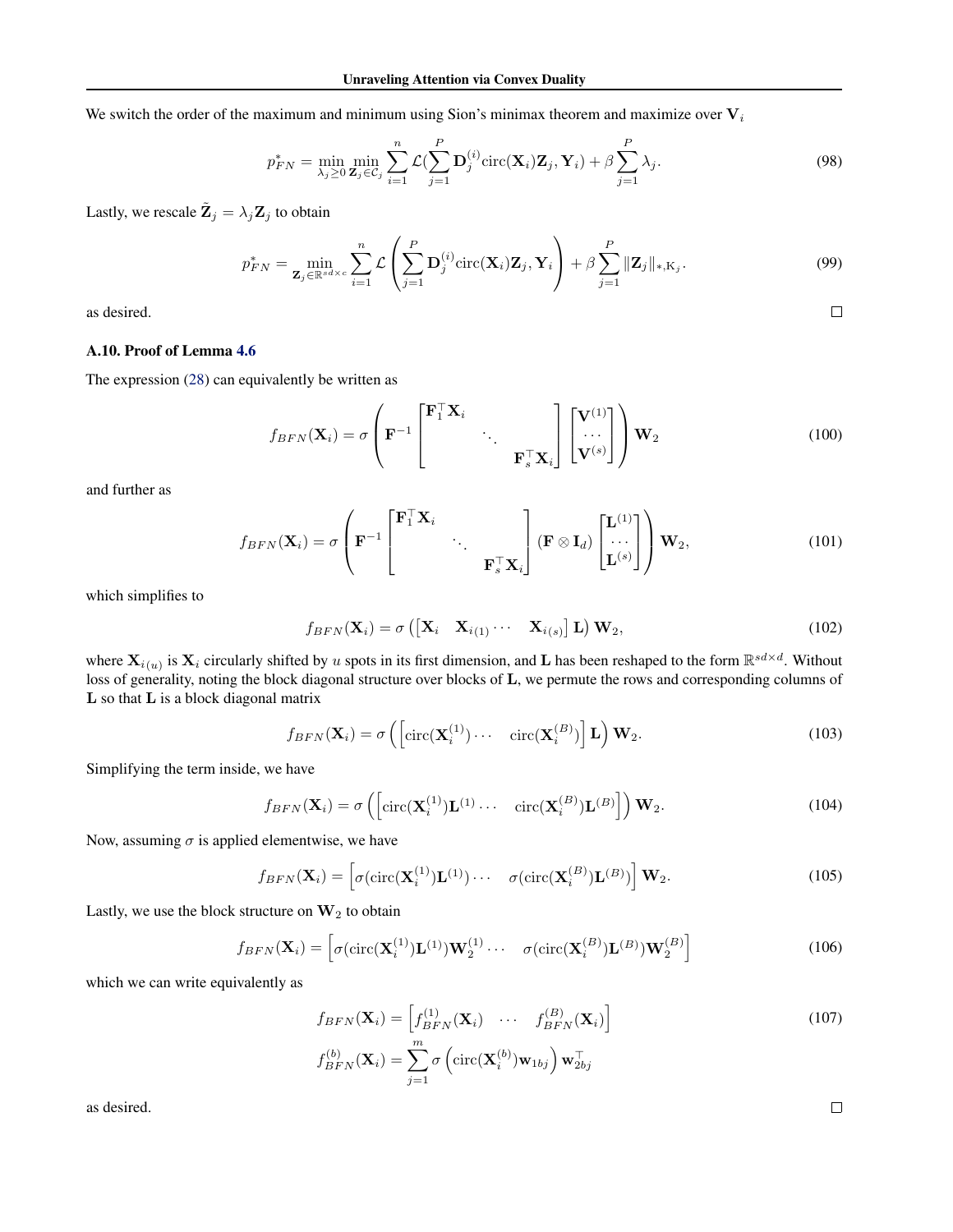#### A.11. Proof of Theorem [4.7](#page-7-2)

We now apply Lemmas [A.1](#page-12-1) and [A.2](#page-12-2) with ReLU activation obtain

$$
p_{BFN}^* = \max_{\mathbf{V}_i} -\sum_{i=1}^n \mathcal{L}^*(\mathbf{V}_i, \mathbf{Y}_i)
$$
  
s.t. 
$$
\max_{\|\mathbf{w}_{1b}\|_2 \le 1} \|\sum_{i=1}^n \mathbf{V}_i^{(b)}^\top \text{circ}(\mathbf{X}_i^{(b)}) \mathbf{w}_{1b}\|_2 \le \beta \ \forall b \in [B]
$$
(108)

We note that the norm constraint here has dimension  $c/B$  and  $w_{1b}$  has dimension  $sd/B$ , so by [\(Shapiro,](#page-10-18) [2009;](#page-10-18) [Pilanci &](#page-10-8) [Ergen,](#page-10-8) [2020\)](#page-10-8) this strong duality result from Lemma [A.2](#page-12-2) requires that  $m^* \leq 1/B \min\{sd, c\}$ . This is equivalent to

$$
p_{BFN}^{*} = \max_{\mathbf{V}_{i}} - \sum_{i=1}^{n} \mathcal{L}^{*}(\mathbf{V}_{i}, \mathbf{Y}_{i})
$$
  
s.t. 
$$
\|\sum_{i=1}^{n} \mathbf{V}_{i}^{(b)}^{\top} \text{circ}(\mathbf{X}_{i}^{(b)})\|_{2} \leq \beta \ \forall b \in [B]
$$
(109)

We form the Lagrangian as

$$
p_{BFN}^* = \max_{\mathbf{V}_i} \min_{\lambda \ge 0} \min_{\|\mathbf{Z}_b\|_{\ast} \le 1} -\sum_{i=1}^n \mathcal{L}^*(\mathbf{V}_i, \mathbf{Y}_i) + \sum_{b=1}^B \lambda_b (\beta - \text{trace}(\mathbf{Z}_b^\top \sum_{i=1}^n \text{circ}(\mathbf{X}_i^{(b)})^\top \mathbf{V}_i^{(b)})).
$$
 (110)

We switch the order of the maximum and minimum using Sion's minimax theorem and maximize over  $V_i^{(b)}$ 

$$
p_{BFN}^* = \min_{\lambda \ge 0} \min_{\|\mathbf{Z}_b\|_{*} \le 1} \sum_{i=1}^n \mathcal{L}(\left[\lambda_1 \text{circ}(\mathbf{X}_i^{(1)}) \mathbf{Z}_1 \cdots \lambda_B \text{circ}(\mathbf{X}_i^{(B)}) \mathbf{Z}_B\right], \mathbf{Y}_i) + \beta \sum_{j=1}^B \lambda_b.
$$
 (111)

Lastly, we rescale  $\tilde{\mathbf{Z}}_b = \lambda_b \mathbf{Z}_b$  to obtain

$$
p_{BFN}^* = \min_{\mathbf{Z} \in \mathbb{R}^{sd \times c}} \sum_{i=1}^n \mathcal{L}\left( \left[ \text{circ}(\mathbf{X}_i^{(1)}) \mathbf{Z}_1 \quad \cdots \quad \text{circ}(\mathbf{X}_i^{(B)}) \mathbf{Z}_B \right], \mathbf{Y}_i \right) + \beta \|\mathbf{Z}\|_*.
$$
 (112)

as desired.

## A.12. Proof of Theorem [4.8](#page-7-3)

We now apply Lemmas [A.1](#page-12-1) and [A.2](#page-12-2) with the ReLU activation function to obtain

$$
p_{BFN}^* = \max_{\mathbf{V}_i} -\sum_{i=1}^n \mathcal{L}^*(\mathbf{V}_i, \mathbf{Y}_i)
$$
  
s.t. 
$$
\max_{\|\mathbf{w}_{1b}\|_2 \le 1} \|\sum_{i=1}^n \mathbf{V}_i^{(b)\top}(\text{circ}(\mathbf{X}_i^{(b)})\mathbf{w}_{1b})_+\|_2 \le \beta \ \forall b \in [B]
$$
(113)

 $\Box$ 

We note that the norm constraint here has dimension  $c/B$  and  $w_{1b}$  has dimension  $sd/B$ , so by [\(Shapiro,](#page-10-18) [2009;](#page-10-18) [Pilanci &](#page-10-8) [Ergen,](#page-10-8) [2020\)](#page-10-8) this strong duality result from Lemma [A.2](#page-12-2) requires that  $m^* \le n/B \min\{sd, c\}$ . We introduce hyperplane arrangements  $D_{b,j}$  and enumerate over all of them, yielding

$$
p_{BFN}^* = \max_{\mathbf{V}_i} -\sum_{i=1}^n \mathcal{L}^*(\mathbf{V}_i, \mathbf{Y}_i)
$$
  
s.t. 
$$
\max_{\substack{\|\mathbf{w}_{1b}\|_2 \le 1 \\ j \in [P_b] \\ \mathbf{K}_{b,j} \mathbf{w}_{1b} \ge 0}} \|\sum_{i=1}^n \mathbf{V}_i^{(b)\top} \mathbf{D}_{b,j}^{(i)} \text{circ}(\mathbf{X}_i^{(b)}) \mathbf{w}_{1b}\|_2 \le \beta \ \forall b \in [B].
$$
 (114)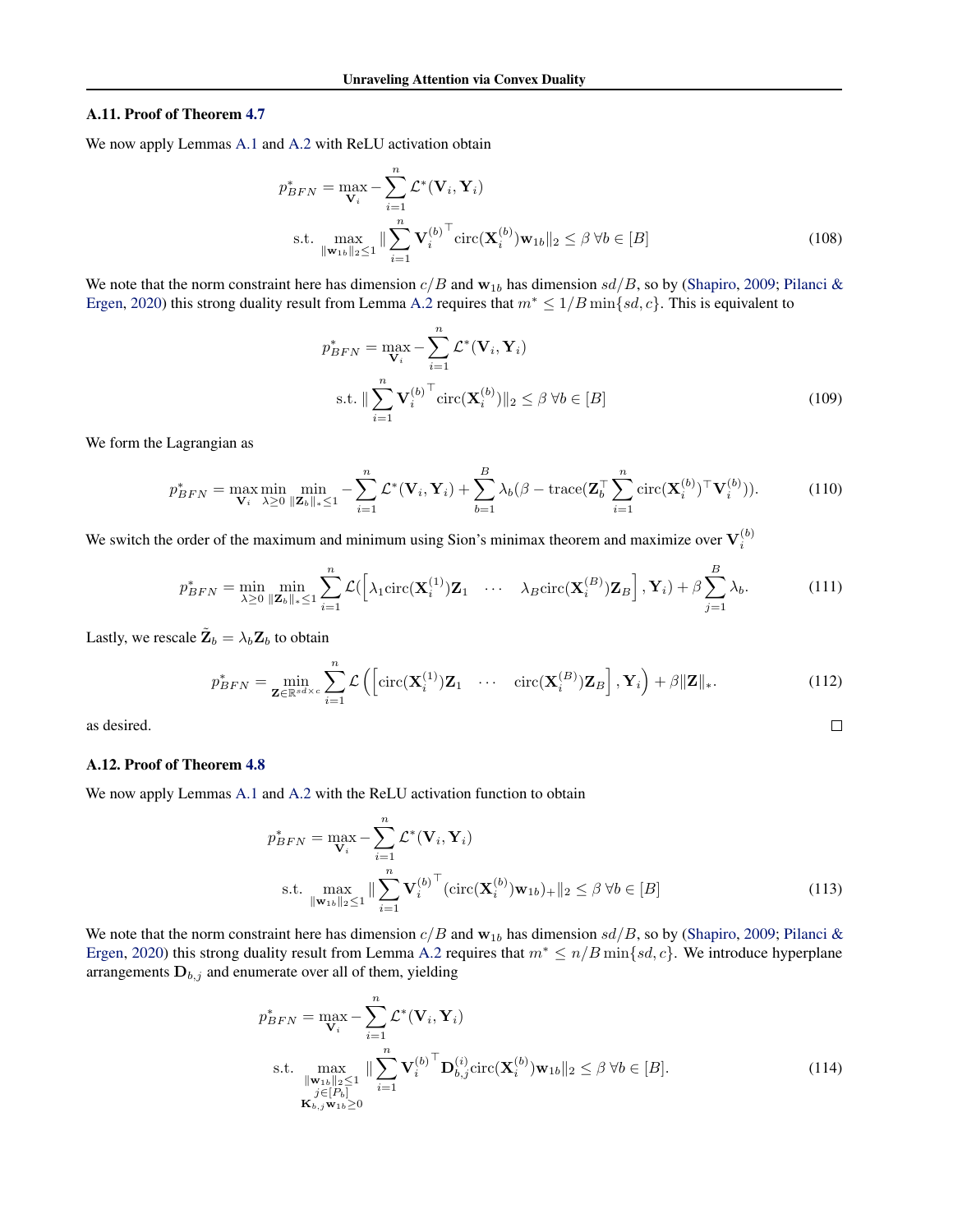Using the concept of dual norm, this is equivalent to

$$
p_{BFN}^* = \max_{\mathbf{V}_i} -\sum_{i=1}^n \mathcal{L}^*(\mathbf{V}_i, \mathbf{Y}_i)
$$
  
s.t. 
$$
\max_{\substack{\|\mathbf{g}_b\|_2 \le 1 \\ \|\mathbf{w}_{1b}\|_2 \le 1 \\ j \in [P_b] \\ \mathbf{K}_{b,j} \mathbf{w}_{1b} \ge 0}} \mathbf{g}^\top \sum_{i=1}^n \mathbf{V}_i^{(b)^\top} \mathbf{D}_{b,j}^{(i)} \text{circ}(\mathbf{X}_i^{(b)}) \mathbf{w}_{1b} \le \beta \ \forall b \in [B].
$$
 (115)

We can also define sets  $\mathcal{C}_{b,j} := \{ \mathbf{Z} = \mathbf{u}\mathbf{g}^\top \in \mathbb{R}^{s^2 \times dc} : \mathbf{K}_{b,j} \mathbf{u} \geq 0, \| \mathbf{Z} \|_* \leq 1 \}.$  Then, we have

$$
p_{BFN}^{*} = \max_{\mathbf{V}_{i}} - \sum_{i=1}^{n} \mathcal{L}^{*}(\mathbf{V}_{i}, \mathbf{Y}_{i})
$$
  
s.t. 
$$
\max_{\substack{j \in [P_{b}] \\ \mathbf{Z} \in \mathcal{C}_{b,j}}} \text{trace}\left(\sum_{i=1}^{n} \mathbf{V}_{i}^{(b)}^{\top} \mathbf{D}_{b,j}^{(i)} \text{circ}(\mathbf{X}_{i}^{(b)}) \mathbf{Z}\right) \leq \beta \ \forall b \in [B].
$$
 (116)

 $\Box$ 

We form the Lagrangian as

$$
p_{BFN}^* = \max_{\mathbf{V}_i} \min_{\lambda \ge 0} \min_{\mathbf{Z}_{b,j} \in \mathcal{C}_{b,j}} - \sum_{i=1}^n \mathcal{L}^*(\mathbf{V}_i, \mathbf{Y}_i) + \sum_{b=1}^B \sum_{j=1}^{P_b} \lambda_{b,j} (\beta - \text{trace}(\mathbf{Z}_{b,j}^\top \sum_{i=1}^n \mathbf{D}_{b,j}^{(i)} \text{circ}(\mathbf{X}_i^{(b)})^\top \mathbf{V}_i^{(b)})).
$$
 (117)

We switch the order of the maximum and minimum using Sion's minimax theorem and maximize over  $V_i$ 

$$
p_{BFN}^* = \min_{\lambda_j \geq 0} \min_{\mathbf{Z}_{b,j} \in \mathcal{C}_{b,j}} \sum_{i=1}^n \mathcal{L}\left( \left[ \sum_{j=1}^{P_1} \lambda_{1,j} \mathbf{D}_{1,j} \text{circ}(\mathbf{X}_i^{(1)}) \mathbf{Z}_{1,j} \quad \cdots \quad \sum_{j=1}^{P_B} \lambda_{B,j} \mathbf{D}_{B,j} \text{circ}(\mathbf{X}_i^{(B)}) \mathbf{Z}_{B,j} \right], \mathbf{Y}_i \right) + \beta \sum_{b=1}^B \sum_{j=1}^{P_b} \lambda_{b,j}.
$$
\n(118)

Lastly, we rescale  $\tilde{\mathbf{Z}}_{b,j} = \lambda_{b,j} \mathbf{Z}_{b,j}$  to obtain

$$
p_{BFN}^{*} = \min_{\mathbf{Z}_{b,j}} \sum_{i=1}^{n} \mathcal{L}\left( \left[ \sum_{j=1}^{P_1} \mathbf{D}_{1,j} \text{circ}(\mathbf{X}_{i}^{(1)}) \mathbf{Z}_{1,j} \quad \cdots \quad \sum_{j=1}^{P_B} \mathbf{D}_{B,j} \text{circ}(\mathbf{X}_{i}^{(B)}) \mathbf{Z}_{B,j} \right], \mathbf{Y}_{i} \right) + \beta \sum_{b=1}^{B} \sum_{j=1}^{P_b} \|\mathbf{Z}_{j,b}\|_{*, K_{b,j}},
$$
\n(119)

as desired.

## <span id="page-26-0"></span>B. Experimental Details

All heads were trained on two NVIDIA 1080 Ti GPUs using the Pytorch deep learning library [\(Paszke et al.,](#page-10-20) [2019\)](#page-10-20). For our backbone, we used pre-trained weights from the Pytorch Image Models library [\(Wightman,](#page-11-7) [2019\)](#page-11-7). For all experiments, we trained each head for 70 epochs, and used a regularization parameter of  $\beta = 2 \times 10^{-2}$ , the AdamW optimizer [\(Loshchilov](#page-10-21) [& Hutter,](#page-10-21) [2017\)](#page-10-21), and a cosine learning rate schedule with a warmup of three epochs with warmup learning rate of  $2 \times 10^{-7}$ , an initial learning rate chosen based on training accuracy of either  $5 \times 10^{-3}$  or  $10^{-4}$ , and a final learning rate of  $2 \times 10^{-2}$ times the initial learning rate. Data augmentation was performed using AutoAugment [\(Cubuk et al.,](#page-9-24) [2018\)](#page-9-24), along with color jittering, label smoothing, and training data interpolation. All heads aside from the self-attention head were trained using a batch size of 100, whereas the self-attention head was trained with a batch size of 20. For all ReLU heads, we choose a number of neurons such that the number of parameters across FNO, MLP-Mixer, self-attention, and MLPs are roughly equal. We provide information about the number of parameters in each head in Table [2.](#page-27-1)

As an ablation, we also studied the effect of changing the backbone architecture on the results of this experiment. In particular, as a backbone, we also tried using a ViT-base model [\(Dosovitskiy et al.,](#page-9-1) [2020\)](#page-9-1) with  $16 \times 16$  patches pre-trained on ImageNet-1k images of size  $224 \times 224$  ( $s = 196$ ,  $d = 768$ ). Then, we followed the same average pooling approach as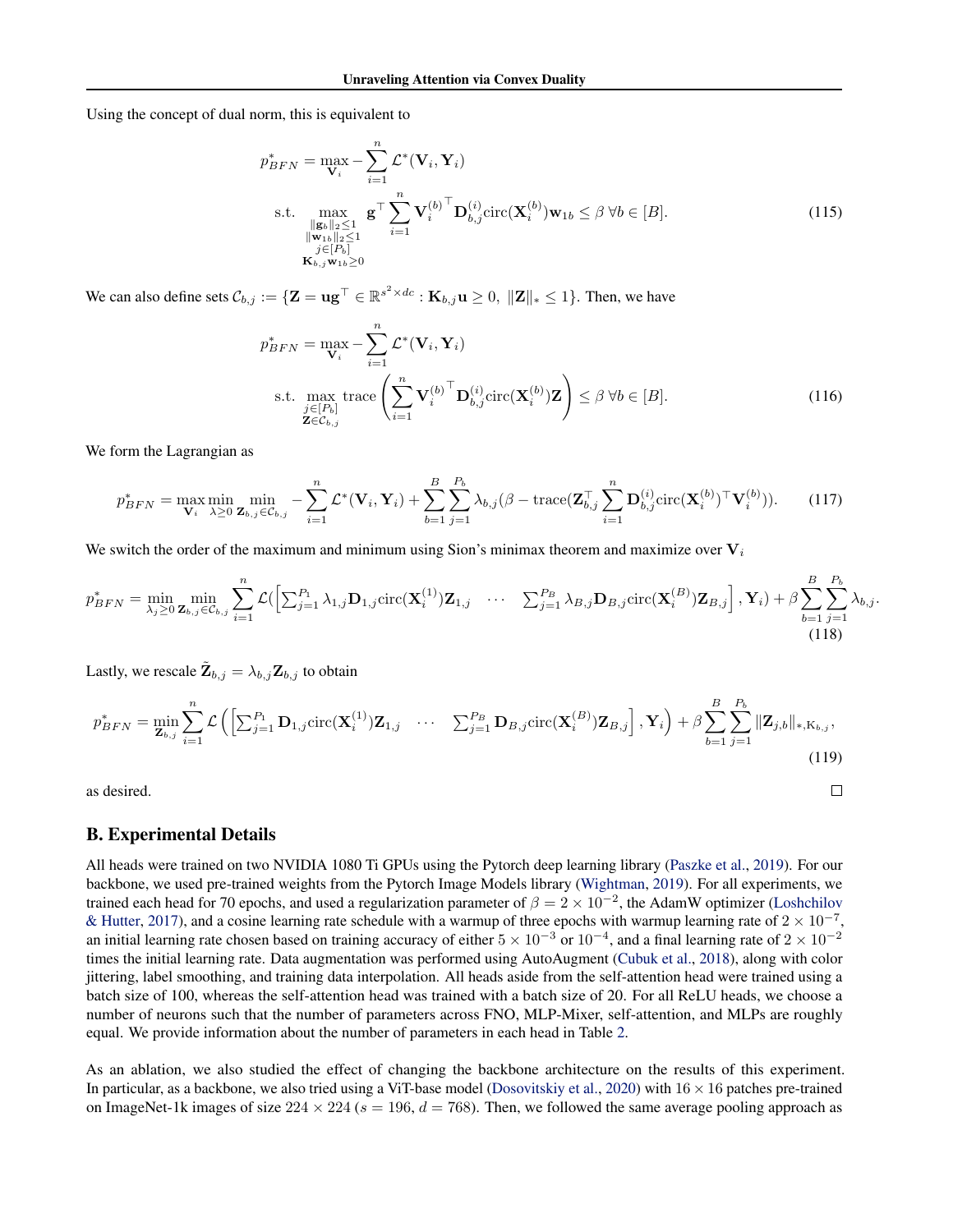| <b>CONVEX HEAD</b>                 | ACT.          | PARAMS         |
|------------------------------------|---------------|----------------|
| <b>SELF-ATTENTION</b><br>MLP-MIXER |               | 50.5M<br>98.9M |
| B-FNO                              | <b>LINEAR</b> | 392K           |
| <b>FNO</b>                         |               | 1.96M          |
| MLP<br>LINEAR                      |               | 1.96M<br>10K   |
|                                    |               |                |
| <b>SELF-ATTENTION</b>              |               | 253M           |
| MLP-MIXER<br>B-FNO                 | <b>RELU</b>   | 196M<br>39.2M  |
| <b>FNO</b>                         |               | 196M           |
| MLP                                |               | 196M           |

<span id="page-27-1"></span>

| Table 2. Parameter count for convex heads used for the experiments in Table 1. |  |  |
|--------------------------------------------------------------------------------|--|--|
|--------------------------------------------------------------------------------|--|--|

for the gMLP backbone experiments, and kept all other network parameters the same. The results of this experiment are summarized in Table [3.](#page-28-0)

We see from this table that some of the general results from Table [1](#page-8-0) still hold, though in this case MLP-Mixer architectures and self-attention architectures are roughly equivalent in performance. We suspect that one major reason for the larger gap between the two methods in Table [1](#page-8-0) could be due to the backbone architecture, since the gMLP architecture is MLP-based, as opposed to ViT which is self-attention based. Thus, we speculate that adding an additional MLP-Mixer head to gMLP may be more concordant with the features extracted from the gMLP backbone, whereas the inverse is true for the ViT backbone.

In order to avoid the heavy computational cost of nuclear norm minimization for all considered convex models (besides "linear", which is just a logistic regression with standard weight decay), we rely on the Burer-Monteiro factorization [\(Burer & Monteiro,](#page-9-25) [2005\)](#page-9-25). In particular, if one has the problem

<span id="page-27-2"></span>
$$
\min_{\mathbf{Z} \in \mathbb{R}^{a \times c}} \sum_{i=1}^{n} \mathcal{L}(f_i(\mathbf{Z}), \mathbf{Y}_i) + \beta \|\mathbf{Z}\|_*,
$$
\n(120)

we know that this is equivalent to

<span id="page-27-3"></span>
$$
\min_{\mathbf{U}\in\mathbb{R}^{a\times b},\mathbf{V}\in\mathbb{R}^{c\times b}}\sum_{i=1}^{n}\mathcal{L}(f_i(\mathbf{U}\mathbf{V}^{\top}),\mathbf{Y}_i)+\frac{\beta}{2}\left(\|\mathbf{U}\|_{F}^{2}+\|\mathbf{V}\|_{F}^{2}\right),\tag{121}
$$

granted that the solution  $\mathbf{Z}^*$  to [\(120\)](#page-27-2) has a rank less than the new latent dimension b [\(Recht et al.,](#page-10-14) [2010\)](#page-10-14). However, while [\(120\)](#page-27-2) is convex, [\(121\)](#page-27-3) is not. One can also show that if the solution  $\mathbb{Z}^*$  to (120) has a rank less than the new latent dimension b, the problem [\(121\)](#page-27-3) has no spurious local minima [\(Burer & Monteiro,](#page-9-25) [2005\)](#page-9-25). We can also show that any stationary point  $\hat{\mathbf{Z}} = \hat{\mathbf{U}} \hat{\mathbf{V}}^{\top}$  of [\(121\)](#page-27-3), achieved e.g., with gradient descent, is a global optimum for [\(120\)](#page-27-2) if it satisfies the following qualification condition

$$
\|\sum_{i=1}^{n} \nabla_{\mathbf{Z}} \mathcal{L}(f_i(\hat{\mathbf{Z}}), \mathbf{Y}_i)\|_2 \leq \beta,
$$
\n(122)

see [\(Mardani et al.,](#page-10-22) [2013;](#page-10-22) [2015\)](#page-10-23) for the proof and more details. We thus employ the Burer-Monteiro factorization for all problems, except linear. For the transformer architectures, we choose the latent dimension such that the total model size is unchanged, whereas for the MLP architecture, we choose the latent dimension to have parameters on the same order as the other transformer architectures (e.g.  $b = \frac{sc}{2}$ ).

## <span id="page-27-0"></span>C. Additional Theoretical Results

#### C.1. Visualizing the Constrained Nuclear Norm

Here, we seek to provide some additional intuition around the constrained nuclear norm  $||\mathbf{Z}||_{*,K}$  for a simple case, to contrast the regularization for convex ReLU against convex linear and gated ReLU networks. We provide a visualization for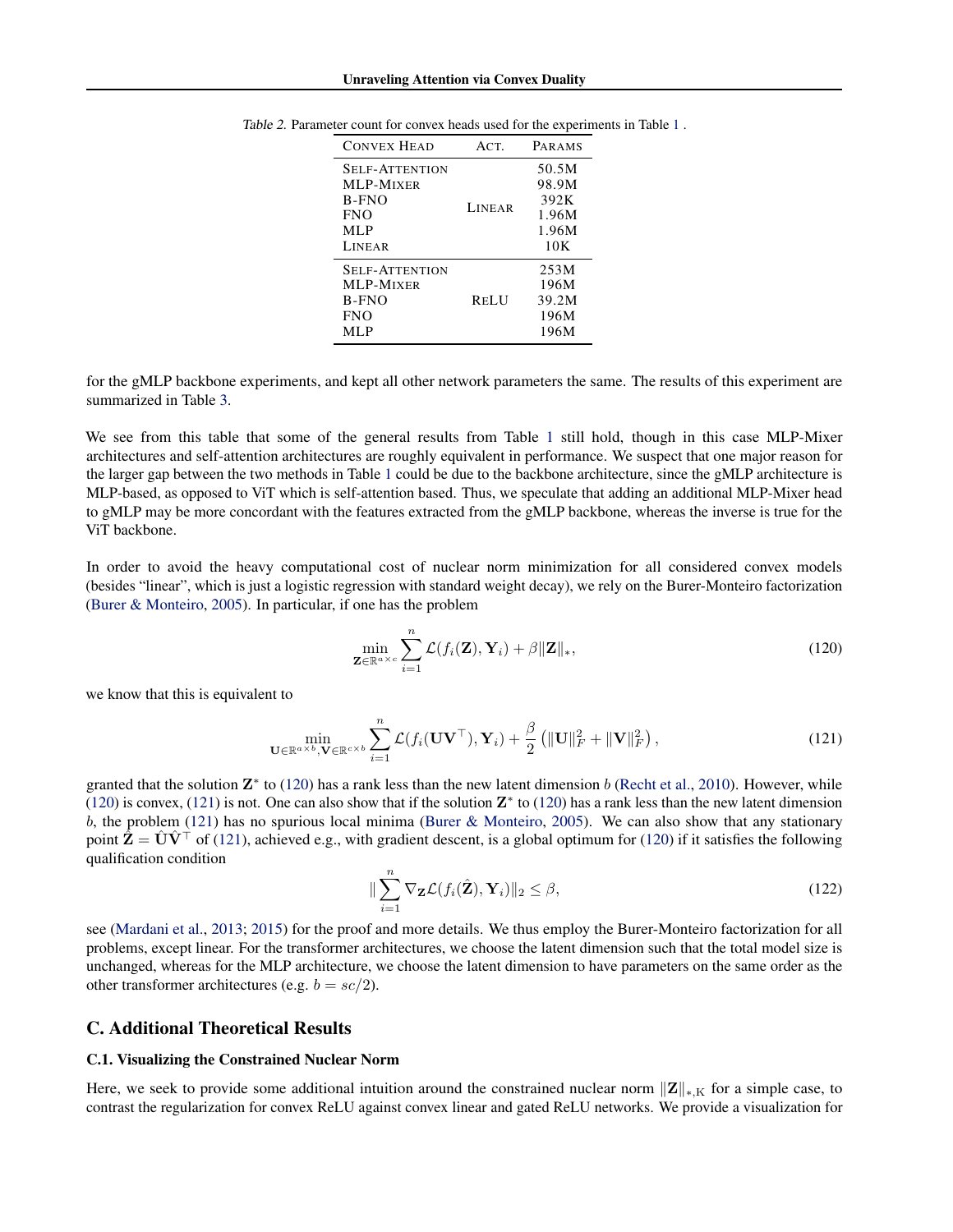| <b>CONVEX HEAD</b>                 | ACT.          | TOP-1          | $Top-5$        |
|------------------------------------|---------------|----------------|----------------|
| <b>SELF-ATTENTION</b><br>MLP-MIXER | <b>LINEAR</b> | 67.24<br>66.55 | 88.63<br>88.70 |
| B-FNO                              |               | 36.04          | 64.28          |
| <b>FNO</b>                         |               | 63.88          | 87.20          |
| MLP                                |               | 56.68          | 81.79          |
| LINEAR                             |               | 57.00          | 81.96          |
| <b>SELF-ATTENTION</b>              | <b>RELU</b>   | 68.16          | 88.74          |
| MLP-MIXER                          |               | 67.84          | 89.24          |
| B-FNO                              |               | 66.66          | 87.93          |
| <b>FNO</b>                         |               | 67.87          | 88.97          |
| MLP                                |               | 64.14          | 86.57          |

<span id="page-28-0"></span>Table 3. CIFAR-100 classification accuracy for training a single *convex* head. Embeddings are generated from gMLP-S pre-trained on ImageNet. Note that the backbone is not fine-tuned.

<span id="page-28-1"></span>

Figure 2. Visualization of the constrained nuclear norm  $||\mathbf{Z}||_{*,K}$  defined in Eq. [\(4\)](#page-2-4). Here, we visualize  $\mathbf{Z} = \begin{bmatrix} z_1 & z_2 \\ z_2 & z_1 \end{bmatrix}$  $z_3$   $z_4$  $\Big] \in \mathbb{R}^{2 \times 2}$  in terms of three of its coordinates,  $z_1$ ,  $z_2$ , and  $z_4$ , with the final coordinate  $z_3$  fixed as 0. (a) Constrained nuclear norm space arises in the convex formulation of ReLU networks (see [\(4\)](#page-2-4)). Here, the dotted green region illustrates the set  $C' = \{ \mathbf{Z} = \mathbf{u} \mathbf{v}^\top : \ \mathbf{u} \geq 0, \, \|\mathbf{Z}\|_* \leq 1, \mathbf{v} \in \mathbb{R}^c \},$ and the opaque orange region shows its convex hull  $conv(C')$ . (b) In the case of linear activation, the constrained nuclear norm reduces to the standard nuclear norm  $||\mathbf{Z}||_*$ . Notice that introducing ReLU nonlinearity breaks the symmetry present in (b) and yields a complicated non-convex space, i.e., green dots in (a). However, our convex analytic approach relaxes this set as the convex hull, i.e., orange solid space in (a), by keeping the extreme points, which are the points that play a crucial role in the optimal solution, intact. Therefore, we are able to convert standard non-convex ReLU network training problems into polynomial-time trainable convex optimization problems.

 $||Z||_{*,K}$  compared to  $||Z||_*$  in the case that  $K = I$ . This would occur in a ReLU network when  $X = I$  and we encounter a particular hyperplane arrangement  $D_j = I$ . One can also note that in ReLU MLPs where  $n \le d$  and the data X is whitened, the convex optimization objective will reduce to a linear model with this norm as its regularization [\(Sahiner et al.,](#page-10-9) [2020a\)](#page-10-9).

In particular, in the case that  $n = d = c = 2$ , we can visualize the coordinates of  $\mathbf{Z} \in \mathbb{R}^{2 \times 2}$  which satisfy  $||\mathbf{Z}||_{*,K} \leq 1$ , contrasted with the coordinates of Z which satisfy  $||\mathbf{Z}||_* \leq 1$ . We do so in Figure [2,](#page-28-1) illustrating the complicated, yet still convex, regularization in the case of a ReLU neural network.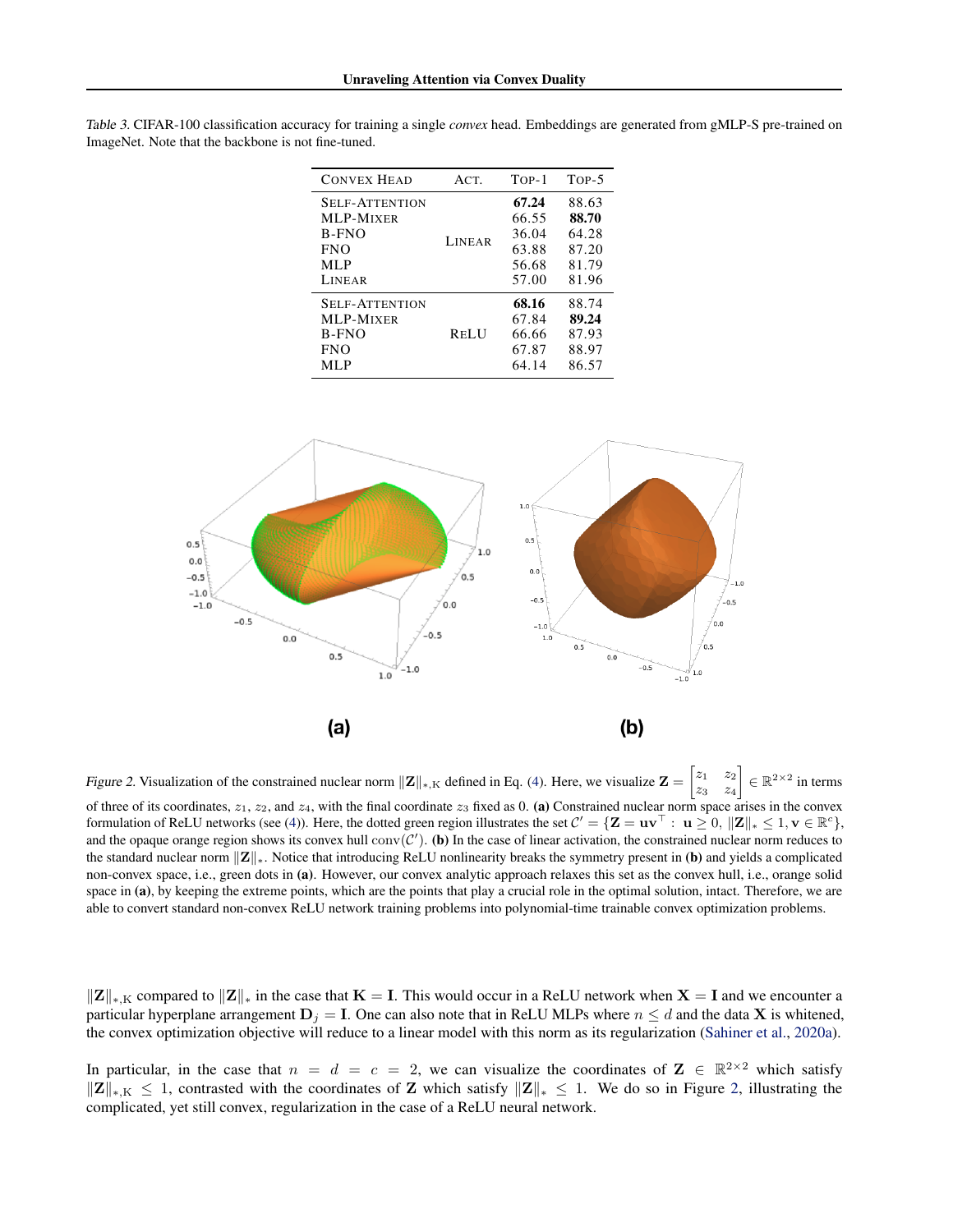#### <span id="page-29-0"></span>C.2. Gated ReLU activation extensions

## C.2.1. SELF-ATTENTION

Theorem C.1. *For the Gated ReLU activation multi-head self-attention training problem* [\(12\)](#page-3-2)*, we define*

$$
\mathbf{X} := \begin{bmatrix} \mathbf{X}_1 \otimes \mathbf{X}_1 \\ \cdots \\ \mathbf{X}_n \otimes \mathbf{X}_n \end{bmatrix}
$$

$$
\{\mathbf{D}_j\}_{j=1}^m := \{ \text{diag} \left( \mathbb{1} \{ \mathbf{X} \mathbf{h}_j \ge 0 \} \right) \}_{j=1}^m,
$$

for fixed gates  $\{{\bf h}_j\in\mathbb{R}^{d^2}\}_{j=1}^m.$  Then, the standard non-convex training objective is equivalent to a convex optimization *problem, given by*

$$
p_{SA}^{*} = \min_{\mathbf{Z}_{j} \in \mathbb{R}^{d^{2} \times dc}} \sum_{i=1}^{n} \mathcal{L} \left( \sum_{j=1}^{m} \sum_{k=1}^{d} \sum_{\ell=1}^{d} \mathbf{G}_{i,j}^{(k,\ell)} \mathbf{X}_{i} \mathbf{Z}_{j}^{(k,\ell)}, \mathbf{Y}_{i} \right) + \beta \sum_{j=1}^{m} \|\mathbf{Z}_{j}\|_{*},
$$
\n(123)

*where*

$$
\mathbf{G}_{i,j} := (\mathbf{X}_i \otimes \mathbf{I}_s)^\top \mathbf{D}_j^{(i)} (\mathbf{X}_i \otimes \mathbf{I}_s),
$$

for  $\mathbf{G}_{i,j}^{(k,\ell)} \in \mathbb{R}^{s \times s}$  and  $\mathbf{Z}_{j}^{(k,\ell)} \in \mathbb{R}^{d \times c}$ .

We note here that instead of the constrained nuclear norm penalty, we have a standard nuclear norm penalty on  $Z$ .

*Proof.* We apply Lemmas [A.1](#page-12-1) and [A.2](#page-12-2) to [\(12\)](#page-3-2) with the gated ReLU activation function to obtain

$$
p_{SA}^{*} = \max_{\mathbf{V}_{i}} - \sum_{i=1}^{n} \mathcal{L}^{*} (\mathbf{V}_{i}, \mathbf{Y}_{i})
$$
  
s.t. 
$$
\max_{\|\mathbf{W}_{1j}\|_{F} \leq 1} \left\| \sum_{i=1}^{N} \mathbf{V}_{i}^{\top} \mathbf{D}_{j}^{(i)} \mathbf{X}_{i} \mathbf{W}_{1j} \mathbf{X}_{i}^{\top} \right\|_{F} \forall j \in [m].
$$
 (124)

We again apply  $\mathbf{vec}(\mathbf{ABC}) = (\mathbf{C}^\top \otimes \mathbf{A})\mathbf{vec}(\mathbf{B})$  [\(Magnus & Neudecker,](#page-10-19) [2019\)](#page-10-19) to obtain

$$
p_{SA}^{*} = \max_{\mathbf{V}_{i}} - \sum_{i=1}^{n} \mathcal{L}^{*} (\mathbf{V}_{i}, \mathbf{Y}_{i})
$$
  
s.t. 
$$
\max_{\|\mathbf{w}_{1j}\|_{2} \leq 1} \left\| \sum_{i=1}^{N} (\mathbf{X}_{i} \otimes \mathbf{V}_{i}^{\top}) \mathbf{D}_{j}^{(i)} (\mathbf{X}_{i} \otimes \mathbf{X}_{i}) \mathbf{w}_{1} \right\|_{2} \leq \beta \ \forall j \in [m].
$$
 (125)

Now, using the concept of dual norm, this is equal to

$$
p_{SA}^{*} = \max_{\mathbf{V}_{i}} - \sum_{i=1}^{n} \mathcal{L}^{*} (\mathbf{V}_{i}, \mathbf{Y}_{i})
$$
  
s.t. 
$$
\max_{\substack{\|\mathbf{g}\|_{2} \leq 1 \\ \|\mathbf{w}_{1j}\|_{2} \leq 1 \\ j \in [m]}} \mathbf{g}^{\top} \sum_{i=1}^{N} (\mathbf{X}_{i}^{\top} \otimes \mathbf{V}_{i}^{\top}) \mathbf{D}_{j}^{(i)} (\mathbf{X}_{i} \otimes \mathbf{X}_{i}) \mathbf{w}_{1j} \leq \beta
$$
(126)

Then, we have

$$
p_{SA}^{*} = \max_{\mathbf{V}_{i}} - \sum_{i=1}^{n} \mathcal{L}^{*} (\mathbf{V}_{i}, \mathbf{Y}_{i})
$$
  
s.t. 
$$
\max_{\substack{j \in [m] \\ \|\mathbf{Z}\|_{*}}} \text{trace}\left(\sum_{i=1}^{n} (\mathbf{X}_{i}^{\top} \otimes \mathbf{V}_{i}^{\top}) \mathbf{D}_{j}^{(i)} (\mathbf{X}_{i} \otimes \mathbf{X}_{i}) \mathbf{Z}\right) \leq \beta
$$
(127)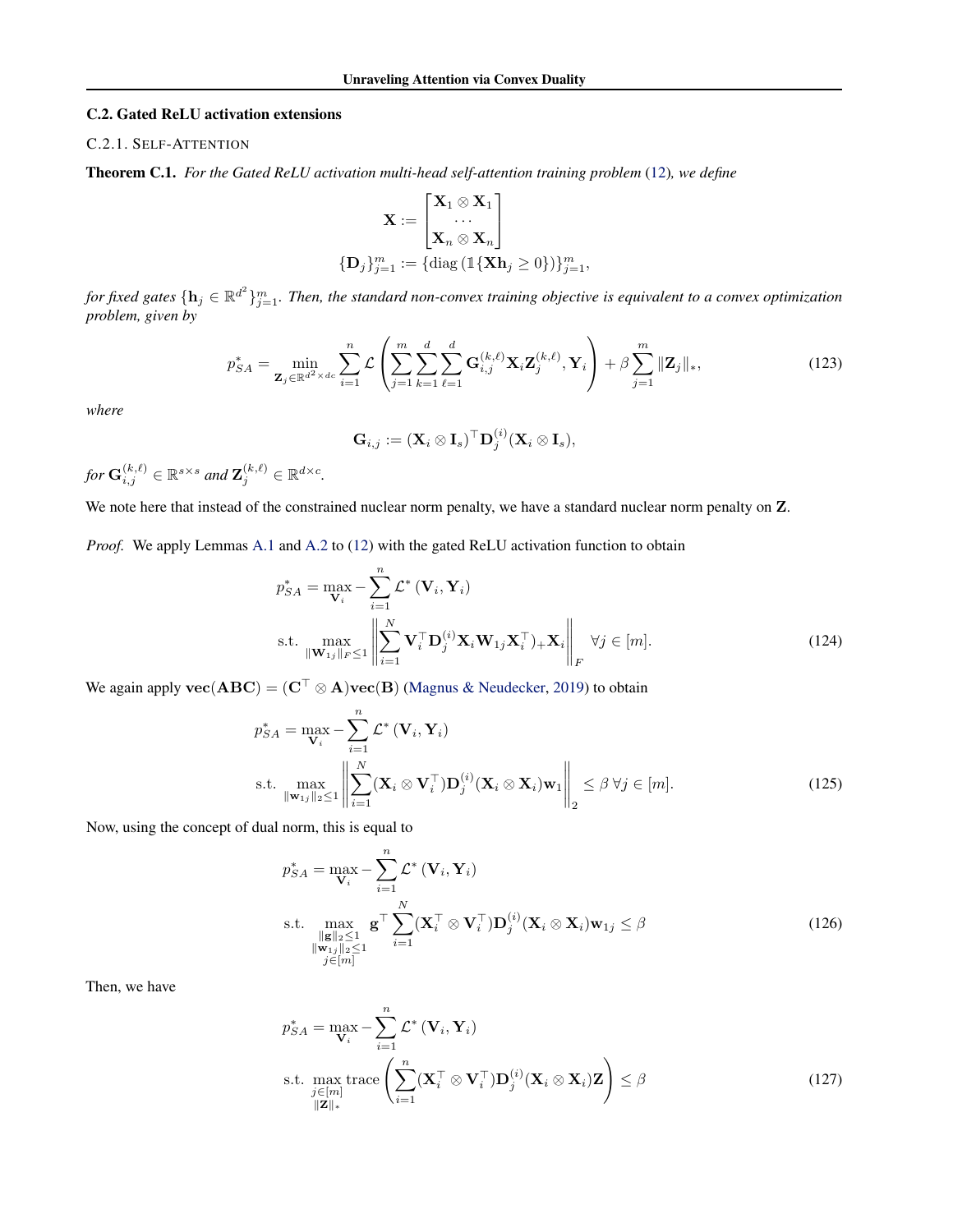Now, we simply need to form the Lagrangian and solve. The Lagrangian is given by

$$
p_{SA}^{*} = \max_{\mathbf{V}_{i}} \min_{\lambda \geq 0} \min_{\|\mathbf{Z}_{j}\|_{*} \in C_{j}} - \sum_{i=1}^{n} \mathcal{L}^{*}(\mathbf{V}_{i}, \mathbf{Y}_{i}) + \sum_{j=1}^{m} \lambda_{j} \left(\beta - \sum_{i=1}^{n} \text{vec}\left(\mathbf{D}_{j}^{(i)}(\mathbf{X}_{i} \otimes \mathbf{X}_{i})\mathbf{Z}_{j}\right)^{\top} \text{vec}\left(\mathbf{X}_{i} \otimes \mathbf{V}_{i}\right)\right) \quad (128)
$$

We now can switch the order of max and min via Sion's minimax theorem and maximize over  $V_i$ . Defining  $K_{c,s}$  as the  $(c, s)$  commutation matrix [\(Magnus & Neudecker,](#page-10-19) [2019\)](#page-10-19):

$$
\textbf{vec}(\textbf{X}_i\otimes \textbf{V}_i) = ((\textbf{I}_d\otimes \textbf{K}_{c,s})(\textbf{vec}(\textbf{X}_i)\otimes \textbf{I}_c)\otimes \textbf{I}_s)\,\textbf{vec}(\textbf{V}_i)
$$

Maximizing over  $V_i$ , we have

$$
p_{SA}^{*} = \min_{\lambda \geq 0} \min_{\|\mathbf{Z}_{j}\|_{*} \leq 1} \sum_{i=1}^{n} \mathcal{L}\left(\sum_{j=1}^{m} \left( (\mathbf{vec}(\mathbf{X}_{i})^{\top} \otimes \mathbf{I}_{c})(\mathbf{I}_{d} \otimes \mathbf{K}_{s,c}) \otimes \mathbf{I}_{s} \right) \mathbf{vec}\left(\mathbf{D}_{j}^{(i)}(\mathbf{X}_{i} \otimes \mathbf{X}_{i})\lambda_{j}\mathbf{Z}_{j}\right), \mathbf{vec}(\mathbf{Y}_{i})\right) + \beta \sum_{j=1}^{m} \lambda_{j}.
$$
\n(129)

Again rescaling  $\tilde{\mathbf{Z}}_j = \lambda_j \mathbf{Z}_j$ , we have

$$
p_{SA}^{*} = \min_{\mathbf{Z}_{j} \in \mathbb{R}^{d^{2} \times dc}} \sum_{i=1}^{n} \mathcal{L}\left(\sum_{j=1}^{m} \left( (\mathbf{vec}(\mathbf{X}_{i})^{\top} \otimes \mathbf{I}_{c})(\mathbf{I}_{d} \otimes \mathbf{K}_{s,c}) \otimes \mathbf{I}_{s} \right) \mathbf{vec}\left(\mathbf{D}_{j}^{(i)}(\mathbf{X}_{i} \otimes \mathbf{X}_{i})\mathbf{Z}_{j}\right), \mathbf{vec}(\mathbf{Y}_{i})\right) + \beta \sum_{j=1}^{m} \|\mathbf{Z}_{j}\|_{*}.
$$
\n(130)

It appears as though this is a very complicated function, but it actually simplifies greatly. In particular, one can write this as

$$
p_{SA}^* = \min_{\mathbf{Z}_j \in \mathbb{R}^{d^2 \times dc}} \sum_{i=1}^n \mathcal{L}\left(\hat{\mathbf{Y}}_i, \mathbf{Y}_i\right) + \beta \|\mathbf{Z}\|_*
$$

$$
\hat{\mathbf{Y}}_i[o, p] := \sum_{j=1}^m \sum_{k=1}^d \sum_{l=1}^d \sum_{t=1}^s \mathbf{X}_i[t, l] \mathbf{X}_i[t, k] \mathbf{D}_j^{(t, m)} \mathbf{X}_i[o, :]^\top \mathbf{Z}_j^{(k, l)}.
$$
(131)

Making any final simplifications, one obtains the desired result.

$$
p_{SA}^{*} = \min_{\mathbf{Z}_{j} \in \mathbb{R}^{d^{2} \times dc}} \sum_{i=1}^{n} \mathcal{L} \left( \sum_{j=1}^{m} \sum_{k=1}^{d} \sum_{\ell=1}^{d} \mathbf{G}_{i,j}^{(k,\ell)} \mathbf{X}_{i} \mathbf{Z}_{j}^{(k,\ell)}, \mathbf{Y}_{i} \right) + \beta \sum_{j=1}^{m} ||\mathbf{Z}_{j}||_{*}.
$$
 (132)

 $\Box$ 

$$
f_{\rm{max}}
$$

## C.2.2. MLP-MIXER

Theorem C.2. *For the Gated ReLU activation MLP-Mixer training problem* [\(17\)](#page-4-2)*, we define*

$$
\mathbf{X} := \begin{bmatrix} \mathbf{X}_1^\top \otimes \mathbf{I}_s \\ \cdots \\ \mathbf{X}_n^\top \otimes \mathbf{I}_s \end{bmatrix}
$$

$$
\{\mathbf{D}_j\}_{j=1}^m := \{ \text{diag} \left( \mathbb{1} \{\mathbf{X}\mathbf{h}_j \ge 0 \} \right) \},
$$

for fixed gates  $\{h_j\in\mathbb{R}^{s^2}\}_{j=1}^m$ . Then, the standard non-convex training objective is equivalent to a convex optimization *problem, given by*

$$
p_{MM}^{*} = \min_{\mathbf{Z}_{j} \in \mathbb{R}^{s^{2} \times dc}} \sum_{i=1}^{n} \mathcal{L}\left(\left[f_{1}(\mathbf{X}_{i}) \cdots f_{c}(\mathbf{X}_{i})\right], \mathbf{Y}_{i}\right) + \beta \sum_{j=1}^{m} \|\mathbf{Z}_{j}\|_{*}
$$
(133)

*where*

$$
f_p(\mathbf{X_i}) := \sum_{j=1}^m \left[ \mathbf{D}_j^{(i,1)} \mathbf{Z}_j^{(p,1)} \cdots \mathbf{D}_j^{(i,d)} \mathbf{Z}_j^{(p,d)} \right] \mathbf{vec}(\mathbf{X}_i)
$$

for  $\mathbf{D}_{j}^{(i,k)} \in \mathbb{R}^{s \times s}$  and  $\mathbf{Z}_{j}^{(p,k)} \in \mathbb{R}^{s \times s}$ .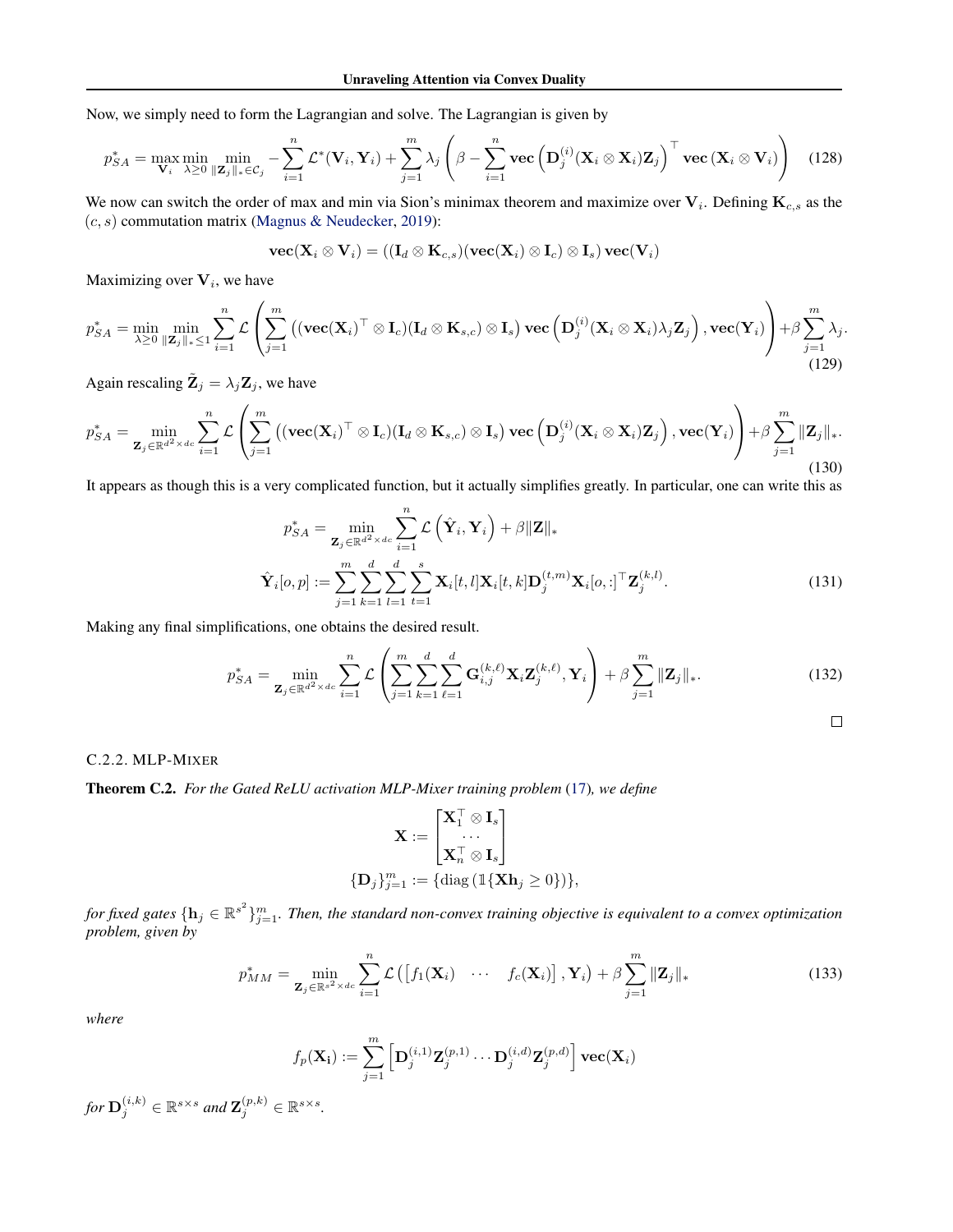*Proof.* We apply Lemmas [A.1](#page-12-1) and [A.2](#page-12-2) to [\(17\)](#page-4-2) with the Gated ReLU activation function to obtain

$$
p_{MM}^{*} = \max_{\mathbf{V}_{i}} - \sum_{i=1}^{n} \mathcal{L}^{*} (\mathbf{V}_{i}, \mathbf{Y}_{i})
$$
  
s.t. 
$$
\max_{\|\mathbf{W}_{1}\|_{F} \leq 1} \left\| \sum_{i=1}^{n} \mathbf{V}_{i}^{T} \sigma_{j} (\mathbf{W}_{1} \mathbf{X}_{i})_{+} \right\|_{F} \leq \beta
$$
(134)

This is equivalent to [\(Magnus & Neudecker,](#page-10-19) [2019\)](#page-10-19)

$$
p_{MM}^{*} = \max_{\mathbf{V}_{i}} - \sum_{i=1}^{n} \mathcal{L}^{*} (\mathbf{V}_{i}, \mathbf{Y}_{i})
$$
  
s.t. 
$$
\max_{\|\mathbf{W}_{1}\|_{F} \leq 1} \left\| \sum_{i=1}^{n} (\mathbf{I}_{d} \otimes \mathbf{V}_{i}^{T}) \mathbf{D}_{j}^{(i)}(\mathbf{X}_{i}^{T} \otimes \mathbf{I}_{s}) \mathbf{vec}(\mathbf{W}_{1}) \right\|_{F} \leq \beta
$$
(135)

Now, using the concept of dual norm, this is equal to

$$
p_{MM}^{*} = \max_{\mathbf{V}_{i}} - \sum_{i=1}^{n} \mathcal{L}^{*} (\mathbf{V}_{i}, \mathbf{Y}_{i})
$$
  
s.t. 
$$
\max_{\substack{\|\mathbf{g}\|_{2} \leq 1 \\ \|\mathbf{w}_{1}\|_{2} \leq 1}} \mathbf{g}^{\top} \sum_{i=1}^{n} (\mathbf{I}_{d} \otimes \mathbf{V}_{i}^{T}) \mathbf{D}_{j}^{(i)}(\mathbf{X}_{i}^{\top} \otimes \mathbf{I}_{s}) \mathbf{w}_{1} \leq \beta
$$
(136)

Then, we have

$$
p_{MM}^{*} = \max_{\mathbf{V}_{i}} - \sum_{i=1}^{n} \mathcal{L}^{*} (\mathbf{V}_{i}, \mathbf{Y}_{i})
$$
  
s.t. 
$$
\max_{\substack{j \in [m] \\ ||\mathbf{Z}||_{*} \leq 1}} \text{trace} \left( \sum_{i=1}^{n} (\mathbf{I}_{d} \otimes \mathbf{V}_{i}^{T}) \mathbf{D}_{j}^{(i)} (\mathbf{X}_{i}^{T} \otimes \mathbf{I}_{s}) \mathbf{Z} \right) \leq \beta
$$
(137)

Now, we simply need to form the Lagrangian and solve. The Lagrangian is given by

$$
p_{MM}^{*} = \max_{\mathbf{V}_{i}} \min_{\lambda \geq 0} \min_{\|\mathbf{Z}_{j}\|_{*} \leq 1} - \sum_{i=1}^{n} \mathcal{L}^{*}(\mathbf{V}_{i}, \mathbf{Y}_{i}) + \sum_{j=1}^{m} \lambda_{j} \left(\beta - \sum_{i=1}^{n} \text{trace}\left((\mathbf{I}_{d} \otimes \mathbf{V}_{i}^{T}) \mathbf{D}_{j}^{(i)}(\mathbf{X}_{i}^{T} \otimes \mathbf{I}_{s}) \mathbf{Z}\right)\right)
$$
(138)

We now can switch the order of max and min via Sion's minimax theorem and maximize over  $V_i$ :

$$
p_{MM}^{*} = \min_{\lambda \geq 0} \min_{\left|\mathbf{Z}_{j}\right|_{*} \leq 1} \max_{\mathbf{V}_{i}} - \sum_{i=1}^{n} \mathcal{L}^{*}(\mathbf{V}_{i}, \mathbf{Y}_{i}) + \sum_{j=1}^{m} \lambda_{j} \left(\beta - \sum_{i=1}^{n} \mathbf{vec}\left(\mathbf{D}_{j}^{(i)}(\mathbf{X}_{i}^{\top} \otimes \mathbf{I}_{s})\mathbf{Z}_{j}\right)^{\top} \mathbf{vec}\left(\mathbf{I}_{d} \otimes \mathbf{V}_{i}\right)\right) (139)
$$

Now, defining  $\mathbf{K}_{c,d}$  as the  $(c, d)$  commutation matrix:

$$
\textbf{vec}(\mathbf{I}_d \otimes \mathbf{V}_i) = ((\mathbf{I}_d \otimes \mathbf{K}_{c,d})(\textbf{vec}(\mathbf{I}_d) \otimes \mathbf{I}_c) \otimes \mathbf{I}_s)\,\textbf{vec}(\mathbf{V}_i)
$$

Solving over  $V_i$  yields

$$
p_{MM}^{*} = \min_{\lambda \geq 0} \min_{\|\mathbf{Z}_{j}\|_{*} \leq 1} \sum_{i=1}^{n} \mathcal{L}\left(\sum_{j=1}^{m} \left( (\mathbf{vec}(\mathbf{I}_{d})^{\top} \otimes \mathbf{I}_{c})(\mathbf{I}_{d} \otimes \mathbf{K}_{d,c}) \otimes \mathbf{I}_{s} \right) \mathbf{vec}\left(\mathbf{D}_{j}^{(i)}(\mathbf{X}_{i}^{\top} \otimes \mathbf{I}_{s})\lambda_{j}\mathbf{Z}_{j}\right), \mathbf{vec}(\mathbf{Y}_{i})\right) + \beta \sum_{j=1}^{m} \lambda_{j} \tag{140}
$$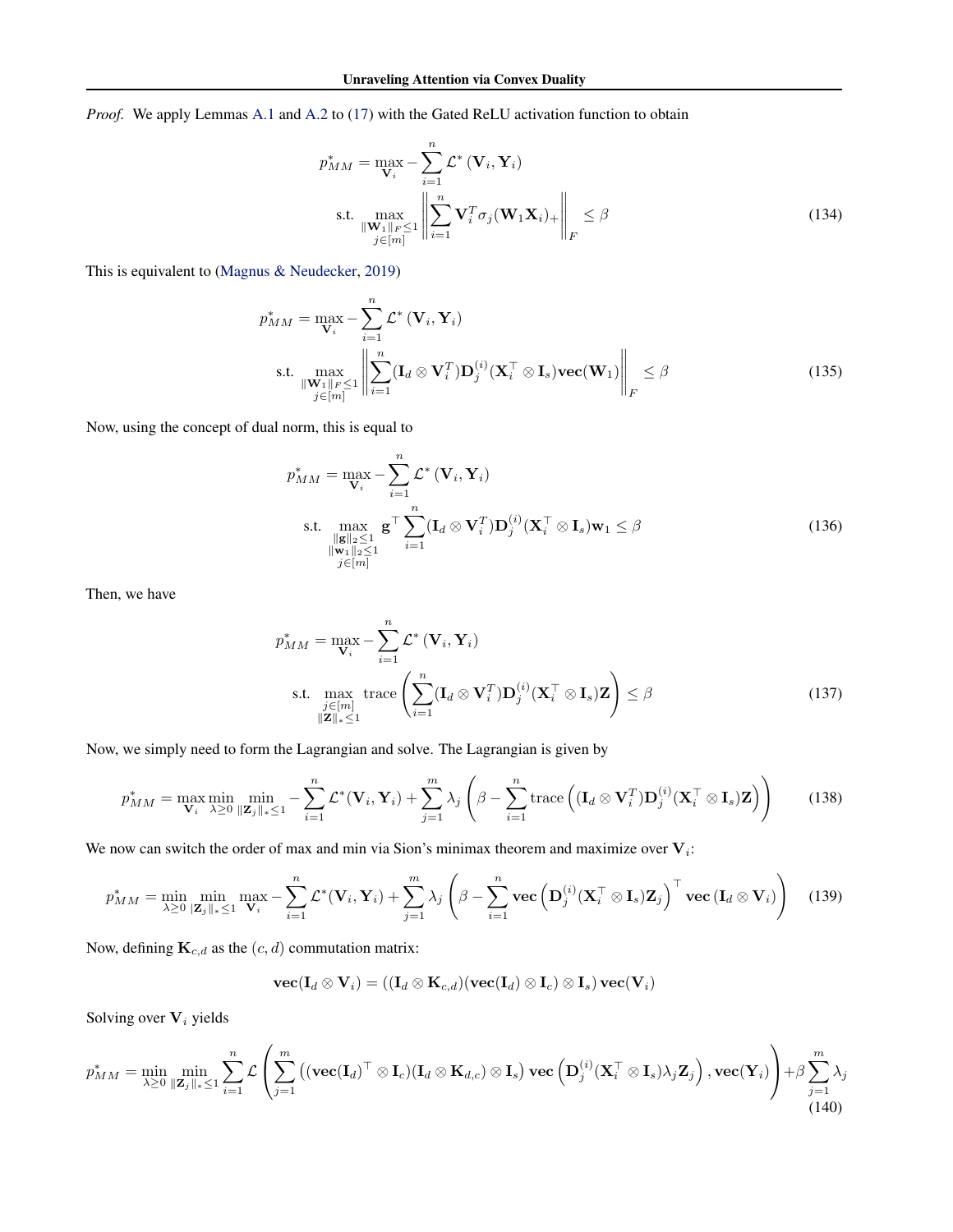Re-scaling  $\tilde{\mathbf{Z}}_j = \lambda_j \mathbf{Z}_j$  gives us

$$
p_{MM}^{*} = \min_{\mathbf{Z}_{j}} \sum_{i=1}^{n} \mathcal{L}\left(\sum_{j=1}^{m} \left( (\mathbf{vec}(\mathbf{I}_{d})^{\top} \otimes \mathbf{I}_{c})(\mathbf{I}_{d} \otimes \mathbf{K}_{d,c}) \otimes \mathbf{I}_{s} \right) \mathbf{vec}\left(\mathbf{D}_{j}^{(i)}(\mathbf{X}_{i}^{\top} \otimes \mathbf{I}_{s})\mathbf{Z}_{j}\right), \mathbf{vec}(\mathbf{Y}_{i})\right) + \beta \sum_{j=1}^{m} \|\mathbf{Z}_{j}\|_{*}.
$$
\n(141)

One can actually greatly simplify this result, and can re-write this as

$$
p_{MM}^{*} = \min_{\mathbf{Z}_{j} \in \mathbb{R}^{s^{2} \times dc}} \sum_{i=1}^{n} \mathcal{L}\left(\left[f_{1}(\mathbf{X}_{i}) \cdots f_{c}(\mathbf{X}_{i})\right], \mathbf{Y}_{i}\right) + \beta \sum_{j=1}^{m} \|\mathbf{Z}_{j}\|_{*}
$$
(142)

$$
f_p(\mathbf{X}_i) := \sum_{j=1}^m \left[ \mathbf{D}_j^{(i,1)} \mathbf{Z}_j^{(p,1)} \cdots \mathbf{D}_j^{(i,d)} \mathbf{Z}_j^{(p,d)} \right] \mathbf{vec}(\mathbf{X}_i). \tag{143}
$$

 $\Box$ 

as desired.

## C.2.3. FNO

Theorem C.3. *For the Gated ReLU activation FNO training problem* [\(24\)](#page-6-1)*, we define*

$$
\mathbf{X} := \begin{bmatrix} \text{circ}(\mathbf{X}_1) \\ \cdots \\ \text{circ}(\mathbf{X}_n) \end{bmatrix}
$$

$$
\{\mathbf{D}_j\}_{j=1}^m := \{ \text{diag} \left( \mathbb{1} \{\mathbf{X} \mathbf{h}_j \ge 0 \} \right) \},
$$

for fixed gates  $\{h_j\in\mathbb{R}^{sd}\}_{j=1}^m$ . Then, the standard non-convex training objective is equivalent to a convex optimization *problem, given by*

$$
p_{FN}^* = \min_{\mathbf{Z}_j \in \mathbb{R}^{sd \times c}} \sum_{i=1}^n \mathcal{L}\left(\sum_{j=1}^m \mathbf{D}_j^{(i)} \text{circ}(\mathbf{X}_i) \mathbf{Z}_j, \mathbf{Y}_i\right) + \beta \sum_{j=1}^m \|\mathbf{Z}_j\|_*.
$$
 (144)

*Proof.* We now apply Lemmas [A.1](#page-12-1) and [A.2](#page-12-2) with the Gated ReLU activation function to obtain

$$
p_{FN}^* = \max_{\mathbf{V}_i} -\sum_{i=1}^n \mathcal{L}^*(\mathbf{V}_i, \mathbf{Y}_i)
$$
  
s.t. 
$$
\max_{\substack{\|\mathbf{w}_1\|_2 \le 1 \\ j \in [m]}} \|\sum_{i=1}^n \mathbf{V}_i^{\top} \mathbf{D}_j^{(i)} \text{circ}(\mathbf{X}_i) \mathbf{w}_1\|_2 \le \beta.
$$
 (145)

Using the concept of dual norm, this is equivalent to

$$
p_{FN}^* = \max_{\mathbf{V}_i} -\sum_{i=1}^n \mathcal{L}^*(\mathbf{V}_i, \mathbf{Y}_i)
$$
  
s.t. 
$$
\max_{\substack{\|\mathbf{g}\|_2 \le 1 \\ \|\mathbf{w}_1\|_2 \le 1}} \mathbf{g}^\top \sum_{i=1}^n \mathbf{V}_i^\top \mathbf{D}_j^{(i)} \text{circ}(\mathbf{X}_i) \mathbf{w}_1 \le \beta
$$
  

$$
\sum_{j \in [m]} (146)
$$

Then, we have

$$
p_{FN}^{*} = \max_{\mathbf{V}_{i}} - \sum_{i=1}^{n} \mathcal{L}^{*}(\mathbf{V}_{i}, \mathbf{Y}_{i})
$$
  
s.t. 
$$
\max_{\substack{j \in [m] \\ ||\mathbf{Z}||_{*} \leq 1}} \text{trace}\left(\sum_{i=1}^{n} \mathbf{V}_{i}^{\top} \mathbf{D}_{j}^{(i)} \text{circ}(\mathbf{X}_{i}) \mathbf{Z}\right) \leq \beta
$$
 (147)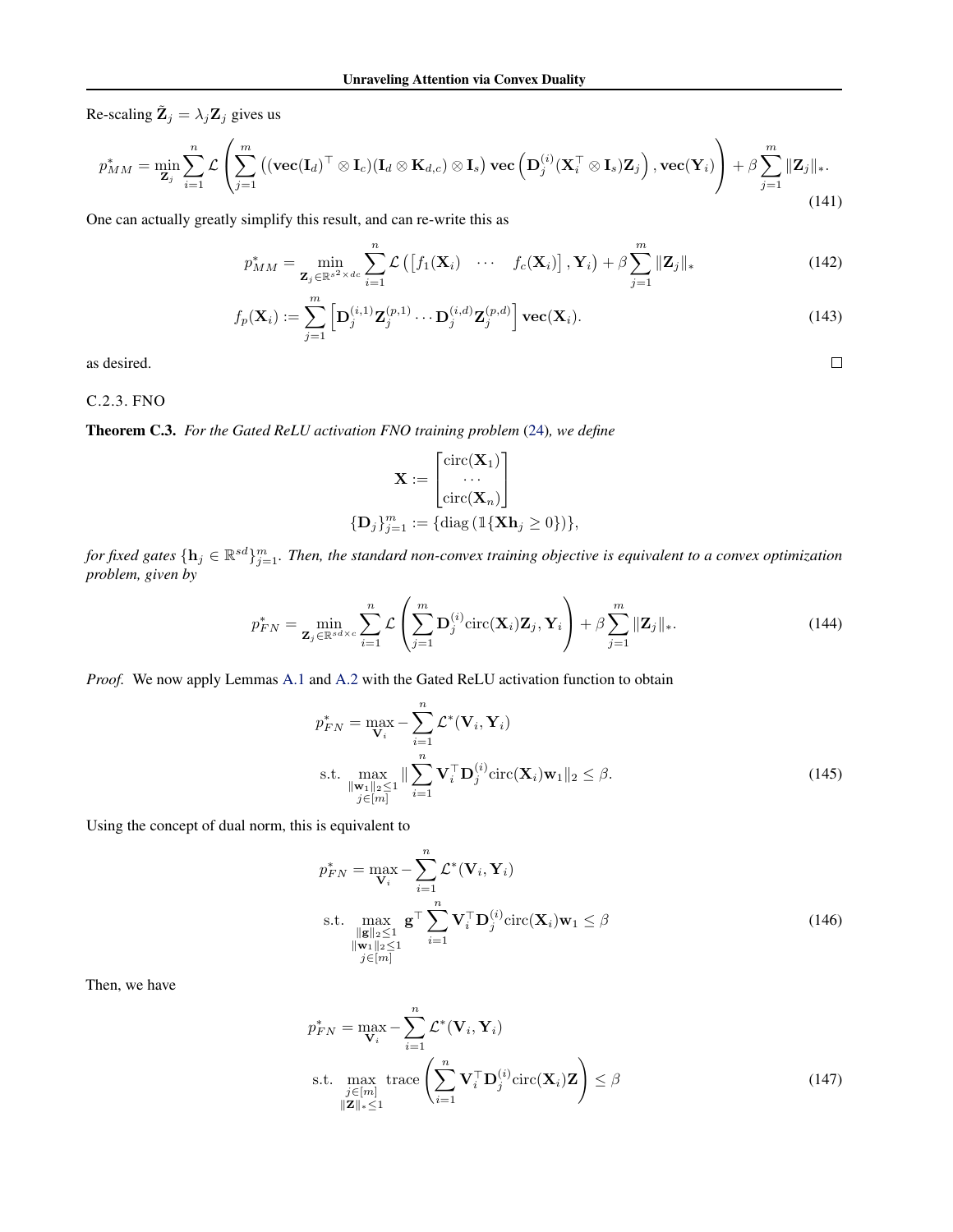We form the Lagrangian as

$$
p_{FN}^* = \max_{\mathbf{V}_i} \min_{\lambda \ge 0} \min_{\|\mathbf{Z}_j\|_{*} \le 1} - \sum_{i=1}^n \mathcal{L}^*(\mathbf{V}_i, \mathbf{Y}_i) + \sum_{j=1}^m \lambda_j (\beta - \text{trace}(\mathbf{Z}_j^{\top} \sum_{i=1}^n \mathbf{D}_j^{(i)} \text{circ}(\mathbf{X}_i)^{\top} \mathbf{V}_i)).
$$
 (148)

We switch the order of the maximum and minimum using Sion's minimax theorem and maximize over  $V_i$ 

$$
p_{FN}^* = \min_{\lambda_j \ge 0} \min_{\|\mathbf{Z}_j\|_{*} \le 1} \sum_{i=1}^n \mathcal{L}(\sum_{j=1}^m \mathbf{D}_j^{(i)} \text{circ}(\mathbf{X}_i) \mathbf{Z}_j, \mathbf{Y}_i) + \beta \sum_{j=1}^m \lambda_j.
$$
 (149)

Lastly, we rescale  $\tilde{\mathbf{Z}}_j = \lambda_j \mathbf{Z}_j$  to obtain

$$
p_{FN}^* = \min_{\mathbf{Z}_j \in \mathbb{R}^{sd \times c}} \sum_{i=1}^n \mathcal{L}\left(\sum_{j=1}^m \mathbf{D}_j^{(i)} \text{circ}(\mathbf{X}_i) \mathbf{Z}_j, \mathbf{Y}_i\right) + \beta \sum_{j=1}^m \|\mathbf{Z}_j\|_*.
$$
 (150)

 $\Box$ 

as desired.

## C.2.4. B-FNO

Theorem C.4. *For the Gated ReLU activation B-FNO training problem* [\(29\)](#page-7-0)*, we define*

$$
\mathbf{X}_b := \begin{bmatrix} \text{circ}(\mathbf{X}_1^{(b)}) \\ \dots \\ \text{circ}(\mathbf{X}_n^{(b)}) \end{bmatrix}
$$

$$
\{\mathbf{D}_{b,j}\}_{j=1}^m := \{ \text{diag} \left( \mathbb{I} \{ \mathbf{X}_b \mathbf{h}_{b,j} \ge 0 \} \right) \},
$$

for fixed gates  $\{h_{b,j}\in\mathbb{R}^{sd/B}\}_{j=1}^m$ . Then, the standard non-convex training objective is equivalent to a convex optimization *problem, given by*

$$
p_{BFN}^* = \min_{\mathbf{Z}_{b,j}} \sum_{i=1}^n \mathcal{L}\left( \left[ f^{(1)}(\mathbf{X}_i) \cdots f^{(B)}(\mathbf{X}_i) \right], \mathbf{Y}_i \right) + \beta \sum_{b=1}^B \sum_{j=1}^m \|\mathbf{Z}_{j,b}\|_*,
$$
\n(151)

*where*

$$
f^{(b)}:=\sum_{j=1}^m \mathbf{D}_{b,j}\text{circ}(\mathbf{X}^{(b)}_i)\mathbf{Z}_{b,j}
$$

*Proof.* We now apply Lemmas [A.1](#page-12-1) and [A.2](#page-12-2) with the Gated ReLU activation function to obtain

$$
p_{BFN}^* = \max_{\mathbf{V}_i} -\sum_{i=1}^n \mathcal{L}^*(\mathbf{V}_i, \mathbf{Y}_i)
$$
  
s.t. 
$$
\max_{\substack{\|\mathbf{w}_{1b}\|_2 \le 1 \\ b \in [B]}} \|\sum_{i=1}^n \mathbf{V}_i^{(b)\top} \mathbf{D}_{b,j}^{(i)} \text{circ}(\mathbf{X}_i^{(b)}) \mathbf{w}_{1b}\|_2 \le \beta
$$
  

$$
j \in [m]
$$
 (152)

Using the concept of dual norm, this is equivalent to

$$
p_{BFN}^* = \max_{\mathbf{V}_i} - \sum_{i=1}^n \mathcal{L}^*(\mathbf{V}_i, \mathbf{Y}_i)
$$
  
s.t. 
$$
\max_{\substack{\|\mathbf{g}_b\|_2 \le 1 \\ \|\mathbf{w}_{1b}\|_2 \le 1 \\ j \in [m] \\ \mathbf{K}_{b,j} \mathbf{w}_{1b} \ge 0}} \mathbf{g}^\top \sum_{i=1}^n {\mathbf{V}_i^{(b)}}^\top \mathbf{D}_{b,j}^{(i)} \text{circ}(\mathbf{X}_i^{(b)}) \mathbf{w}_{1b} \le \beta \ \forall b \in [B].
$$
 (153)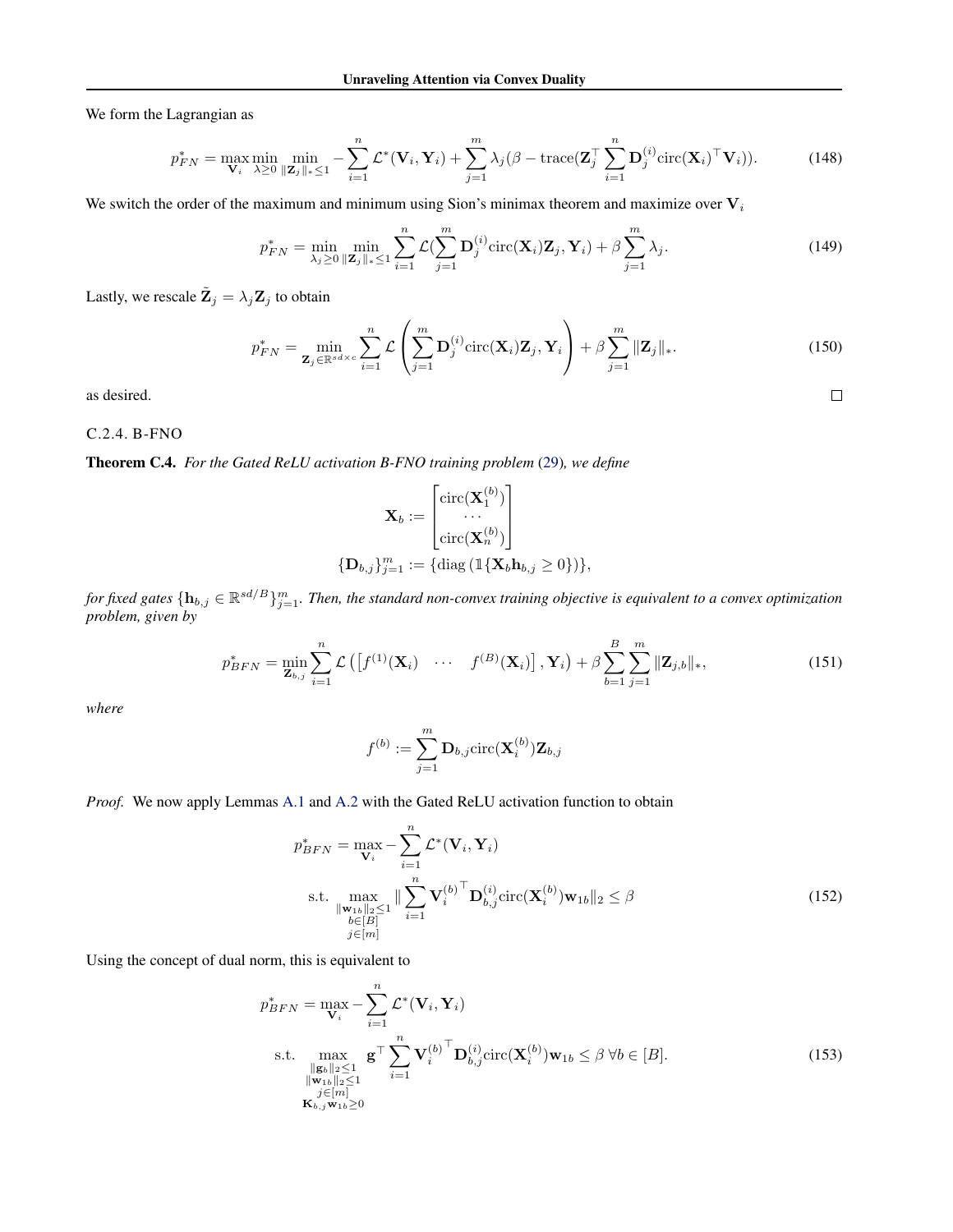Then, we have

$$
p_{BFN}^{*} = \max_{\mathbf{V}_{i}} - \sum_{i=1}^{n} \mathcal{L}^{*}(\mathbf{V}_{i}, \mathbf{Y}_{i})
$$
  
s.t. 
$$
\max_{\substack{j \in [m] \\ ||\mathbf{Z}||_{*} \leq 1}} \text{trace}\left(\sum_{i=1}^{n} \mathbf{V}_{i}^{(b)}^{\top} \mathbf{D}_{b,j}^{(i)} \text{circ}(\mathbf{X}_{i}^{(b)}) \mathbf{Z}\right) \leq \beta \ \forall b \in [B].
$$
 (154)

We form the Lagrangian as

$$
p_{BFN}^* = \max_{\mathbf{V}_i} \min_{\lambda \ge 0} \min_{\|\mathbf{Z}_{b,j}\|_{*} \le 1} - \sum_{i=1}^n \mathcal{L}^*(\mathbf{V}_i, \mathbf{Y}_i) + \sum_{b=1}^B \sum_{j=1}^m \lambda_{b,j} (\beta - \text{trace}(\mathbf{Z}_{b,j}^\top \sum_{i=1}^n \mathbf{D}_{b,j}^{(i)} \text{circ}(\mathbf{X}_i^{(b)})^\top \mathbf{V}_i^{(b)})).
$$
 (155)

We switch the order of the maximum and minimum using Sion's minimax theorem and maximize over  $V_i$ 

$$
p_{BFN}^* = \min_{\lambda_j \geq 0} \min_{\|\mathbf{Z}_{b,j}\|_{*} \leq 1} \sum_{i=1}^n \mathcal{L}\left( \left[ \sum_{j=1}^m \lambda_{1,j} \mathbf{D}_{1,j} \text{circ}(\mathbf{X}_i^{(1)}) \mathbf{Z}_{1,j} \quad \cdots \quad \sum_{j=1}^m \lambda_{B,j} \mathbf{D}_{B,j} \text{circ}(\mathbf{X}_i^{(B)}) \mathbf{Z}_{B,j} \right], \mathbf{Y}_i \right) + \beta \sum_{b=1}^B \sum_{j=1}^m \lambda_{b,j}.
$$
\n(156)

Lastly, we rescale  $\tilde{\mathbf{Z}}_{b,j} = \lambda_{b,j} \mathbf{Z}_{b,j}$  to obtain

$$
p_{BFN}^* = \min_{\mathbf{Z}_{b,j}} \sum_{i=1}^n \mathcal{L}\left( \left[ \sum_{j=1}^m \mathbf{D}_{1,j} \text{circ}(\mathbf{X}_i^{(1)}) \mathbf{Z}_{1,j} \quad \cdots \quad \sum_{j=1}^m \mathbf{D}_{B,j} \text{circ}(\mathbf{X}_i^{(B)}) \mathbf{Z}_{B,j} \right], \mathbf{Y}_i \right) + \beta \sum_{b=1}^B \sum_{j=1}^m \|\mathbf{Z}_{j,b}\|_*,
$$
\n(157)

as desired.

#### C.3. Additional Attention Alternatives: PoolFormer and FNet

In [\(Yu et al.,](#page-11-2) [2021\)](#page-11-2), the authors propose a simple alternative to the standard MLP-Mixer architecture. In particular, the forward function is given by

$$
f_{PF}(\mathbf{X}_i) = \sigma(\mathbf{P}\mathbf{X}_i \mathbf{W}_1) \mathbf{W}_2
$$
\n(158)

where  $P \in \mathbb{R}^{s \times s}$  is a local pooling function. In this way, the PoolFormer architecture still mixes across different tokens, but in a non-learnable, deterministic fashion.

In [\(Lee-Thorp et al.,](#page-9-3) [2021\)](#page-9-3), the authors propose FNet, another alternative which resembles PoolFormer architecture. In particular, a 2D FFT is applied to the input  $X_i$  before being passed through an MLP

$$
f_{FNET}(\mathbf{X}_i) = \sigma(\mathbf{F}_s \mathbf{X}_i \mathbf{F}_d^\top \mathbf{W}_1) \mathbf{W}_2
$$
\n(159)

One can use similar convex duality results as in the main body of this paper to generate convex dual forms for this architecture for linear, ReLU, and gated ReLU activation PoolFormers and FNets. To keep these results general, we will be analyzing networks of the form

<span id="page-34-0"></span>
$$
p_{PF}^* := \min_{\mathbf{w}_{1j}, \mathbf{w}_{2j}} \sum_{i=1}^n \mathcal{L}\left(\sum_{j=1}^m \sigma(h(\mathbf{X}_i)\mathbf{w}_{1j})\mathbf{w}_{2j}^\top, \mathbf{Y}_i\right) + \frac{\beta}{2} \sum_{j=1}^m \|\mathbf{w}_{1j}\|_2^2 + \|\mathbf{w}_{2j}\|_2^2
$$
(160)

for any generic function  $h : \mathbb{R}^{s \times d} \to \mathbb{R}^{s \times d}$ , which encapsulates both methods and more.

**Theorem C.5.** *For the linear activation network training problem* [\(160\)](#page-34-0)*, for*  $m \geq m^*$  *where*  $m^* \leq \min\{d, c\}$ *, the standard non-convex training objective is equivalent to a convex optimization problem, given by*

$$
p_{PF}^* = \min_{\mathbf{Z} \in \mathbb{R}^{d \times c}} \sum_{i=1}^n \mathcal{L}\left(h(\mathbf{X}_i)\mathbf{Z}, \mathbf{Y}_i\right) + \beta \|\mathbf{Z}\|_*.
$$
 (161)

 $\Box$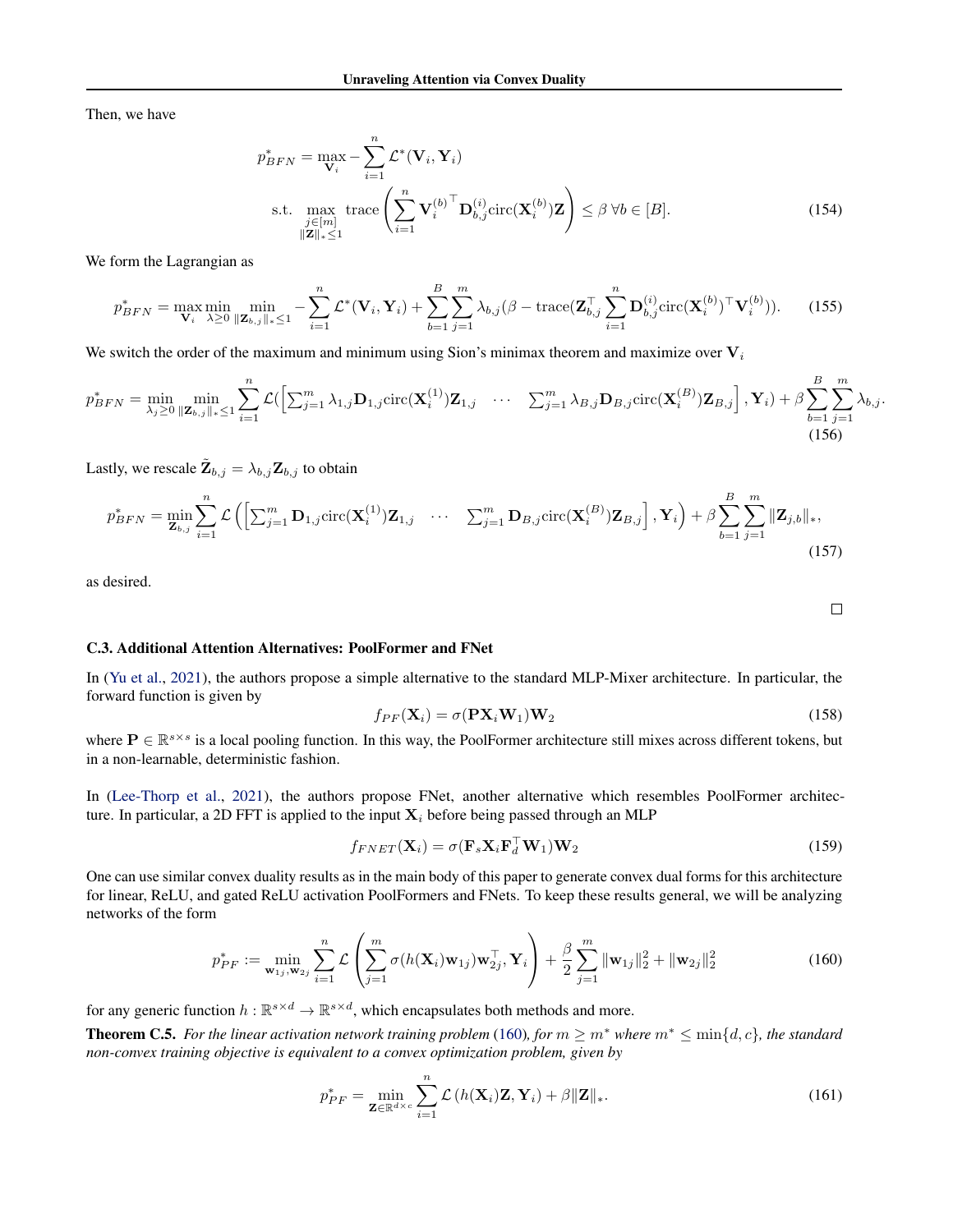*Proof.* We now apply Lemmas [A.1](#page-12-1) and [A.2](#page-12-2) to obtain

$$
p_{PF}^* = \max_{\mathbf{V}_i} -\sum_{i=1}^n \mathcal{L}^*(\mathbf{V}_i, \mathbf{Y}_i)
$$
  
s.t. 
$$
\max_{\|\mathbf{w}_1\|_2 \le 1} \|\sum_{i=1}^n \mathbf{V}_i^{\top} h(\mathbf{X}_i) \mathbf{w}_1\|_2 \le \beta
$$
 (162)

This is equivalent to

$$
p_{PF}^* = \max_{\mathbf{V}_i} -\sum_{i=1}^n \mathcal{L}^*(\mathbf{V}_i, \mathbf{Y}_i)
$$
  
s.t. 
$$
\|\sum_{i=1}^n \mathbf{V}_i^\top h(\mathbf{X}_i)\|_2 \le \beta
$$
 (163)

We form the Lagrangian as

$$
p_{PF}^* = \max_{\mathbf{V}_i} \min_{\lambda \ge 0} \min_{\|\mathbf{Z}\|_{*} \le 1} - \sum_{i=1}^n \mathcal{L}^*(\mathbf{V}_i, \mathbf{Y}_i) + \lambda(\beta - \text{trace}(\mathbf{Z}^{\top} \sum_{i=1}^n h(\mathbf{X}_i)^{\top} \mathbf{V}_i)).
$$
\n(164)

We switch the order of the maximum and minimum using Sion's minimax theorem and maximize over  $V_i$ 

$$
p_{PF}^* = \min_{\lambda \ge 0} \min_{\|\mathbf{Z}\|_{\ast} \le 1} \sum_{i=1}^n \mathcal{L}(h(\mathbf{X}_i)\mathbf{Z}, \mathbf{Y}_i) + \beta \lambda.
$$
 (165)

Lastly, we rescale  $\tilde{Z} = \lambda Z$  to obtain

$$
p_{PF}^* = \min_{\mathbf{Z} \in \mathbb{R}^{d \times c}} \sum_{i=1}^n \mathcal{L}\left(h(\mathbf{X}_i)\mathbf{Z}, \mathbf{Y}_i\right) + \beta \|\mathbf{Z}\|_*.
$$
 (166)

 $\Box$ 

as desired.

Theorem C.6. *For the ReLU activation training problem* [\(160\)](#page-34-0)*, we define*

$$
\mathbf{X} := \begin{bmatrix} h(\mathbf{X}_1) \\ \cdots \\ h(\mathbf{X}_n) \end{bmatrix}
$$

$$
\{\mathbf{D}_j\}_{j=1}^P := \{\text{diag}(\mathbb{1}\{\mathbf{X}\mathbf{u}_j \ge 0\}): \mathbf{u}_j \in \mathbb{R}^d\},
$$

where  $P \leq 2r \left(\frac{e(n-1)}{r}\right)$  $\left(\frac{n-1}{r}\right)^r$  and  $r := \text{rank}(\mathbf{X})$ *. Then, for*  $m \geq m^*$  *where*  $m^* \leq n \min\{d, c\}$ *, the standard non-convex training objective is equivalent to a convex optimization problem, given by*

$$
p_{PF}^* = \min_{\mathbf{Z}_j \in \mathbb{R}^{d \times c}} \sum_{i=1}^n \mathcal{L}\left(\sum_{j=1}^P \mathbf{D}_j^{(i)} h(\mathbf{X}_i) \mathbf{Z}_j, \mathbf{Y}_i\right) + \beta \sum_{j=1}^P \|\mathbf{Z}_j\|_{*, \mathbf{K}_j},\tag{167}
$$

*where*

$$
\mathbf{K}_j := (2\mathbf{D}_j - \mathbf{I}_{ns})\mathbf{X}.
$$

*Proof.* We now apply Lemmas [A.1](#page-12-1) and [A.2](#page-12-2) with the ReLU activation function to obtain

$$
p_{PF}^* = \max_{\mathbf{V}_i} -\sum_{i=1}^n \mathcal{L}^*(\mathbf{V}_i, \mathbf{Y}_i)
$$
  
s.t. 
$$
\max_{\|\mathbf{w}_1\|_2 \le 1} \|\sum_{i=1}^n \mathbf{V}_i^{\top} (h(\mathbf{X}_i)\mathbf{w}_1)_+\|_2 \le \beta
$$
 (168)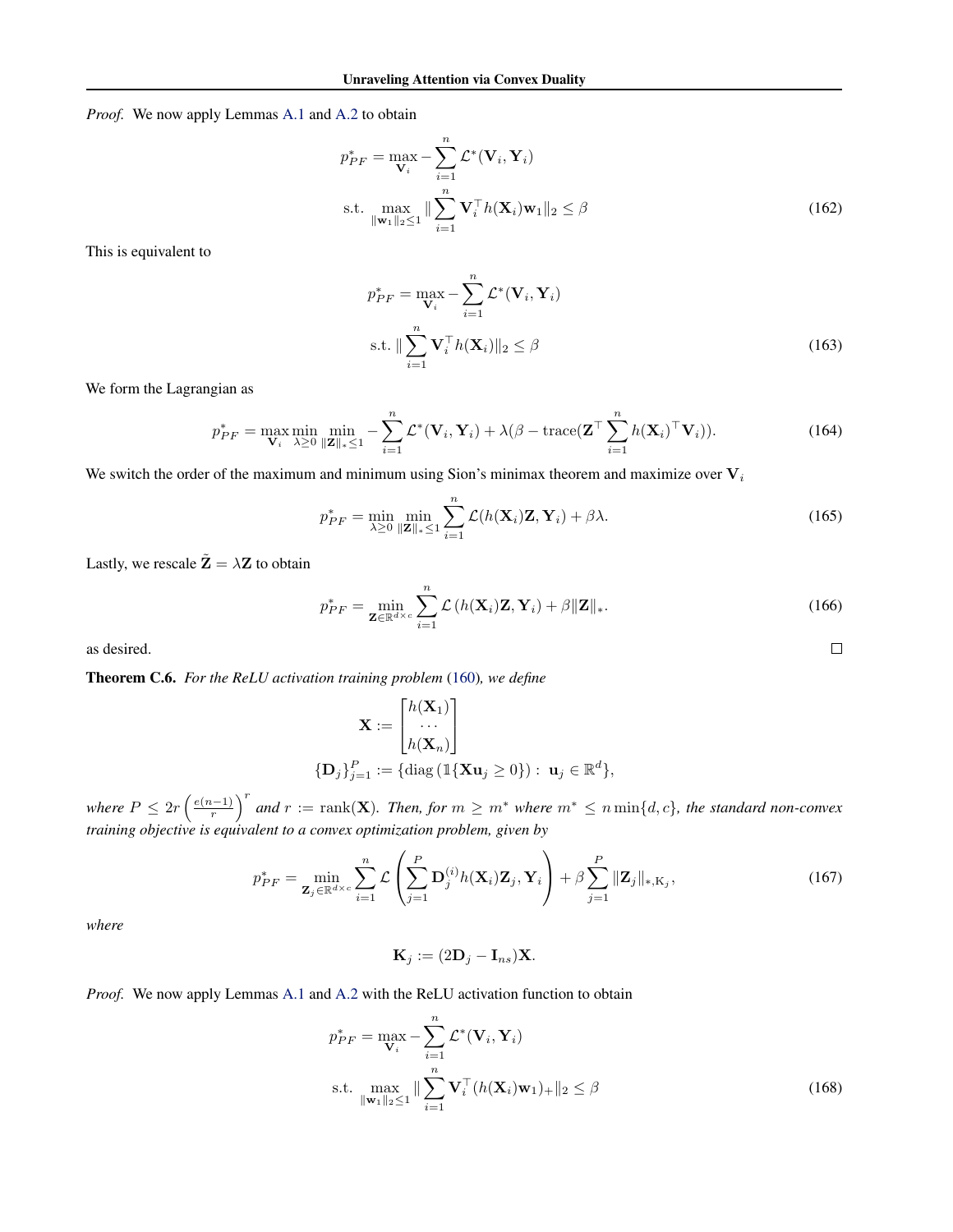We introduce hyperplane arrangements  $D_j$  and enumerate over all of them, yielding

$$
p_{PF}^* = \max_{\mathbf{V}_i} -\sum_{i=1}^n \mathcal{L}^*(\mathbf{V}_i, \mathbf{Y}_i)
$$
  
s.t. 
$$
\max_{\substack{\|\mathbf{w}_1\|_2 \le 1 \\ j \in [P] \\ \mathbf{K}_j \mathbf{w}_1 \ge 0}} \|\sum_{i=1}^n \mathbf{V}_i^{\top} \mathbf{D}_j^{(i)} h(\mathbf{X}_i) \mathbf{w}_1\|_2 \le \beta.
$$
 (169)

Using the concept of dual norm, this is equivalent to

$$
p_{PF}^{*} = \max_{\mathbf{V}_{i}} - \sum_{i=1}^{n} \mathcal{L}^{*}(\mathbf{V}_{i}, \mathbf{Y}_{i})
$$
  
s.t. 
$$
\max_{\substack{\|\mathbf{g}\|_{2} \leq 1 \\ \|\mathbf{w}_{1}\|_{2} \leq 1 \\ j \in [P] \\ \mathbf{K}_{j} \mathbf{w}_{1} \geq 0}} \mathbf{g}^{\top} \sum_{i=1}^{n} \mathbf{V}_{i}^{\top} \mathbf{D}_{j}^{(i)} h(\mathbf{X}_{i}) \mathbf{w}_{1} \leq \beta
$$
(170)

We can also define sets  $C_j := \{ \mathbf{Z} = \mathbf{u}\mathbf{g}^\top \in \mathbb{R}^{d \times c} : \mathbf{K}_j \mathbf{u} \geq 0, \| \mathbf{Z} \|_* \leq 1 \}.$  Then, we have

$$
p_{PF}^{*} = \max_{\mathbf{V}_{i}} - \sum_{i=1}^{n} \mathcal{L}^{*}(\mathbf{V}_{i}, \mathbf{Y}_{i})
$$
  
s.t. 
$$
\max_{\substack{j \in [P] \\ \mathbf{Z} \in C_{j}}} \text{trace}\left(\sum_{i=1}^{n} \mathbf{V}_{i}^{\top} \mathbf{D}_{j}^{(i)} h(\mathbf{X}_{i}) \mathbf{Z}\right) \leq \beta
$$
(171)

We form the Lagrangian as

$$
p_{PF}^* = \max_{\mathbf{V}_i} \min_{\lambda \ge 0} \min_{\mathbf{Z}_j \in \mathcal{C}_j} - \sum_{i=1}^n \mathcal{L}^*(\mathbf{V}_i, \mathbf{Y}_i) + \sum_{j=1}^P \lambda_j (\beta - \text{trace}(\mathbf{Z}_j^{\top} \sum_{i=1}^n \mathbf{D}_j^{(i)} h(\mathbf{X}_i)^{\top} \mathbf{V}_i)).
$$
 (172)

We switch the order of the maximum and minimum using Sion's minimax theorem and maximize over  $V_i$ 

$$
p_{PF}^* = \min_{\lambda_j \ge 0} \min_{\mathbf{Z}_j \in \mathcal{C}_j} \sum_{i=1}^n \mathcal{L}(\sum_{j=1}^P \mathbf{D}_j^{(i)} h(\mathbf{X}_i) \mathbf{Z}_j, \mathbf{Y}_i) + \beta \sum_{j=1}^P \lambda_j.
$$
 (173)

Lastly, we rescale  $\tilde{\mathbf{Z}}_j = \lambda_j \mathbf{Z}_j$  to obtain

$$
p_{PF}^* = \min_{\mathbf{Z}_j \in \mathbb{R}^{d \times c}} \sum_{i=1}^n \mathcal{L}\left(\sum_{j=1}^P \mathbf{D}_j^{(i)} h(\mathbf{X}_i) \mathbf{Z}_j, \mathbf{Y}_i\right) + \beta \sum_{j=1}^P \|\mathbf{Z}_j\|_{*, \mathbf{K}_j}.
$$
 (174)

 $\Box$ 

as desired.

Theorem C.7. *For the Gated ReLU activation training problem* [\(160\)](#page-34-0)*, we define*

$$
\mathbf{X} := \begin{bmatrix} h(\mathbf{X}_1) \\ \cdots \\ h(\mathbf{X}_n) \end{bmatrix}
$$

$$
\{\mathbf{D}_j\}_{j=1}^P := \{\text{diag } (\mathbb{1}\{\mathbf{X}\mathbf{h}_j \ge 0\})\},
$$

for fixed gates  $\{h_j\in\mathbb{R}^d\}_{j=1}^m$ . Then, the standard non-convex training objective is equivalent to a convex optimization *problem, given by*

$$
p_{PF}^* = \min_{\mathbf{Z}_j \in \mathbb{R}^{d \times c}} \sum_{i=1}^n \mathcal{L}\left(\sum_{j=1}^m \mathbf{D}_j^{(i)} h(\mathbf{X}_i) \mathbf{Z}_j, \mathbf{Y}_i\right) + \beta \sum_{j=1}^m \|\mathbf{Z}_j\|_*.
$$
 (175)